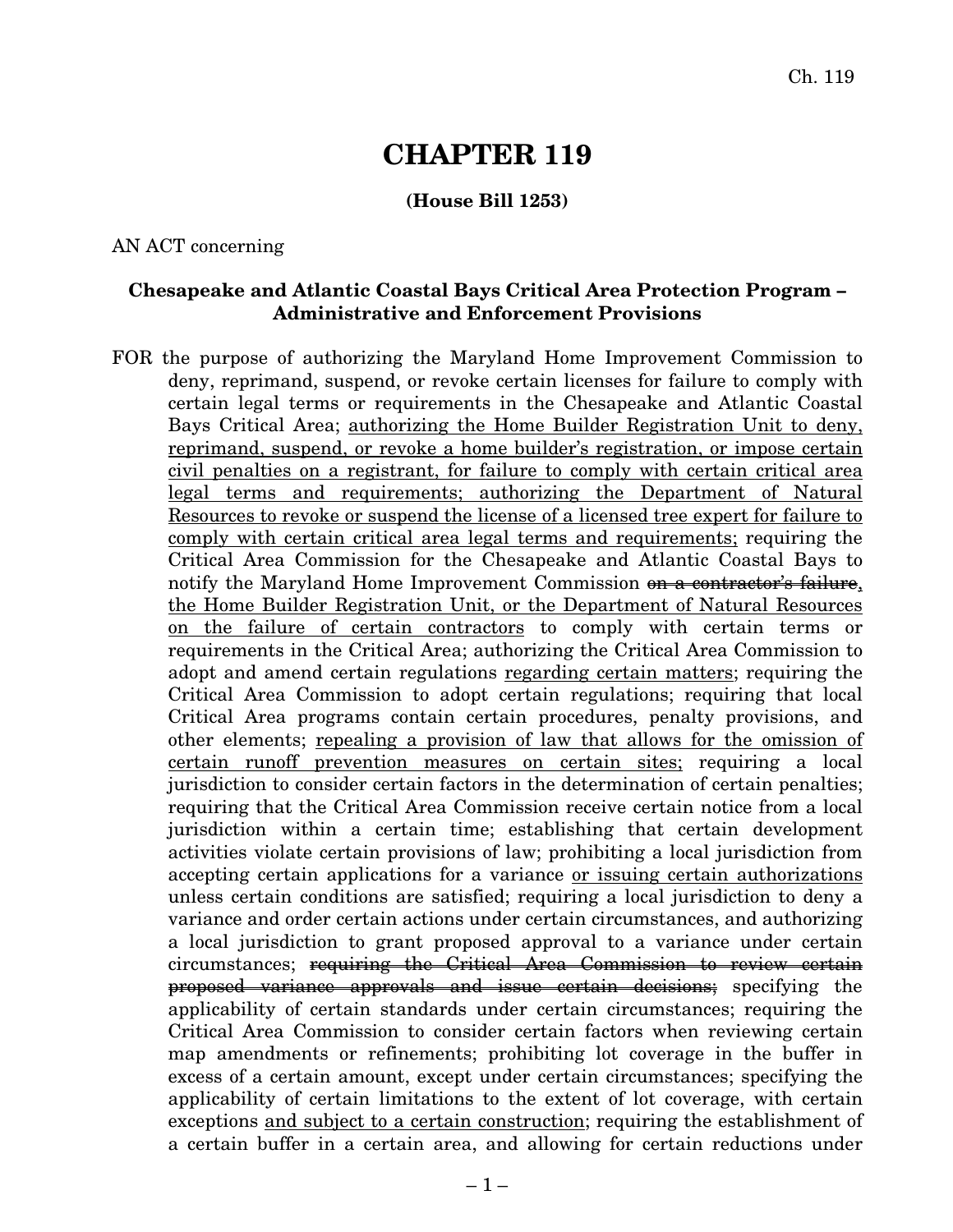certain circumstances; requiring that certain erosion protections consist of nonstructural shoreline stabilization measures, except under certain circumstances; requiring that the Critical Area Commission consider a local jurisdiction's determination of a classification mistake and make a certain determination; requiring the Department of the Environment to adopt certain regulations to include a certain waiver process; authorizing a local authority to obtain access and enter a certain property for certain purposes and under certain circumstances; requiring a local authority to take certain actions under certain circumstances related to certain violations; authorizing the Chairman of the Critical Area Commission to invoke certain sanctions and remedies and bring certain actions under certain circumstances; requiring that certain criminal prosecutions and suits for civil penalties be instituted within a certain time; modifying the initial planning areas for the determination of the Chesapeake Bay Critical Area and Atlantic Coastal Bays Critical Area by the use of a certain map; providing for the preparation, distribution, review, refinement, formal adoption, and periodic update of  $\alpha$  certain maps; requiring the Department of Natural Resources to notify the Department of Legislative Services regarding the date of completion of a certain mapping project; clarifying the applicability of certain provisions of law; specifying certain legislative findings; defining certain terms; requiring certain local jurisdictions to report to the Critical Area Commission by a certain date regarding certain procedures; prohibiting a certain construction certain constructions of this Act; making the effective date of a certain provision of this Act subject to a certain contingency; and generally relating to the Chesapeake and Atlantic Coastal Bays Critical Area Protection Program.

BY repealing and reenacting, without amendments,

Article – Business Regulation Section  $8-101(a)$ Annotated Code of Maryland (2004 Replacement Volume and 2007 Supplement)

BY repealing and reenacting, with amendments,

Article – Business Regulation Section  $\frac{8-101(g)}{g}$  4.5–308(a), 8–101(g), and 8–311(a) Annotated Code of Maryland (2004 Replacement Volume and 2007 Supplement)

#### BY adding to

Article – Business Regulation Section 8–506 Annotated Code of Maryland (2004 Replacement Volume and 2007 Supplement)

BY repealing and reenacting, with amendments, Article – Natural Resources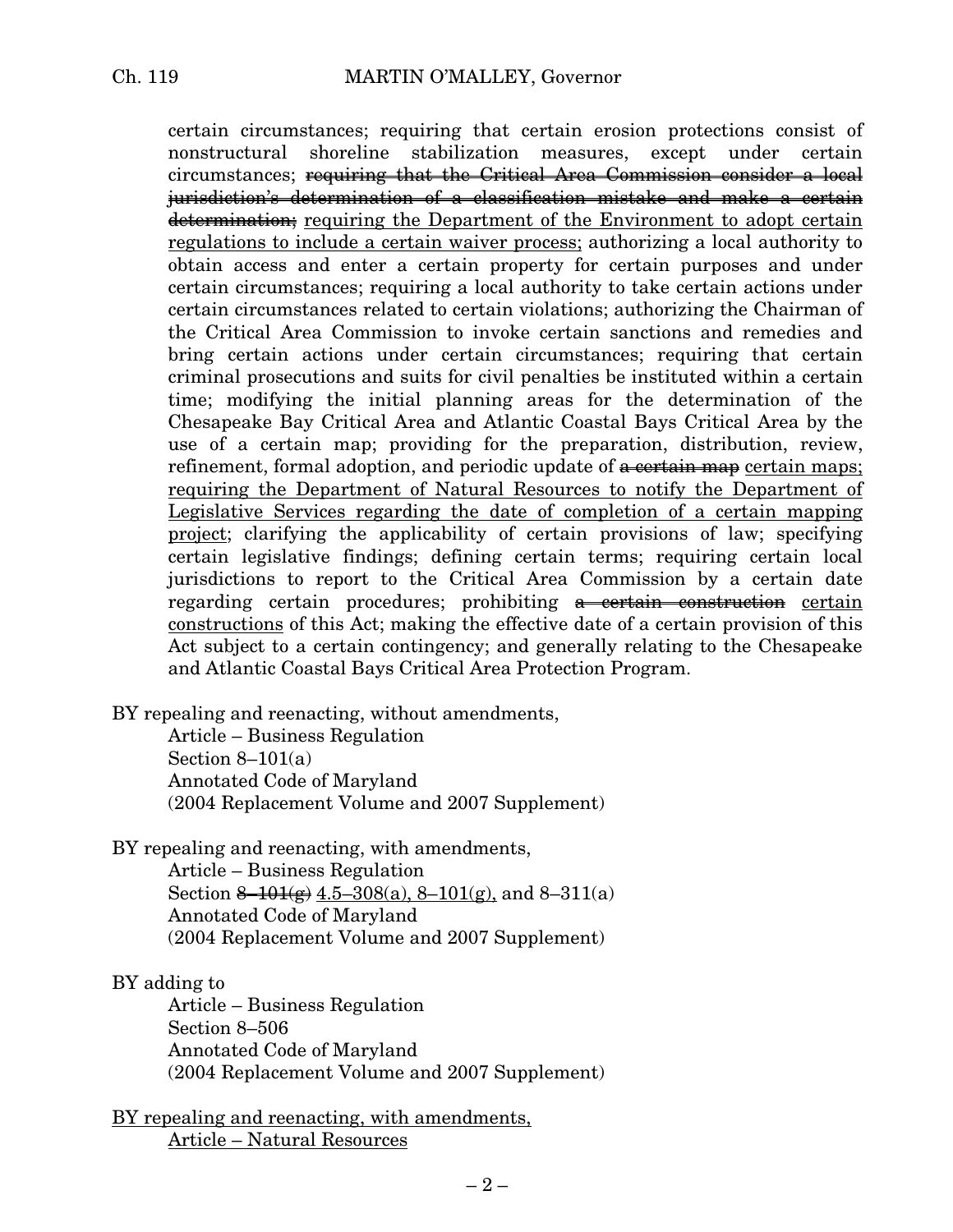Section  $5-421(a)$ Annotated Code of Maryland (2005 Replacement Volume and 2007 Supplement)

BY repealing and reenacting, with amendments,

Article – Natural Resources

Section 8–1801,  $8-1802(a)(15)$  through  $(18)$  8–1802(a)(13) through (23), 8–1806, 8–1807(a) and (b), 8–1808(c), (d), and (e), 8–1808.1(c) and (e)(2)(i), 8–1808.3, 8–1809(h) and  $(\omega)(1)$  8–1809(o)(1), 8–1811(b)(2), 8–1815(a), and 8–1815.1(b) Annotated Code of Maryland (2007 Replacement Volume)

BY repealing and reenacting, without amendments, Article – Natural Resources Section 8–1802(a)(1) Annotated Code of Maryland (2007 Replacement Volume)

BY adding to

Article – Natural Resources Section 8–1802(a)(15), 8–1808.10, and 8–1808.11 Annotated Code of Maryland (2007 Replacement Volume)

#### Preamble

WHEREAS, Following extensive research and the issuance of a report by the United States Environmental Protection Agency that clearly demonstrated an alarming extent of degradation of the Chesapeake Bay, in significant part because of prominent land use and growth patterns, the Critical Area Commission was created in 1984 in order to preserve and restore water quality in the State, to maintain valued wildlife habitat, and to accommodate inevitable growth, and these same legislative concerns were addressed in 2002 when the protections of the Critical Area Program were expanded to include the Atlantic Coastal Bays; and

WHEREAS, The Critical Area, which comprises approximately 11% of Maryland's land mass, includes the majority of the State's most ecologically fragile and valuable properties; and

WHEREAS, From its inception, partnership between State and local government has been a cornerstone of the Critical Area Program; and

WHEREAS, To date local Critical Area programs are operative in Baltimore City, 16 counties, and 47 other municipalities, and Critical Area issues directly impact at least seven State departments; and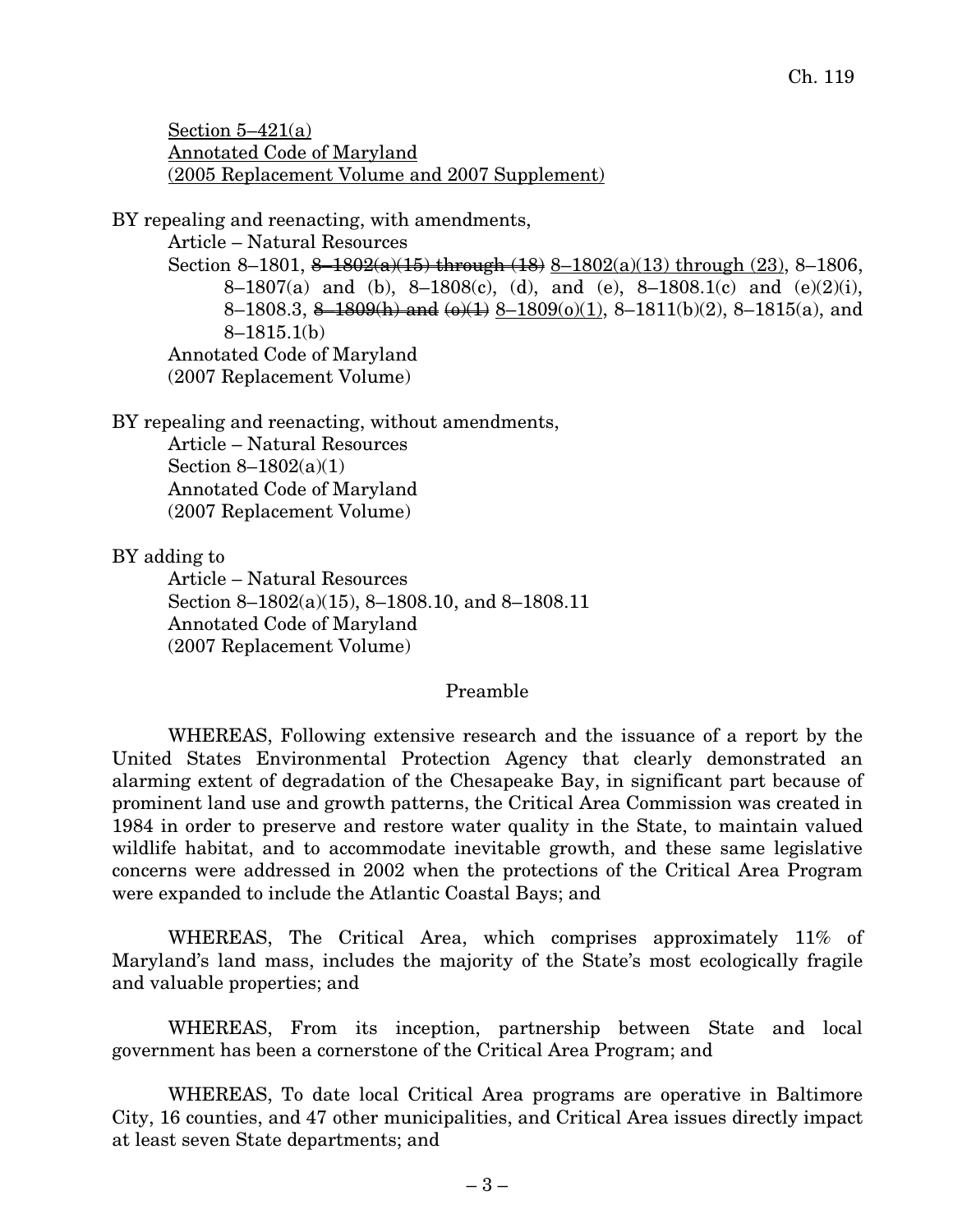WHEREAS, After nearly a quarter–century of operation, the Critical Area Program has effectively influenced thousands of land use decisions, addressed and minimized the adverse impacts of growth associated with hundreds of requests for growth allocation, and represented a comprehensive effort between the State and local governments to enforce a variety of water quality and habitat protection standards; and

WHEREAS, Despite these efforts, additional measures are necessary in order to enhance a cooperative land use and natural resource management program that will restore the quality and productivity of the Chesapeake Bay, Atlantic Coastal Bays, their tidal tributaries, and associated land–based ecosystems; and

WHEREAS, Particularly in light of the ongoing, accelerating decline of the State's water quality resources and the loss of valuable shoreline areas due to erosion and global warming, it is the view of the General Assembly that significant improvements are in order at this time so as to accomplish Program preservation goals more effectively while streamlining the Program and enhancing its efficiency and predictability; and

WHEREAS, Experience has provided several strong indications of how to ensure those Program improvements; and

WHEREAS, A key element that is fundamental to the ordinary business operations of all other State agencies is the general authority to adopt regulations, but the ability of the Critical Area Commission to do so was rendered unclear by the March 10, 1987 Opinion of the Attorney General, 72 Md. Op. Atty. Gen. 14, 1987 WL 339797 (Md.A.G.), and it is the intent of this legislation to clarify and supersede that Opinion; and

WHEREAS, It is likewise the intent of this legislation to strengthen and clarify the reach of the Program where necessary to compensate for gaps in the current structure, such as the institution of more meaningful enforcement mechanisms, and to provide for fairer and more effective Program procedures around the State that will continue to allow for flexibility in recognition of local partners' varying needs; now, therefore,

SECTION 1. BE IT ENACTED BY THE GENERAL ASSEMBLY OF MARYLAND, That the Laws of Maryland read as follows:

#### **Article – Business Regulation**

4.5–308.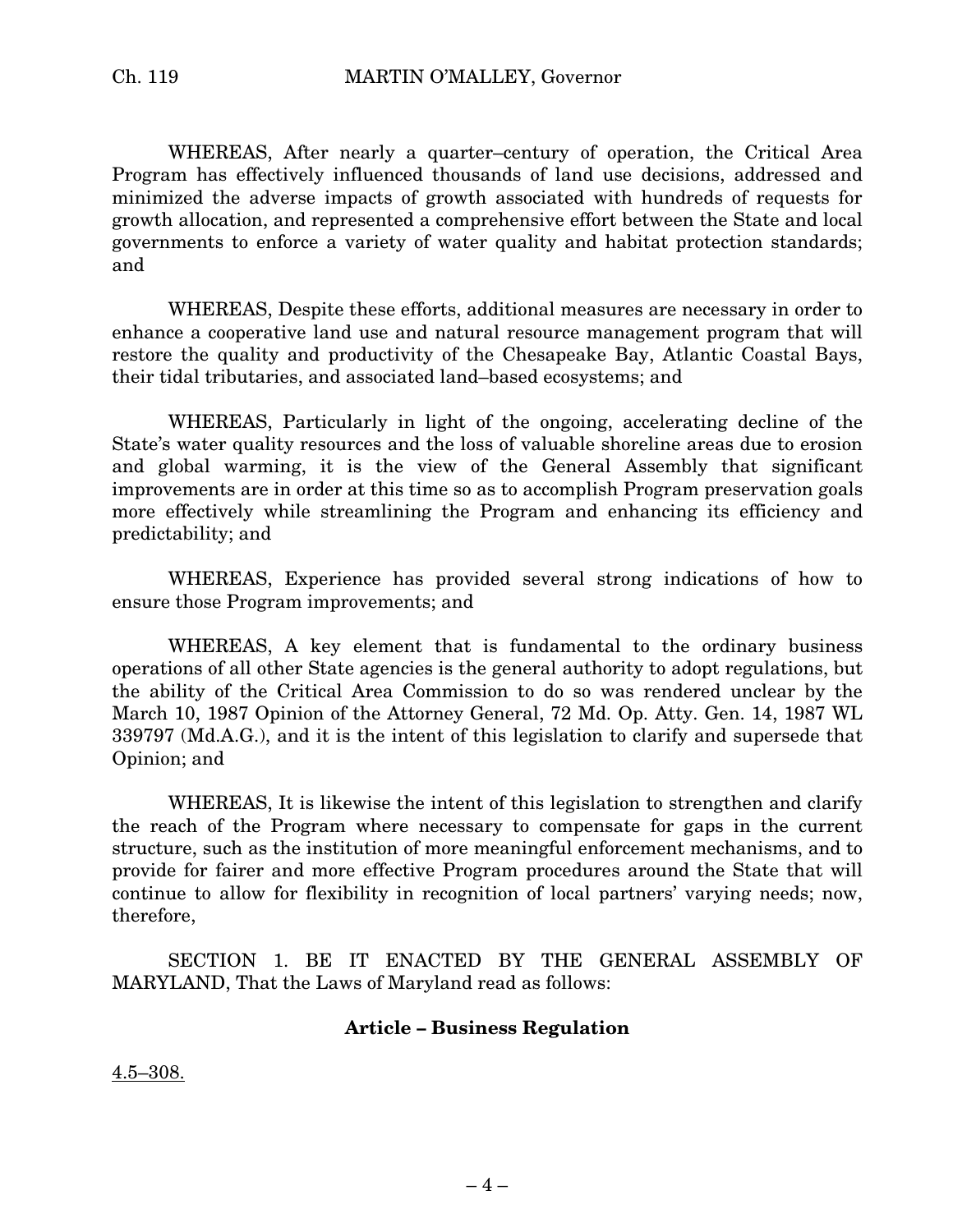(a) **(1)** The Unit may deny registration to an applicant, reprimand a registrant, suspend or revoke a registration, or impose a civil penalty on a registrant if the Unit determines that the applicant or registrant:

**[**(1)**] (I)** fraudulently or deceptively obtained or attempted to obtain a registration;

**[**(2)**] (II)** fraudulently or deceptively used a registration;

**[**(3)**] (III)** presented or attempted to present the home builder registration number of another registrant as the applicant's or registrant's home builder registration number;

**[**(4)**] (IV)** used or attempted to use an expired, suspended, or revoked home builder registration number;

**[**(5)**] (V)** impersonated or falsely represented oneself as a registered home builder;

**[**(6)**] (VI)** repeatedly violated this title;

**[**(7)**] (VII)** engaged in a pattern of unfair or deceptive trade practices under the Consumer Protection Act, as determined by a final administrative order or judicial decision:

**[**(8)**] (VIII)** repeatedly violated a local building, development, or zoning permit law or regulations, or a State or federal law or regulation, including an environmental protection law or regulation, that relates to the fitness and qualification or ability of the applicant or registrant to build homes;

**[**(9)**] (IX)** engaged in a pattern of poor workmanship as evidenced by one or more of the following:

**[**(i)**] 1.** repeated unresolved building code violations;

**[**(ii)**] 2.** repeated unsatisfied arbitration awards in favor of consumers against the applicant or registered home builder based on incomplete or substandard work; or

**[**(iii)**] 3.** an unsatisfied final judgment in favor of a consumer;

**[**(10)**] (X)** repeatedly engaged in fraud, deception, misrepresentation, or knowing omissions of material facts related to home building contracts;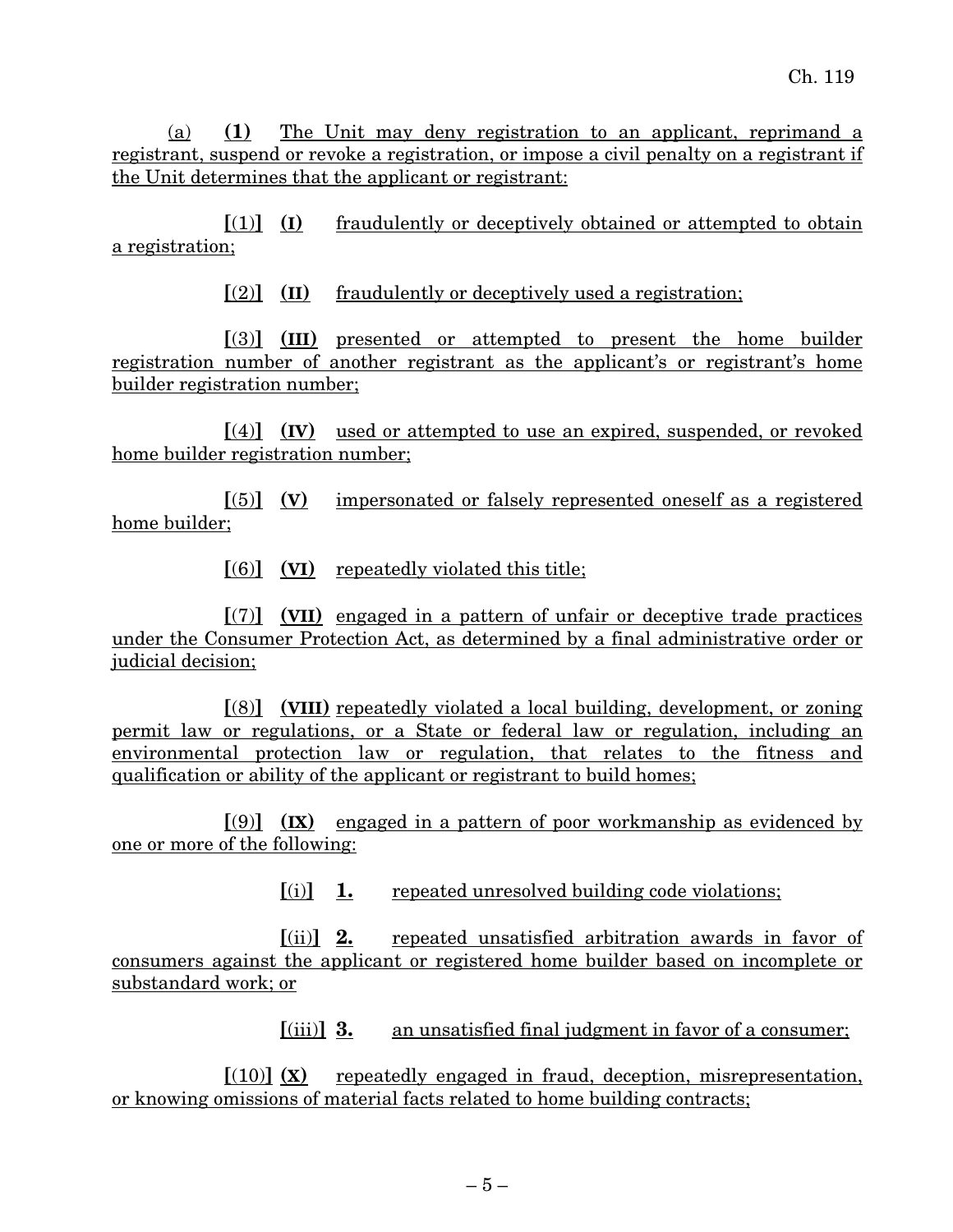**[**(11)**] (XI)** had a similar registration or license denied, suspended, or revoked in another state or jurisdiction; **[**or**]**

**[**(12)**] (XII)** had the renewal of a similar registration or license denied for any cause other than failure to pay a renewal fee**; OR**

## **(XIII) IN THE CHESAPEAKE AND ATLANTIC COASTAL BAYS CRITICAL AREA, AS DEFINED UNDER § 8–1802 OF THE NATURAL RESOURCES ARTICLE, FAILED TO COMPLY WITH:**

**1. THE TERMS OF A STATE OR LOCAL PERMIT, LICENSE, OR APPROVAL; OR**

**2. ANY STATE OR LOCAL LAW, AN APPROVED PLAN, OR OTHER LEGAL REQUIREMENT**.

## **(2) THE CRITICAL AREA COMMISSION FOR THE CHESAPEAKE AND ATLANTIC COASTAL BAYS, AS ESTABLISHED UNDER TITLE 8, SUBTITLE 18 OF THE NATURAL RESOURCES ARTICLE, SHALL NOTIFY THE UNIT OF ANY APPLICANT OR REGISTRANT WHO FAILS TO COMPLY WITH ANY REQUIREMENT UNDER PARAGRAPH (1)(XIII) OF THIS SUBSECTION.**

8–101.

- (a) In this title the following words have the meanings indicated.
- (g) (1) "Home improvement" means:

(i) the addition to or alteration, conversion, improvement, modernization, remodeling, repair, or replacement of a building or part of a building that is used or designed to be used as a residence or dwelling place or a structure adjacent to that building; or

- (ii) an improvement to land adjacent to the building.
- (2) "Home improvement" includes:

(i) construction, improvement, or replacement, on land adjacent to the building, of a driveway, fall–out shelter, fence, garage, landscaping, **DECK, PIER,** porch, or swimming pool;

(ii) **A SHORE EROSION CONTROL PROJECT, AS DEFINED UNDER § 8–1001 OF THE NATURAL RESOURCES ARTICLE, FOR A RESIDENTIAL PROPERTY;**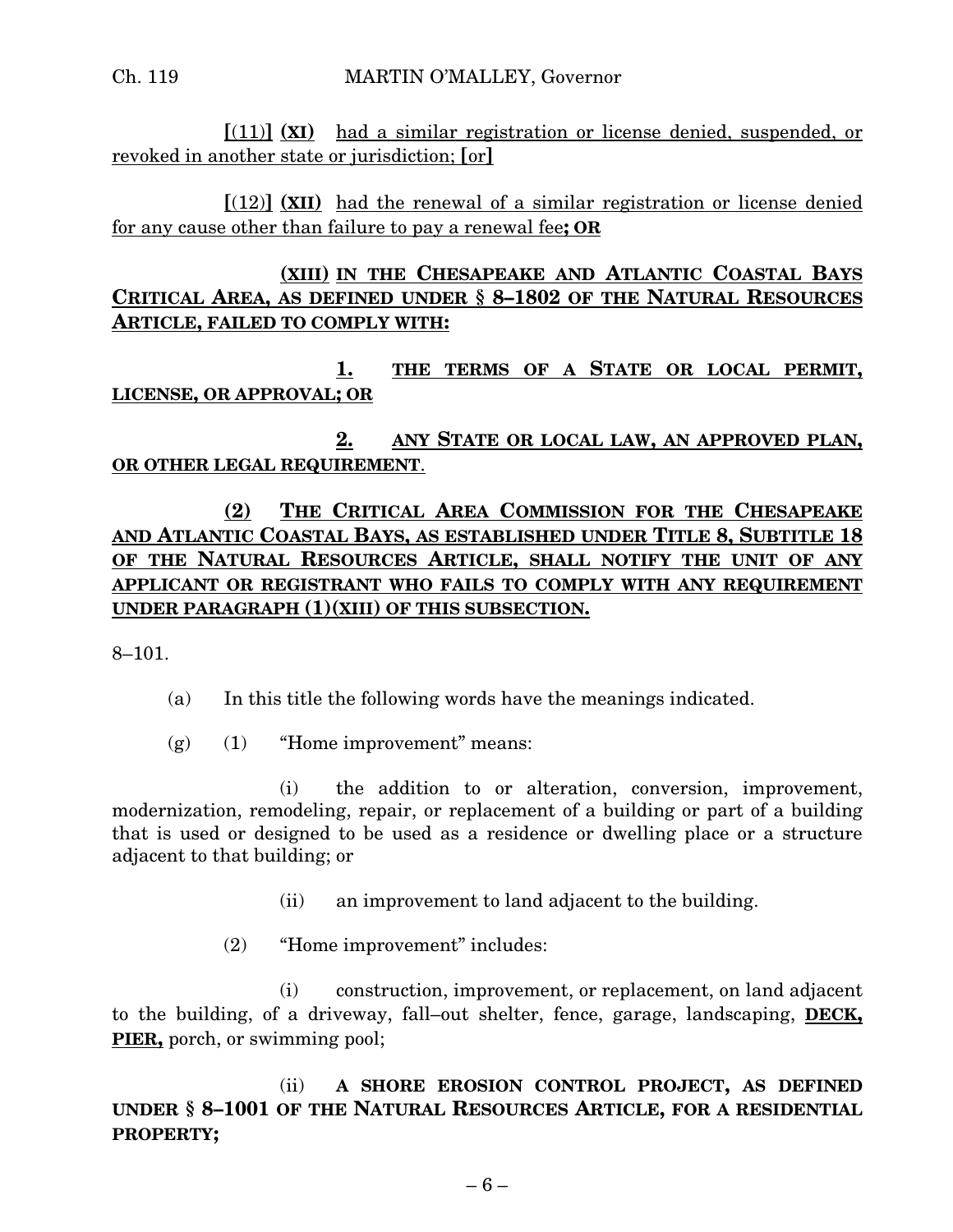**(III)** connection, installation, or replacement, in the building or structure, of a dishwasher, disposal, or refrigerator with an icemaker to existing exposed household plumbing lines;

**[**(iii)**] (IV)** installation, in the building or structure, of an awning, fire alarm, or storm window; **[**and**]**

**[**(iv)**] (V)** work done on individual condominium units**; AND**

## **(VI) CONSTRUCTION, IMPROVEMENT, ALTERATION, OR REPLACEMENT OF LAND OR ANY STRUCTURE IN THE CHESAPEAKE AND ATLANTIC COASTAL BAYS CRITICAL AREA, AS DEFINED UNDER § 8–1802 OF THE NATURAL RESOURCES ARTICLE**.

(3) "Home improvement" does not include:

(i) construction of a new home;

(ii) work done to comply with a guarantee of completion for a new building project;

(iii) connection, installation, or replacement of an appliance to existing exposed plumbing lines that requires alteration of the plumbing lines;

(iv) sale of materials, if the seller does not arrange to perform or does not perform directly or indirectly any work in connection with the installation or application of the materials;

(v) work done on apartment buildings that contain four or more single–family units; **OR**

(vi) work done on the commonly owned areas of condominiums**[**;

or

(vii) a shore erosion control project, as defined in § 8–1001 of the Natural Resources Article, for a residential property**]**.

8–311.

(a) Subject to the hearing provisions of § 8–312 of this subtitle, the Commission may deny a license to an applicant, reprimand a licensee, or suspend or revoke a license if the applicant or licensee or the management personnel of the applicant or licensee: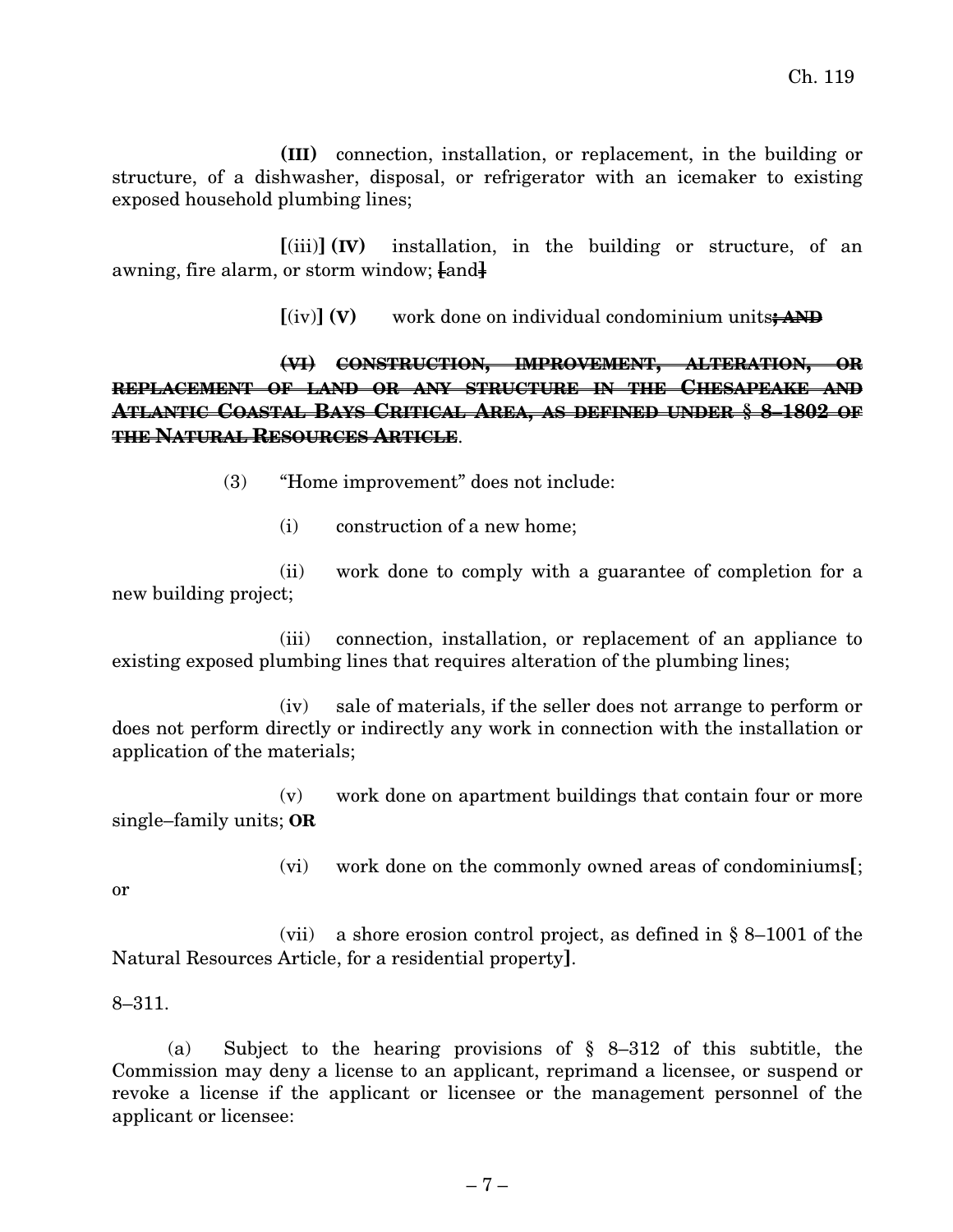#### Ch. 119 MARTIN O'MALLEY, Governor

(1) fraudulently or deceptively obtains or attempts to obtain a license for the applicant or licensee or for another person;

(2) fraudulently or deceptively uses a license;

(3) fails to give the Commission information required by this subtitle about an application for a license;

- (4) fails to pass an examination required by this subtitle;
- (5) under the laws of the United States or of any state, is convicted of

a:

(i) felony; or

(ii) misdemeanor that is directly related to the fitness and qualification of the applicant or licensee to engage in home improvement services;

- (6) often fails to perform home improvement contracts;
- (7) falsifies an account;
- (8) engages in fraud;

(9) as a contractor or subcontractor fails to show financial solvency, based on the intended scope and size of the business in relation to total assets, liabilities, credit rating, and net worth;

(10) as a contractor or subcontractor lacks competence, as shown by the performance of an unworkmanlike, inadequate, or incomplete home improvement;

- (11) violates this title;
- (12) attempts to violate this title; **[**or**]**
- (13) violates a regulation adopted under this title**; OR**

**(14) IN THE CHESAPEAKE AND ATLANTIC COASTAL BAYS CRITICAL AREA, AS DEFINED UNDER § 8–1802 OF THE NATURAL RESOURCES ARTICLE, FAILS TO COMPLY WITH:**

**(I) THE TERMS OF A STATE OR LOCAL PERMIT, LICENSE, OR APPROVAL ISSUED FOR HOME IMPROVEMENT; OR**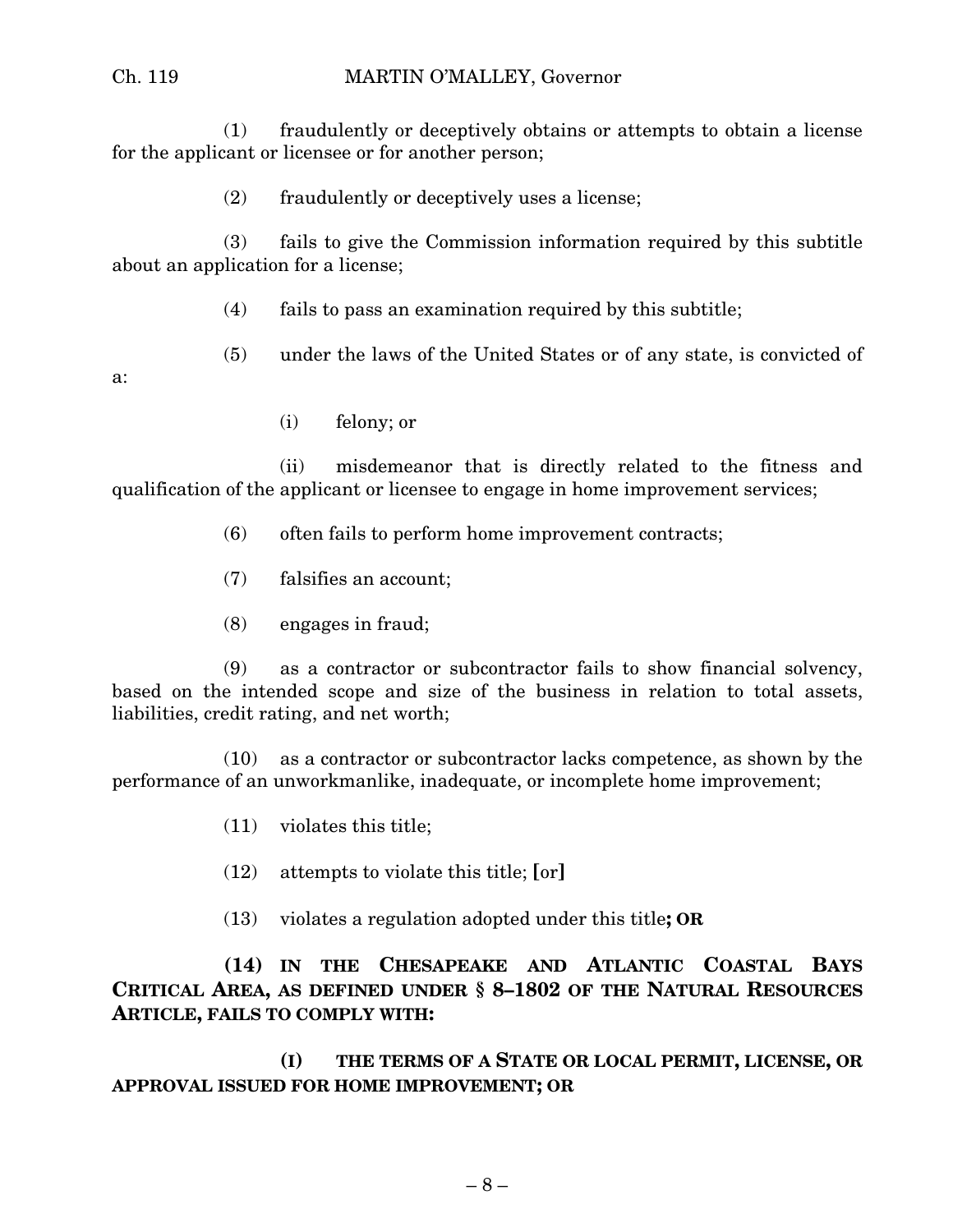**(II) ANY STATE OR LOCAL LAW, AN APPROVED PLAN, OR OTHER LEGAL REQUIREMENT**.

#### **8–506.**

**(A) IN THIS SECTION, "CRITICAL AREA" HAS THE MEANING DESIGNATED UNDER § 8–1802 OF THE NATURAL RESOURCES ARTICLE.**

**(B) THE CRITICAL AREA COMMISSION FOR THE CHESAPEAKE AND ATLANTIC COASTAL BAYS, AS ESTABLISHED UNDER TITLE 8, SUBTITLE 18 OF THE NATURAL RESOURCES ARTICLE, SHALL NOTIFY THE COMMISSION OF ANY CONTRACTOR WHO, IN THE CRITICAL AREA, FAILS TO COMPLY WITH:**

**(1) THE TERMS OF A STATE OR LOCAL PERMIT, LICENSE, OR APPROVAL ISSUED FOR HOME IMPROVEMENT; OR**

**(2) ANY STATE OR LOCAL LAW, APPROVED PLAN, OR OTHER LEGAL REQUIREMENT.**

#### **Article – Natural Resources**

5–421.

(a) **(1)** The Department may permanently revoke or temporarily suspend the license of any licensed tree expert who **[**is**]:**

**(I) IS** found guilty of any fraud or deceit in obtaining the license, or guilty of negligence of wrongful conduct in the practice of tree culture or care**; OR**

**(II) IN THE CHESAPEAKE AND ATLANTIC COASTAL BAYS CRITICAL AREA, AS DEFINED UNDER § 8–1802 OF THIS ARTICLE, FAILS TO COMPLY WITH:**

**1. THE TERMS OF A STATE OR LOCAL PERMIT, LICENSE, OR APPROVAL; OR**

**2. ANY STATE OR LOCAL LAW, AN APPROVED PLAN, OR OTHER LEGAL REQUIREMENT.**

**(2) THE CRITICAL AREA COMMISSION SHALL NOTIFY THE DEPARTMENT OF ANY TREE EXPERT WHO FAILS TO COMPLY WITH ANY REQUIREMENT UNDER PARAGRAPH (1)(II) OF THIS SUBSECTION.**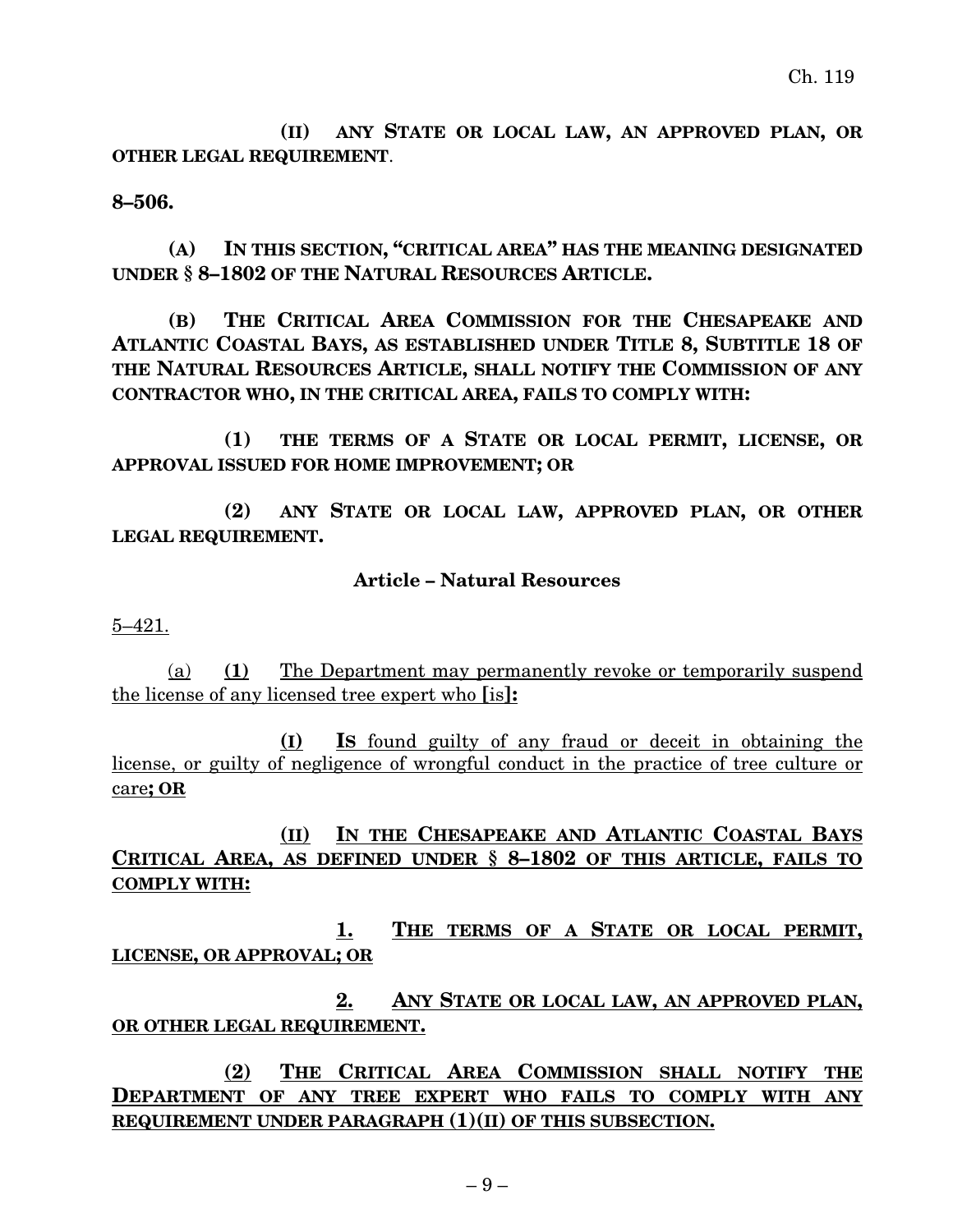8–1801.

(a) The General Assembly finds and declares that:

(1) The Chesapeake and the Atlantic Coastal Bays and their tributaries are natural resources of great significance to the State and the nation**, AND THEIR BEAUTY, THEIR ECOLOGICAL VALUE, AND THEIR ECONOMIC IMPACT ALL REACH FAR BEYOND ANY ONE LOCAL JURISDICTION**;

(2) The shoreline and adjacent lands**, PARTICULARLY THE BUFFER AREAS,** constitute a valuable, fragile, and sensitive part of this estuarine system, where human activity can have a particularly immediate and adverse impact on water quality and natural habitats;

(3) The capacity of these shoreline and adjacent lands to withstand continuing demands without further degradation to water quality and natural habitats is limited;

(4) Human activity is harmful in these shoreline areas, where the new development of nonwater–dependent structures or **[**the addition of impervious surfaces**] AN INCREASE IN LOT COVERAGE** is presumed to be contrary to the purpose of this subtitle, because these activities may cause adverse impacts, of both an immediate and a long–term nature, to the Chesapeake and Atlantic Coastal Bays, and thus it is necessary wherever possible to maintain a buffer of at least 100 feet landward from the mean high water line of tidal waters, tributary streams, and tidal wetlands;

(5) National studies have documented that the quality and productivity of the waters of the Chesapeake Bay and its tributaries have declined due to the cumulative effects of human activity that have caused increased levels of pollutants, nutrients, and toxics in the Bay System and declines in more protective land uses such as forestland and agricultural land in the Bay region;

(6) Those portions of the Chesapeake and the Atlantic Coastal Bays and their tributaries within Maryland are particularly stressed by the continuing population growth and development activity concentrated in the Baltimore–Washington metropolitan corridor and along the Atlantic Coast;

(7) The quality of life for the citizens of Maryland is enhanced through the restoration of the quality and productivity of the waters of the Chesapeake and the Atlantic Coastal Bays, and their tributaries;

(8) The restoration of the Chesapeake and the Atlantic Coastal Bays and their tributaries is dependent, in part, on minimizing further adverse impacts to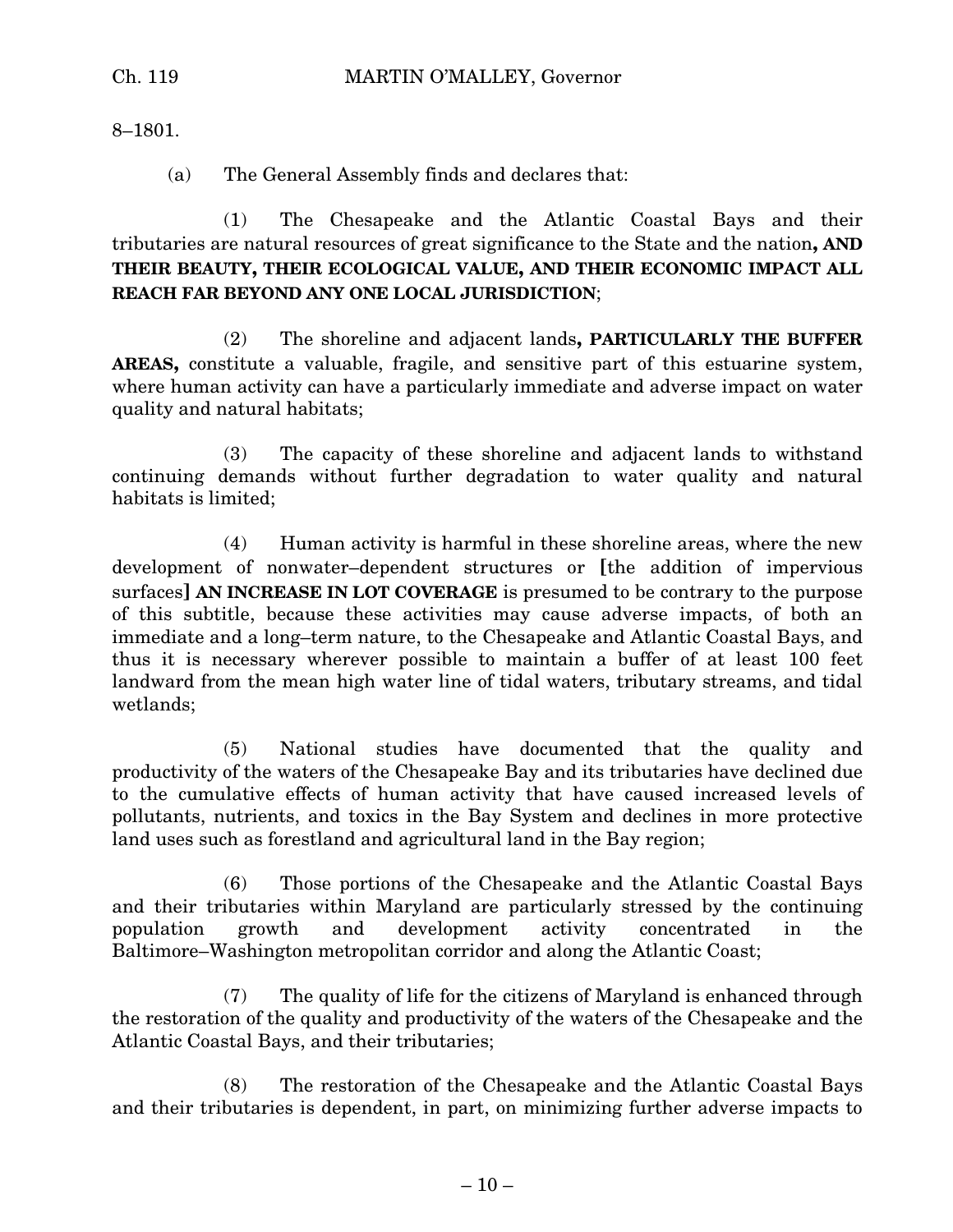the water quality and natural habitats of the shoreline and adjacent lands, particularly in the buffer;

(9) The cumulative impact of current development and of each new development activity in the buffer is inimical to these purposes**, AND IT IS THEREFORE IMPERATIVE THAT STATE LAW BE SUFFICIENT TO PROTECT IRREPLACEABLE STATE BUFFER RESOURCES FROM UNPERMITTED ACTIVITY**; and

(10) There is a critical and substantial State interest for the benefit of current and future generations in fostering more sensitive development **[**activity**] AND MORE EFFECTIVE ENFORCEMENT** in a consistent and uniform manner along shoreline areas of the Chesapeake and the Atlantic Coastal Bays and their tributaries so as to minimize damage to water quality and natural habitats.

(b) It is the purpose of the General Assembly in enacting this subtitle:

(1) To establish a Resource Protection Program for the Chesapeake and the Atlantic Coastal Bays and their tributaries by fostering more sensitive development activity for certain shoreline areas so as to minimize damage to water quality and natural habitats; and

(2) To implement the Resource Protection Program on a cooperative basis between the State and affected local governments, with local governments establishing and implementing their programs in a consistent and uniform manner subject to State **AND LOCAL LEADERSHIP, [**criteria**] CRITERIA,** and oversight.

#### 8–1802.

(a) (1) In this subtitle the following words have the meanings indicated.

### (13) **(I) "INTENSELY DEVELOPED AREA" MEANS AN AREA OF AT LEAST 20 ACRES OR THE ENTIRE UPLAND PORTION OF THE CRITICAL AREA WITHIN A MUNICIPAL CORPORATION, WHICHEVER IS LESS, WHERE:**

**1. RESIDENTIAL, COMMERCIAL, INSTITUTIONAL, OR INDUSTRIAL DEVELOPED LAND USES PREDOMINATE; AND**

**2. A RELATIVELY SMALL AMOUNT OF NATURAL HABITAT OCCURS.**

#### **(II) "INTENSELY DEVELOPED AREA" INCLUDES:**

## **1. AN AREA WITH A HOUSING DENSITY OF AT LEAST FOUR DWELLING UNITS PER ACRE;**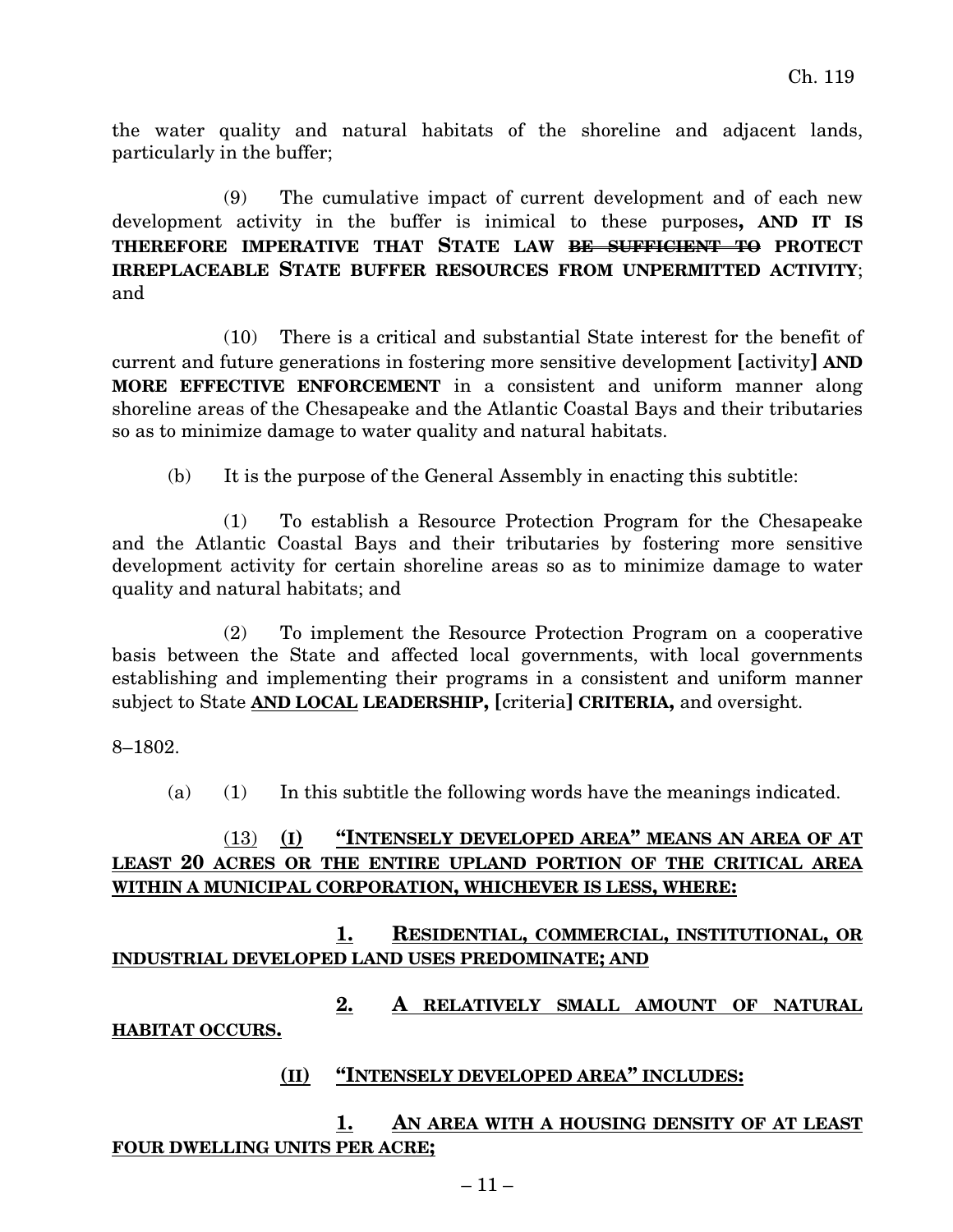## **2. AN AREA WITH PUBLIC WATER AND SEWER SYSTEMS WITH A HOUSING DENSITY OF MORE THAN THREE DWELLING UNITS PER ACRE; OR**

## **3. A COMMERCIAL MARINA REDESIGNATED BY A LOCAL JURISDICTION FROM A RESOURCE CONSERVATION AREA OR LIMITED DEVELOPMENT AREA TO AN INTENSELY DEVELOPED AREA THROUGH A MAPPING CORRECTION THAT OCCURRED BEFORE JANUARY 1, 2006.**

**(14)** "Land classification" means the designation of land in the Chesapeake Bay Critical Area or Atlantic Coastal Bays Critical Area in accordance with the criteria adopted by the Commission as an intensely developed area or district, a limited development area or district, or a resource conservation area or district.

#### **(15) (I) "LIMITED DEVELOPMENT AREA" MEANS AN AREA:**

**1. THAT IS DEVELOPED IN LOW OR MODERATE INTENSITY USES AND CONTAINS AREAS OF NATURAL PLANT AND ANIMAL HABITAT; AND**

**2. WHERE THE QUALITY OF RUNOFF HAS NOT BEEN SUBSTANTIALLY ALTERED OR IMPAIRED.**

#### **(II) "LIMITED DEVELOPMENT AREA" INCLUDES AN AREA:**

**1. WITH A HOUSING DENSITY RANGING FROM ONE DWELLING UNIT PER FIVE ACRES UP TO FOUR DWELLING UNITS PER ACRE;**

#### **2. WITH A PUBLIC WATER OR SEWER SYSTEM;**

**3. THAT IS NOT DOMINATED BY AGRICULTURAL LAND, WETLAND, FORESTS, BARREN LAND, SURFACE WATER, OR OPEN SPACE; OR**

## **4. THAT IS LESS THAN 20 ACRES AND OTHERWISE QUALIFIES AS AN INTENSELY DEVELOPED AREA UNDER PARAGRAPH (13) OF THIS SUBSECTION.**

**[**(14)**] (16)** "Local jurisdiction" means a county, or a municipal corporation with planning and zoning powers, in which any part of the Chesapeake Bay Critical Area or the Atlantic Coastal Bays Critical Area, as defined in this subtitle, is located.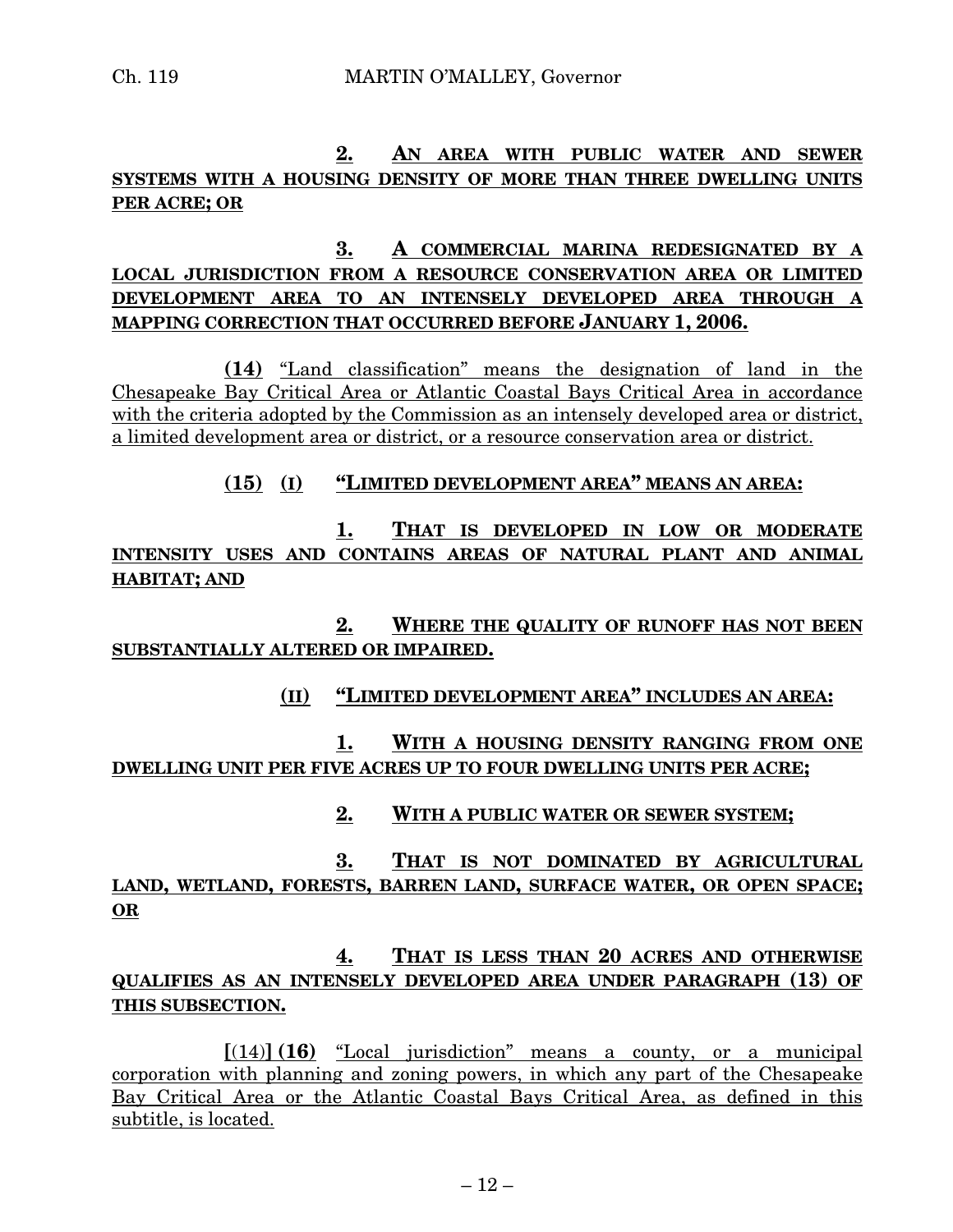**(15) (17) (I) "LOT COVERAGE" MEANS THE PERCENTAGE OF A TOTAL LOT OR PARCEL THAT IS:**

**1. OCCUPIED BY A STRUCTURE, ACCESSORY STRUCTURE, PARKING AREA, DRIVEWAY, WALKWAY, OR ROADWAY; OR**

**2. COVERED WITH A PAVER, WALKWAY GRAVEL, STONE, SHELL,** *IMPERMEABLE* **DECKING, A PAVER, PERMEABLE PAVEMENT, OR OTHER ANY MANMADE MATERIAL.**

**(II) "LOT COVERAGE" INCLUDES THE TOTAL GROUND AREA COVERED OR OCCUPIED, INCLUDING ELEMENTS PROTRUDING FROM A BUILDING SUCH AS A STAIRWAY, CANTILEVERED DECK, CHIMNEY, OR OVERHANGING DECK OR BALCONY BY A STAIRWAY OR** *IMPERMEABLE* **DECK.**

**(III) "LOT COVERAGE" DOES NOT INCLUDE A INCLUDE:**

**1. A FENCE OR WALL THAT IS LESS THAN 1 FOOT IN WIDTH THAT HAS NOT BEEN CONSTRUCTED WITH A FOOTER FOOTER;**

## **2. A WALKWAY IN THE BUFFER OR EXPANDED BUFFER, INCLUDING A STAIRWAY, THAT PROVIDES DIRECT ACCESS TO A COMMUNITY OR PRIVATE PIER; OR**

#### **3. A WOOD MULCH PATHWAY***; OR*

# *4. A DECK WITH GAPS TO ALLOW WATER TO PASS*

#### *FREELY***.**

 $[(15)] \left( \frac{16}{18} \right) (18)$  (i) "Program" means the critical area protection program of a local jurisdiction.

(ii) "Program" includes any amendments to the program.

 $[(16)]$   $(17)$   $(19)$  (i) "Program amendment" means any change or proposed change to an adopted program that is not determined by the Commission chairman to be a program refinement.

(ii) "Program amendment" includes a change to a zoning map that is not consistent with the method for using the growth allocation contained in an adopted program.

 $[(17)]$   $(18)(20)$  (i) "Program refinement" means any change or proposed change to an adopted program that the Commission chairman determines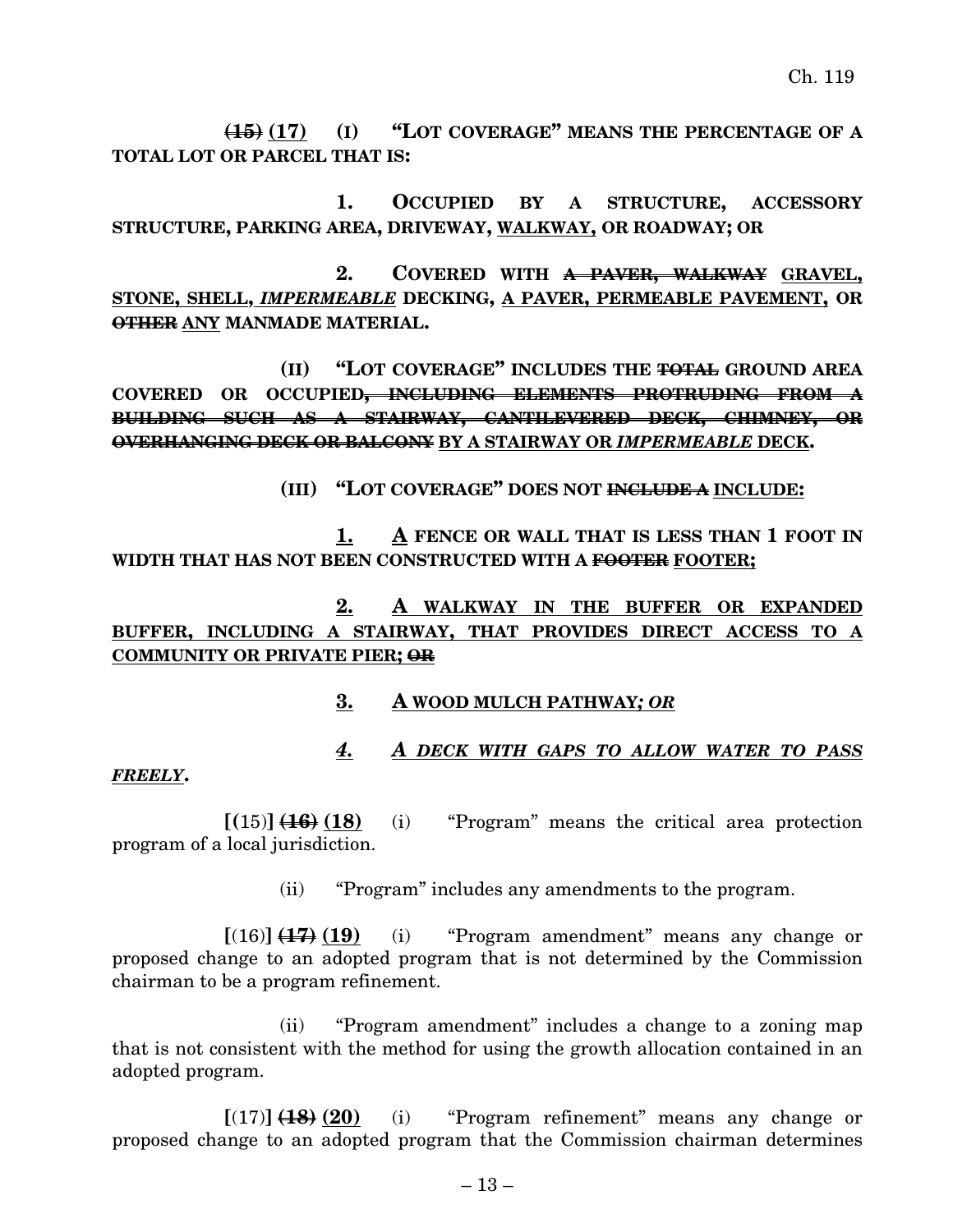will result in a use of land or water in the Chesapeake Bay Critical Area or the Atlantic Coastal Bays Critical Area in a manner consistent with the adopted program, or that will not significantly affect the use of land or water in the critical area.

(ii) "Program refinement" may include:

1. A change to an adopted program that results from State law;

2. A change to an adopted program that affects local processes and procedures;

3. A change to a local ordinance or code that clarifies an existing provision; and

4. A minor change to an element of an adopted program that is clearly consistent with the provisions of this subtitle and all of the criteria of the Commission.

 $[(18)]$   $(19)$   $(21)$  (i) "Project approval" means the approval of development, other than development by a State or local government agency, in the Chesapeake Bay Critical Area or the Atlantic Coastal Bays Critical Area by the appropriate local approval authority.

- (ii) "Project approval" includes:
	- 1. Approval of subdivision plats and site plans;
	- 2. Inclusion of areas within floating zones;

3. Issuance of variances, special exceptions, and conditional use permits; and

- 4. Approval of rezoning.
- (iii) "Project approval" does not include building permits.

#### **(22) (I) "RESOURCE CONSERVATION AREA" MEANS AN AREA THAT IS CHARACTERIZED BY:**

#### **1. NATURE DOMINATED ENVIRONMENTS, SUCH AS WETLANDS, SURFACE WATER, FORESTS, AND OPEN SPACE; AND**

#### **2. RESOURCE–BASED ACTIVITIES, SUCH AS AGRICULTURE, FORESTRY, FISHERIES, OR AQUACULTURE.**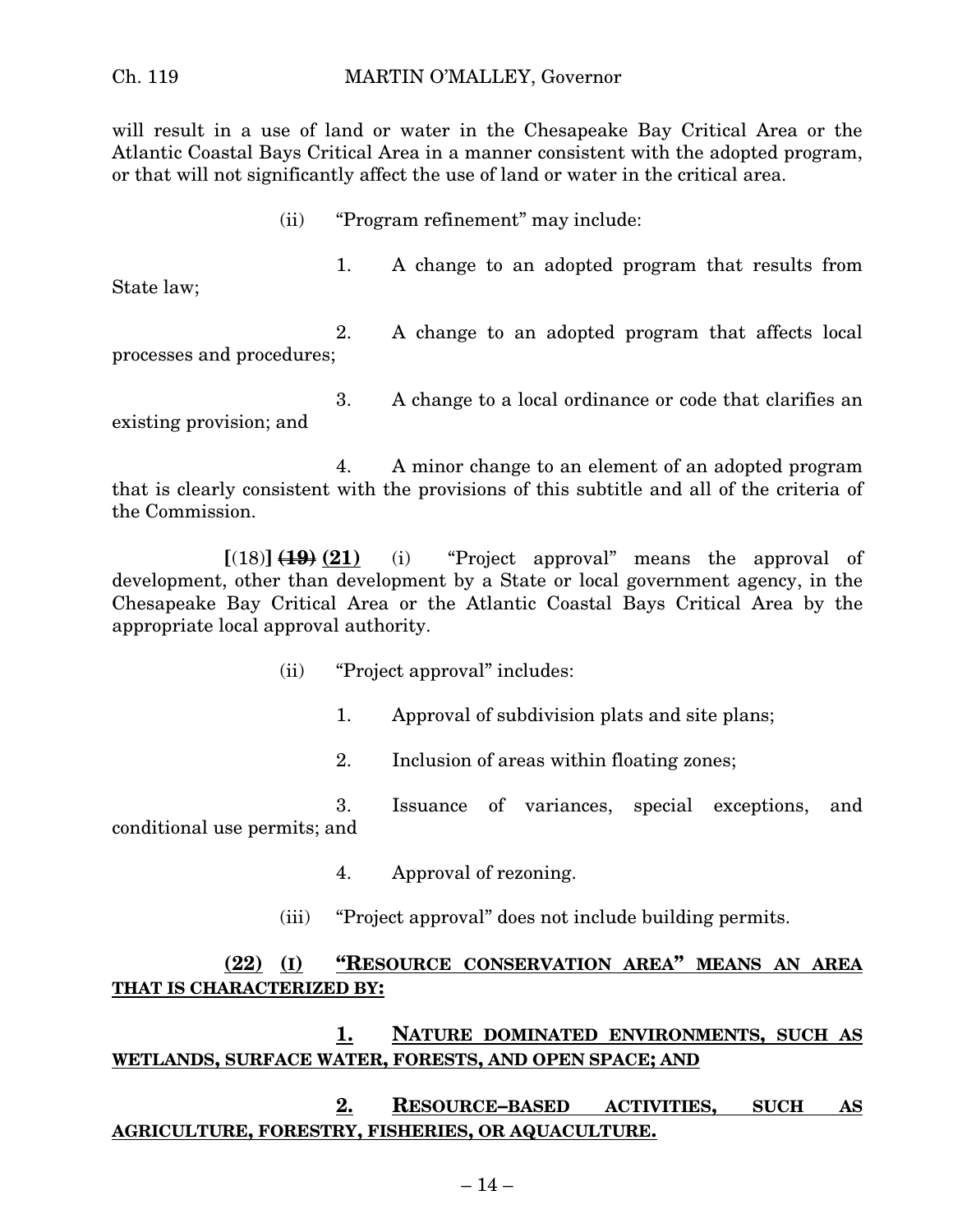#### **(II) "RESOURCE CONSERVATION AREA" INCLUDES AN AREA WITH A HOUSING DENSITY OF LESS THAN ONE DWELLING PER FIVE ACRES.**

## **(23) "TRIBUTARY STREAM" MEANS A PERENNIAL STREAM OR AN INTERMITTENT STREAM WITHIN THE CRITICAL AREA THAT HAS BEEN IDENTIFIED BY SITE INSPECTION OR IN ACCORDANCE WITH LOCAL PROGRAM PROCEDURES APPROVED BY THE COMMISSION.**

8–1806.

(a) The Commission has all powers necessary for carrying out the purposes of this subtitle, including the following:

(1) **[**To adopt regulations and criteria in**] IN** accordance with Title 2, Subtitle 5 (Joint Committee on Administrative, Executive and Legislative Review) and Title 10, Subtitle 1 (Administrative Procedure Act) of the State Government Article**, TO ADOPT AND AMEND REGULATIONS AS NECESSARY AND APPROPRIATE TO AUTHORIZED UNDER THIS SUBTITLE FOR THE ADMINISTRATION AND ENFORCEMENT OF THE STATE AND LOCAL PROGRAMS**;

(2) To conduct hearings in connection with policies, proposed programs, and proposed regulations or amendments to regulations;

(3) To contract for consultant or other services; and

(4) To establish an advisory committee, composed of members of the Commission and local citizens and local stakeholder groups, to make recommendations to the Commission with respect to Atlantic Coastal Bays Critical Area programs.

(b) **AT A MINIMUM, REGULATIONS REGULATIONS ADOPTED OR AMENDED UNDER SUBSECTION (A)(1) OF THIS SECTION SHALL:**

**(1) ESTABLISH COMPREHENSIVE STANDARDS AND PROCEDURES FOR BUFFER ESTABLISHMENT, MAINTENANCE, AND LONG–TERM PROTECTION AND FOR BUFFER MITIGATION ACTIVITIES ASSOCIATED WITH VIOLATIONS, VARIANCES, OR AUTHORIZED DEVELOPMENT ACTIVITIES, INCLUDING PROVISIONS TO ENSURE THE:**

**(I) BUFFER ESTABLISHMENT, MAINTENANCE, MEASUREMENT, MITIGATION, AND ENFORCEMENT;**

#### **(II) BUFFER EXEMPTION AREAS;**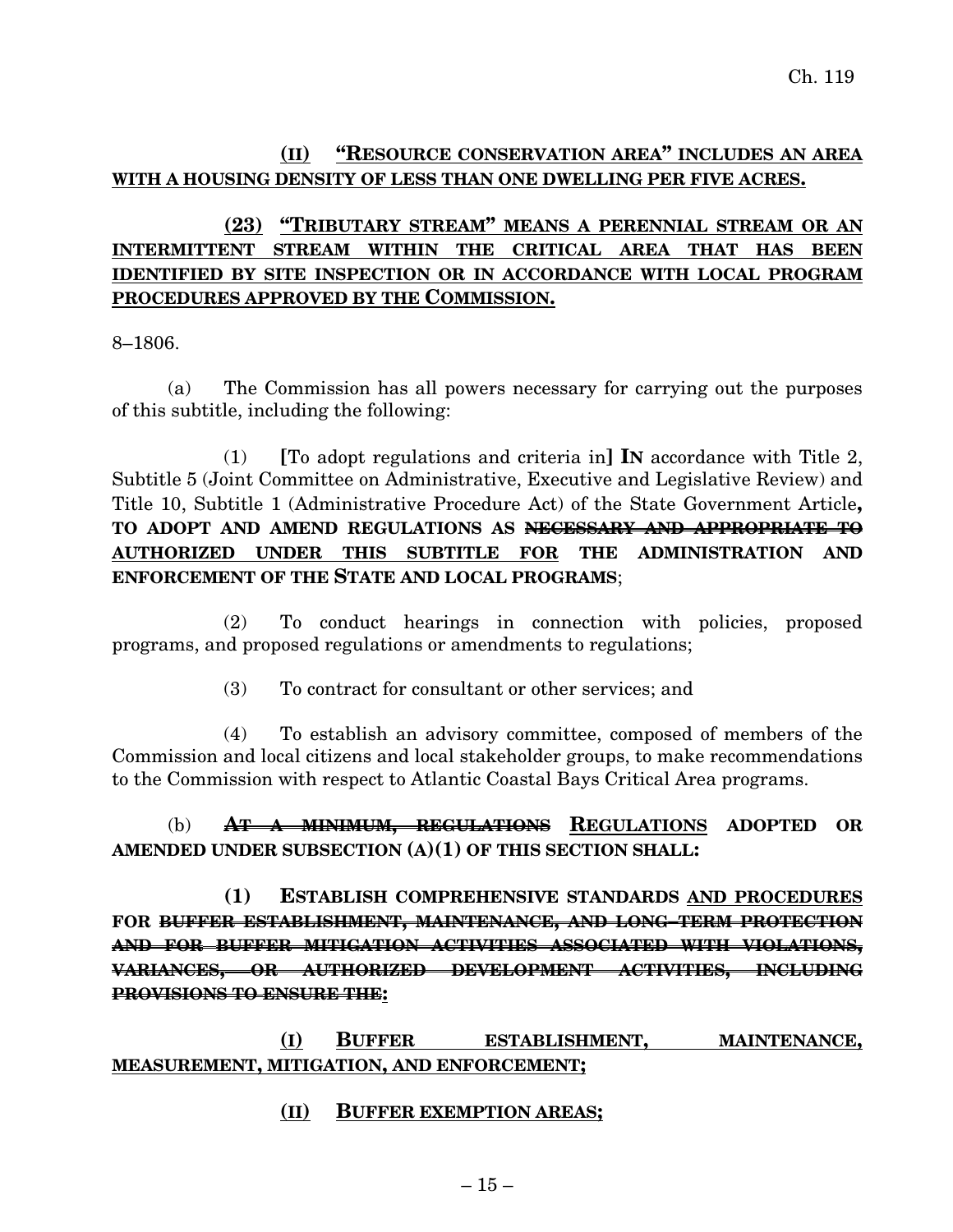## **(III) IMPACTS OF SHORE EROSION CONTROL ACTIVITIES ON THE BUFFER;**

- **(IV) COMMUNITY PIERS;**
- **(V) COMMERCIAL MARINAS;**
- **(VI) WATER DEPENDENT FACILITIES;**
- **(VII) PUBLIC WATER ACCESS;**

**(VIII) THE PROTECTION AND CONSERVATION OF THE BUFFER AS A STATE WATER QUALITY AND HABITAT RESOURCE ESSENTIAL TO THE RESTORATION OF THE CHESAPEAKE AND ATLANTIC COASTAL BAYS; AND**

**(IX) MAPPING THE CRITICAL AREA, WITH RESPECT TO REVISION OF THE 1,000 FOOT BOUNDARY AND VOLUNTARY ADDITIONS OF PROPERTY TO THE CRITICAL AREA;**

| (X)                           |           | DEVELOPMENT IN THE CRITICAL AREA, WITH RESPECT                           |
|-------------------------------|-----------|--------------------------------------------------------------------------|
| TO:                           |           |                                                                          |
| <b>ACTIVITY;</b>              | 1.        | CLEARING.<br><b>GRADING.</b><br><b>AND</b><br><b>CONSTRUCTION</b>        |
| <b>NATURAL SITE FEATURES;</b> | <u>2.</u> | CLUSTERING TO PROMOTE CONSERVATION<br>OF                                 |
|                               | 3.        | <b>FLEXIBILITY FOR REDEVELOPMENT;</b>                                    |
|                               | 4.        | <b>STORMWATER MANAGEMENT;</b>                                            |
| <b>REDUCTION RULE;</b>        | 5.        | 10%<br><b>APPLICATION</b><br><b>OF</b><br><b>THE</b><br><b>POLLUTANT</b> |
| PROTECTIONS;                  | 6.        | <b>FOREST</b><br><b>AND</b><br><b>DEVELOPED</b><br><b>WOODLANDS</b>      |
|                               | 7.        | <b>CLEARING OF NATURAL VEGETATION;</b>                                   |
|                               | <u>8.</u> | <b>LOT COVERAGE STANDARDS;</b>                                           |
| <b>LOT CONSOLIDATION; AND</b> | 9.        | <b>COMMISSION REVIEW OF LOCAL PROVISIONS FOR</b>                         |
|                               |           | 1C                                                                       |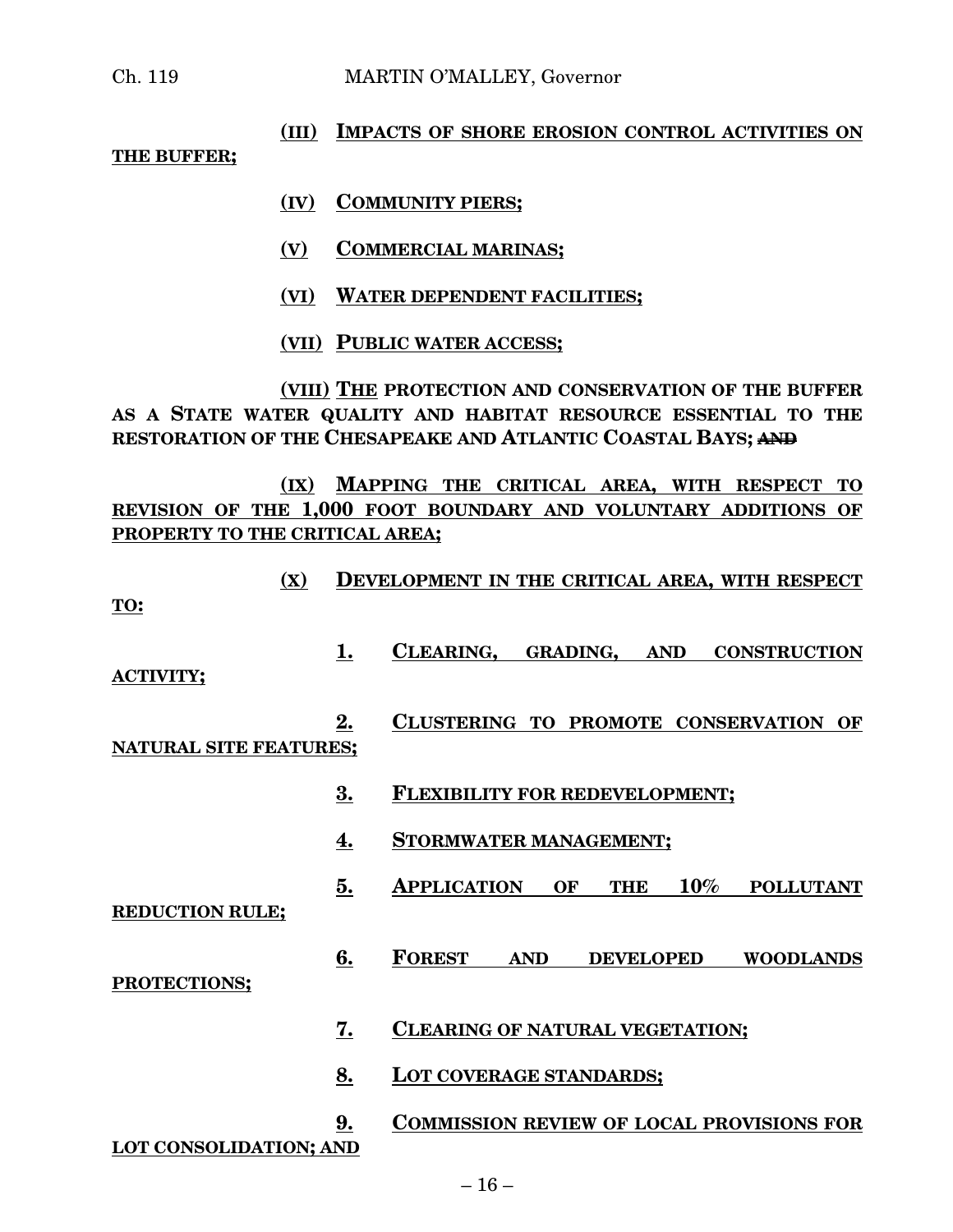**10. THE EXCLUSION OF STATE TIDAL WETLANDS FROM CALCULATIONS OF DENSITY, FOREST AND DEVELOPED WOODLANDS PROTECTIONS, LIMITATIONS ON CLEARING NATURAL VEGETATION, AND LOT COVERAGE STANDARDS;**

**(XI) CONSISTENT ENFORCEMENT OF STATE AND LOCAL CRITICAL AREA LAW, WITH RESPECT TO THE ESTABLISHMENT OF MINIMUM PENALTIES AND MITIGATION REQUIREMENTS;**

**(XII) GROWTH ALLOCATION APPLICATIONS, WITH RESPECT TO:**

**1. THE DEDUCTION OF GROWTH ALLOCATION**

**ACREAGE;**

**2. COMMISSION REVIEW AND DETERMINATIONS;**

**3. ACCOMMODATION OF VARIATIONS AMONG LOCAL JURISDICTIONS CONCERNING LAND USES IN THE RESOURCE CONSERVATION AREA THAT DO NOT REQUIRE GROWTH ALLOCATION;**

- **4. THE LOCATION OF SEPTIC SYSTEMS;**
- **5. GOLF COURSES; AND**

**6. THE COMMISSION'S EVALUATION OF A LOCAL JURISDICTION'S USE OF CLUSTER DEVELOPMENT UNDER § 8–1808.1 OF THIS SUBTITLE;**

**(XIII) IN CONSULTATION WITH APPROPRIATE STATE AND FEDERAL AGENCIES, THE CONSERVATION AND PROTECTION OF:**

- **1. HABITAT PROTECTION AREAS;**
- **2. THREATENED AND ENDANGERED SPECIES;**
- **3. SPECIES IN NEED OF CONSERVATION;**
- **4. FOREST INTERIOR DWELLING BIRDS;**
- **5. ANADROMOUS FISH PROPAGATION WATERS; AND**
- **6. PLANT AND WILDLIFE HABITAT;**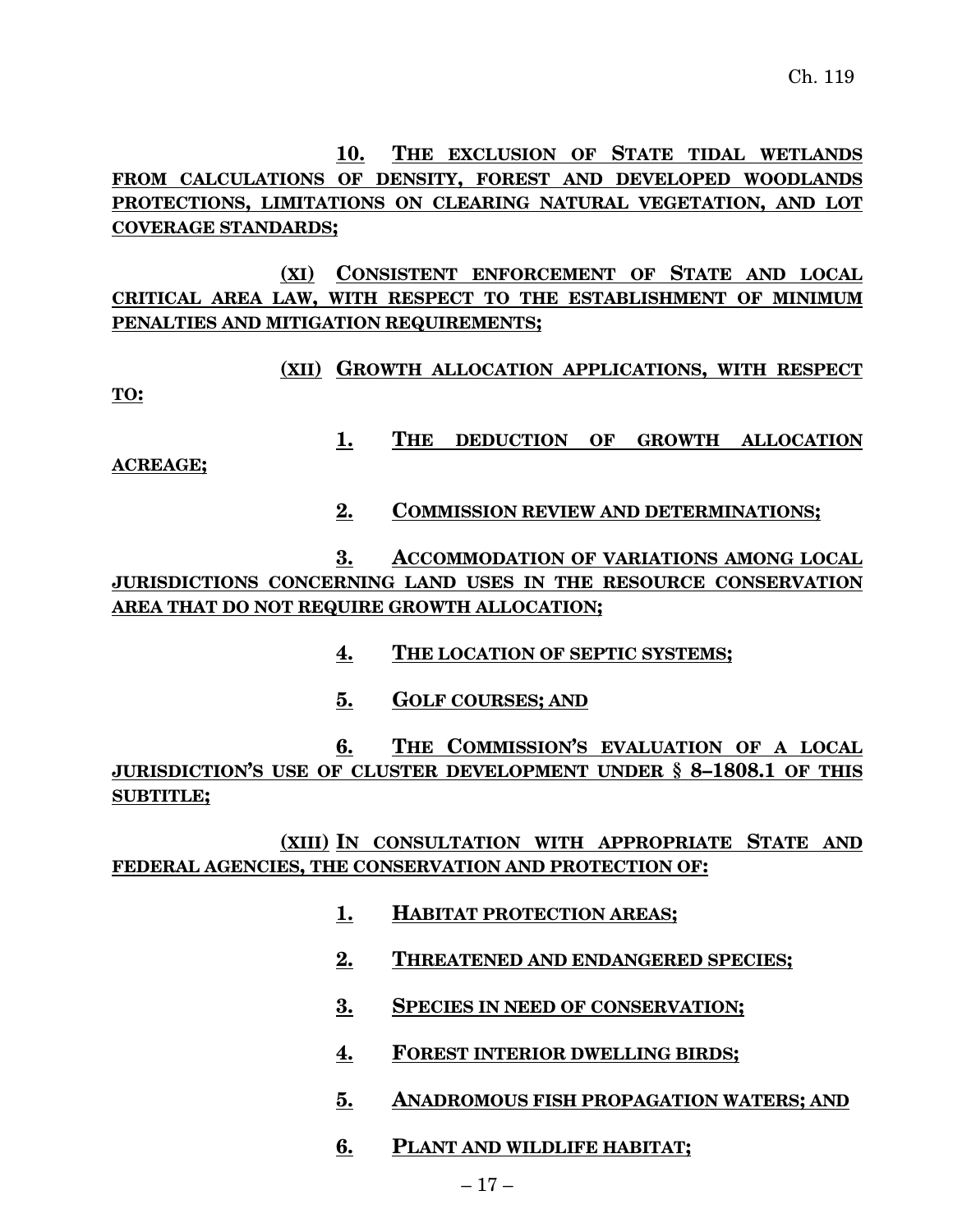#### **(XIV) DIRECTIVES FOR LOCAL PROGRAM DEVELOPMENT AND IMPLEMENTATION, WITH RESPECT TO:**

#### **1. NOTIFICATION OF PROJECT APPLICATIONS;**

**2. THE 6–YEAR COMPREHENSIVE REVIEW OF A LOCAL CRITICAL AREA PROGRAM;**

**3. PUBLIC NOTICE AND COMMENT FOR A STATE OR LOCAL GOVERNMENT DEVELOPMENT ACTIVITY;**

*3. FOR A STATE OR LOCAL GOVERNMENT DEVELOPMENT ACTIVITY:*

*A. PUBLIC NOTICE, INCLUDING NOTICE TO BE PUBLISHED IN A NEWSPAPER OF GENERAL CIRCULATION IN THE AREA WHERE THE PROPOSED DEVELOPMENT ACTIVITY WOULD OCCUR; AND*

*B. AN OPPORTUNITY FOR PUBLIC COMMENT IN THE LOCAL JURISDICTION IN WHICH THE PROPOSED DEVELOPMENT ACTIVITY WOULD BE LOCATED.*

**4. REPORTING REQUIREMENTS;**

**5. THE SUBMISSION AND PROCESSING OF A PROPOSED PROGRAM AMENDMENT OR REFINEMENT; AND**

**6. PROVISIONS APPLICABLE TO AREAS REQUESTED FOR EXCLUSION FROM THE CRITICAL AREA;**

**(XV) IN CONSULTATION WITH THE DEPARTMENT OF THE ENVIRONMENT, SURFACE MINING IN THE CRITICAL AREA; AND**

**(XVI) THE APPLICATION FOR AND PROCESSING OF A VARIANCE, WITH RESPECT TO:**

- **1. AMENDING A VARIANCE APPLICATION;**
- **2. ADVANCE NOTICE TO THE COMMISSION;**
- **3. THE CONTENTS OF A COMPLETE VARIANCE**

**APPLICATION;**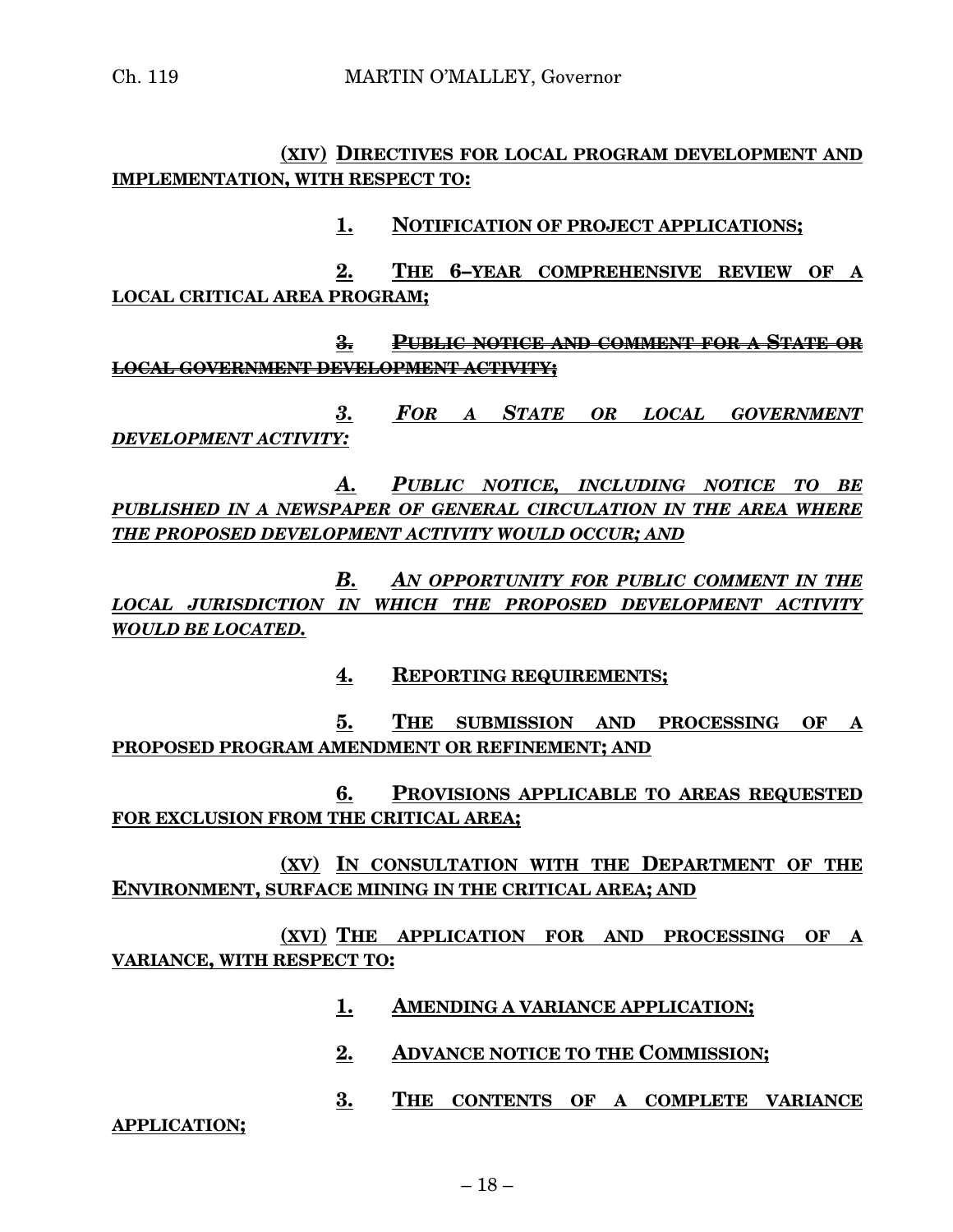## **4. ENSURING THAT COMMISSION RECOMMENDATIONS ARE MADE PART OF THE VARIANCE RECORD;**

#### **5. THE USE OF VARIANCE STANDARDS; AND**

#### **6. NOTICE OF A VARIANCE DECISION; AND**

#### **(2) PROVIDE FLEXIBILITY WHEREVER POSSIBLE IN ORDER TO ACCOMMODATE VARIATIONS AMONG LOCAL PROGRAMS.**

**(C)** The members of the Commission who reside in the Atlantic Coastal Bays Watershed shall serve on any committee established under subsection (a)(4) of this section.

8–1808.

(c) (1) **(I) [**At a minimum,**] NOTWITHSTANDING ANY PROVISION IN A LOCAL LAW OR ORDINANCE, OR THE LACK OF A PROVISION IN A LOCAL LAW OR ORDINANCE, ALL OF THE REQUIREMENTS OF THIS SUBTITLE SHALL APPLY TO, AND BE APPLIED BY, A LOCAL JURISDICTION AS MINIMUM STANDARDS FOR** a program sufficient to meet the goals **[**stated in subsection (b) of this section includes**] OF THE CRITICAL AREA PROGRAM.**

**(II) WITH THE APPROVAL OF THE COMMISSION, A LOCAL JURISDICTION MAY ESTABLISH PROCEDURES FOR THE GRANTING OF AN ADMINISTRATIVE VARIANCE.**

**(III) AT A MINIMUM, A PROGRAM SHALL CONTAIN ALL OF THE FOLLOWING ELEMENTS, INCLUDING**:

**[**(i)**] 1.** A map designating the critical area in a local jurisdiction;

**[**(ii)**] 2.** A comprehensive zoning map for the critical area;

**[**(iii)**] 3.** As necessary, new or amended provisions of the jurisdiction's:

- **[**1.**] A.** Subdivision regulations;
- **[**2.**] B.** Comprehensive or master plan;
- **[**3.**] C.** Zoning ordinances or regulations;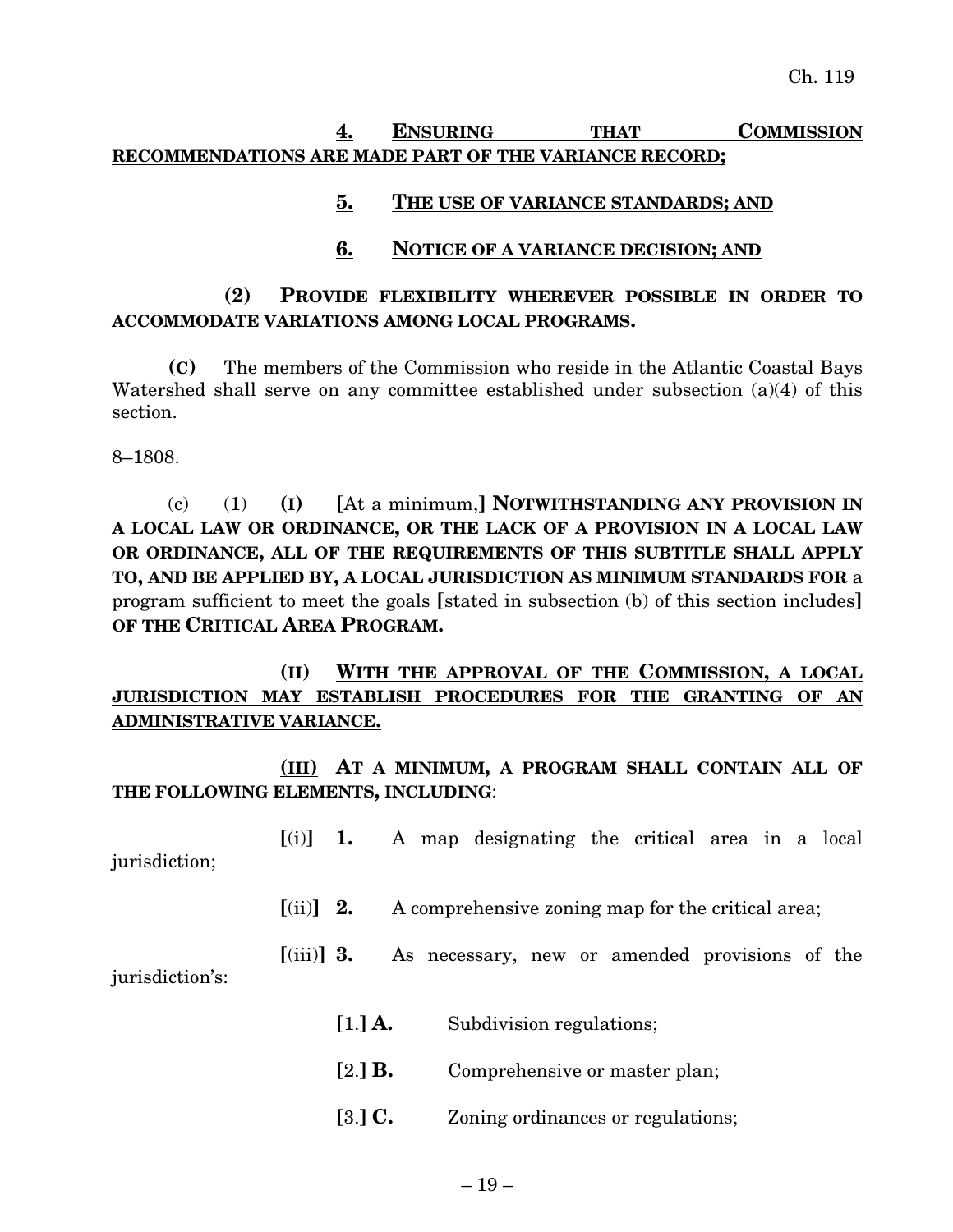#### Ch. 119 MARTIN O'MALLEY, Governor

**[**4.**] D.** Provisions relating to enforcement; and

**[**5.**] E.** Provisions as appropriate relating to grandfathering of development at the time the program is adopted or approved by the Commission**, INCLUDING PROVISIONS FOR BRINGING LANDS INTO CONFORMANCE WITH THE PROGRAM AS REQUIRED UNDER ITEM 13 12 OF THIS SUBPARAGRAPH**;

 $[(iv)]$  **4.** Provisions requiring that **project:** 

**A. PROJECT** approvals shall be based on findings that projects are consistent with the standards stated in subsection (b) of this section**; AND THAT THE**

## **B. THE COMMISSION SHALL RECEIVE WRITTEN NOTICE OF LOCAL DECISIONS ON REGARDING PROJECT APPROVALS WITHIN 10 WORKING DAYS AFTER THE DATE OF ISSUANCE OR DENIALS IN ACCORDANCE WITH LOCAL PROCEDURES APPROVED BY THE COMMISSION**;

**[**(v)**] 5.** Provisions to limit **[**the amount of land covered by buildings, roads, parking lots, or other impervious surfaces,**] LOT COVERAGE** and to require or encourage cluster development, where necessary or appropriate;

**[**(vi)**] 6.** Establishment of buffer areas along shorelines within which agriculture will be permitted only if best management practices are used, provided that structures or any other use of land which is necessary for adjacent agriculture shall also be permitted in any buffer area;

**[**(vii)**] 7.** Requirements for minimum setbacks for structures and septic fields along shorelines, including the establishment of a minimum buffer landward from the mean high water line of tidal waters, tributary streams, and tidal wetlands;

**[**(viii)**]8.** Designation of shoreline areas, if any, that are suitable for parks, hiking, biking, wildlife refuges, scenic drives, public access or assembly, and water–related recreation such as boat slips, piers, and beaches;

**[**(ix)**] 9.** Designation of shoreline areas, if any, that are suitable for ports, marinas, and industries that use water for transportation or derive economic benefits from shore access;

 $[(x)]$  **10.** Provisions requiring that all harvesting of timber in the Chesapeake Bay Critical Area or the Atlantic Coastal Bays Critical Area be in accordance with plans approved by the district forestry board;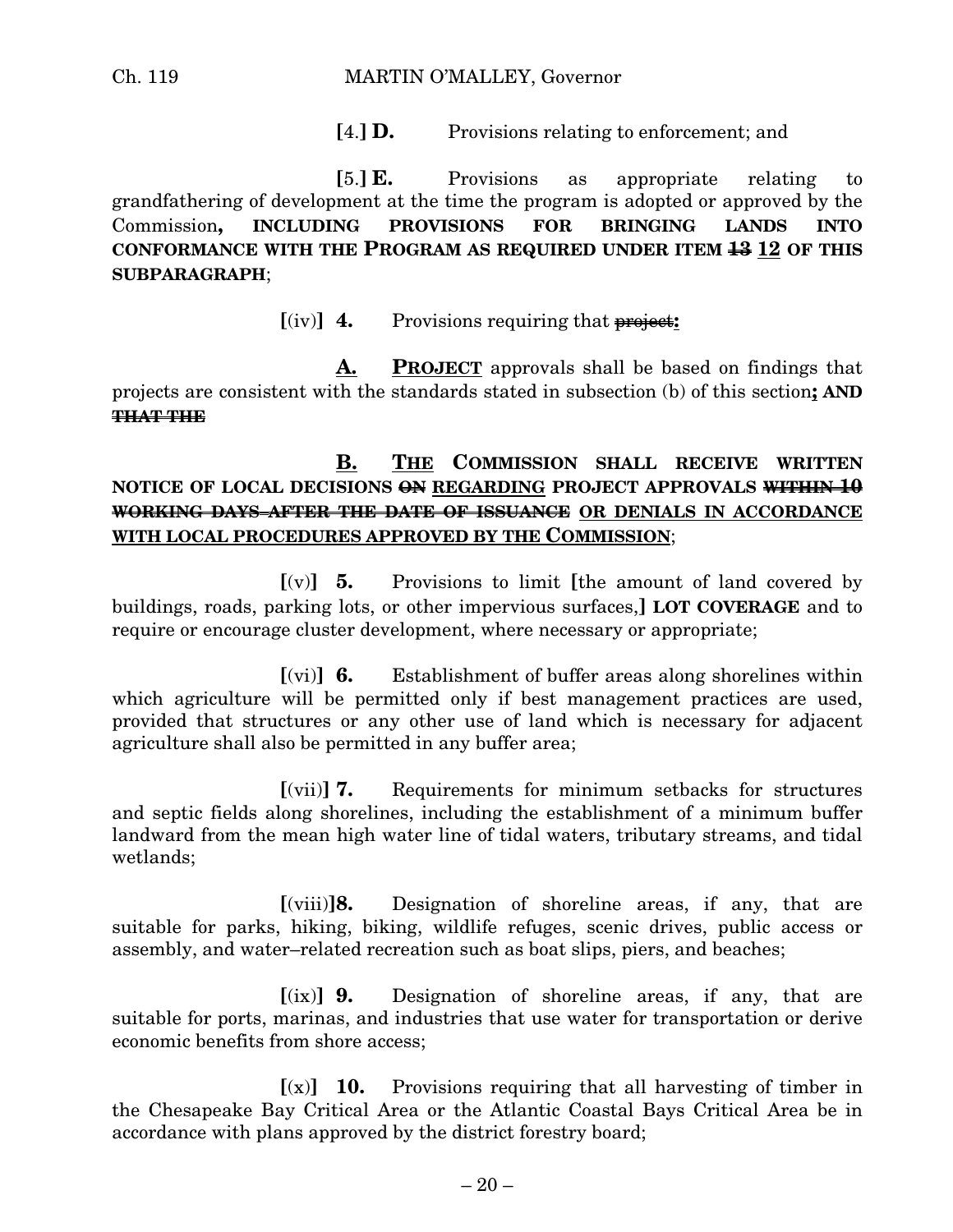**[**(xi)**] 11.** Provisions establishing that the controls in a program which are designed to prevent runoff of pollutants will not be required on sites where the topography prevents runoff from directly or indirectly reaching tidal waters;

**[**(xii)**] 12.** Provisions for reasonable accommodations in policies or procedures when the accommodations are necessary to avoid discrimination on the basis of physical disability, including provisions that authorize a local jurisdiction to require removal of a structure that was installed or built to accommodate a physical disability and require restoration when the accommodation permitted by this paragraph is no longer necessary;

**13. 12. PROCEDURES, INCLUDING CONSOLIDATION OR RECONFIGURATION OF LOTS, THAT SHALL BE APPROVED BY THE COMMISSION AND ASSURE THAT THE FOLLOWING LOTS AND LANDS ARE BROUGHT INTO CONFORMANCE WITH THE PROGRAM TO THE EXTENT POSSIBLE:**

**A. ANY IN THE CHESAPEAKE BAY CRITICAL AREA, ANY LEGAL PARCEL OF LAND, NOT BEING PART OF A RECORDED OR APPROVED SUBDIVISION, THAT WAS RECORDED AS OF DECEMBER 1, 1985; AND**

**B. LAND IN THE CHESAPEAKE BAY CRITICAL AREA, LAND THAT WAS SUBDIVIDED INTO RECORDED LEGALLY BUILDABLE LOTS, WHERE THE SUBDIVISION RECEIVED THE LOCAL JURISDICTION'S FINAL APPROVAL BEFORE JUNE 1, 1984;**

**C. IN THE ATLANTIC COASTAL BAYS CRITICAL AREA, ANY LEGAL PARCEL OF LAND, NOT BEING PART OF A RECORDED OR APPROVED SUBDIVISION, THAT WAS RECORDED AS OF JUNE 1, 2002; AND**

## **D. IN THE ATLANTIC COASTAL BAYS CRITICAL AREA, LAND THAT WAS SUBDIVIDED INTO RECORDED LEGALLY BUILDABLE LOTS, WHERE THE SUBDIVISION RECEIVED THE LOCAL JURISDICTION'S FINAL APPROVAL BEFORE JUNE 1, 2002;**

 $[(xiii)]\right.44.13.$  Except as provided in subsection (d) of this section, provisions for granting a variance to the local jurisdiction's critical area program, in accordance with regulations adopted by the Commission concerning variances set forth in COMAR 27.01.11; **[**and**]**

 $[(\dot{x}, \dot{y})]$  **14.** Penalty provisions establishing that, in addition to any other penalty applicable under State or local law, a **EACH** person who violates a provision of this subtitle or of a program**, INCLUDING A CONTRACTOR,**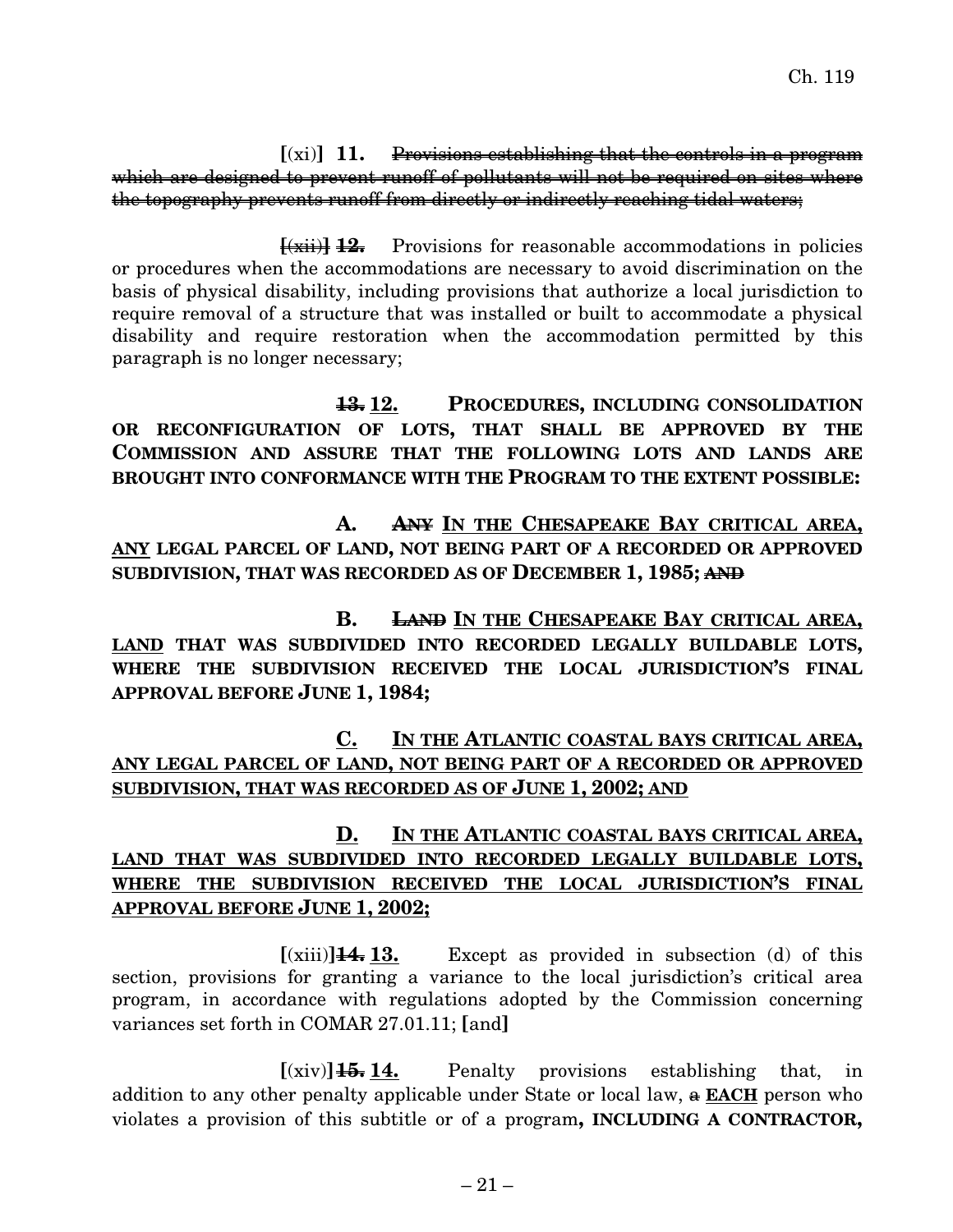**PROPERTY OWNER, OR ANY OTHER PERSON WHO COMMITTED, ASSISTED, AUTHORIZED, OR PARTICIPATED IN A THE VIOLATION:**

**A. [**is**] IS IS** subject to a fine not exceeding \$10,000**; AND**

**B. MAY BE HELD JOINTLY OR SEVERALLY RESPONSIBLE FOR EACH VIOLATION; AND**

**16. 15. IN ACCORDANCE WITH REGULATIONS ADOPTED BY THE COMMISSION, ADMINISTRATIVE ADMINISTRATIVE ENFORCEMENT PROCEDURES IN ACCORDANCE WITH DUE PROCESS PRINCIPLES, INCLUDING NOTICE AND AN OPPORTUNITY TO BE HEARD, AND ESTABLISHING THAT:**

**A. EACH VIOLATION OF THIS SUBTITLE OR OF A REGULATION, RULE, ORDER, PROGRAM, OR OTHER REQUIREMENT ADOPTED UNDER THE AUTHORITY OF THIS SUBTITLE CONSTITUTES A SEPARATE OFFENSE;**

**B. EACH CALENDAR DAY THAT A VIOLATION CONTINUES CONSTITUTES A SEPARATE OFFENSE;**

**C. FOR EACH OFFENSE, A PERSON SHALL BE SUBJECT TO SEPARATE FINES, ORDERS, SANCTIONS, AND OTHER PENALTIES;**

**D. CIVIL PENALTIES FOR CONTINUING VIOLATIONS SHALL ACCRUE WITHOUT A REQUIREMENT FOR AN ADDITIONAL ASSESSMENT, NOTICE, OR OPPORTUNITY FOR HEARING FOR EACH SEPARATE OFFENSE;**

**E. ON CONSIDERATION OF ALL THE FACTORS INCLUDED UNDER THIS SUBSECTION AND ANY OTHER FACTORS IN THE LOCAL JURISDICTION'S APPROVED PROGRAM, THE LOCAL JURISDICTION'S CODE ENFORCEMENT PERSONNEL JURISDICTION SHALL IMPOSE THE AMOUNT OF THE PENALTY; AND**

**F. PAYMENT OF ALL CIVIL PENALTIES AND CORRECTION OF THE VIOLATION SATISFACTION OF ALL CONDITIONS SPECIFIED UNDER PARAGRAPH (4) OF THIS SUBSECTION SHALL BE A CONDITION PRECEDENT TO THE ISSUANCE OF ANY PERMIT, APPROVAL, VARIANCE, OR SPECIAL EXCEPTION FOR THE AFFECTED PROPERTY; AND**

**G. UNLESS AN EXTENSION OF TIME IS APPROPRIATE BECAUSE OF ADVERSE PLANTING CONDITIONS, WITHIN 60** *90* **DAYS OF THE**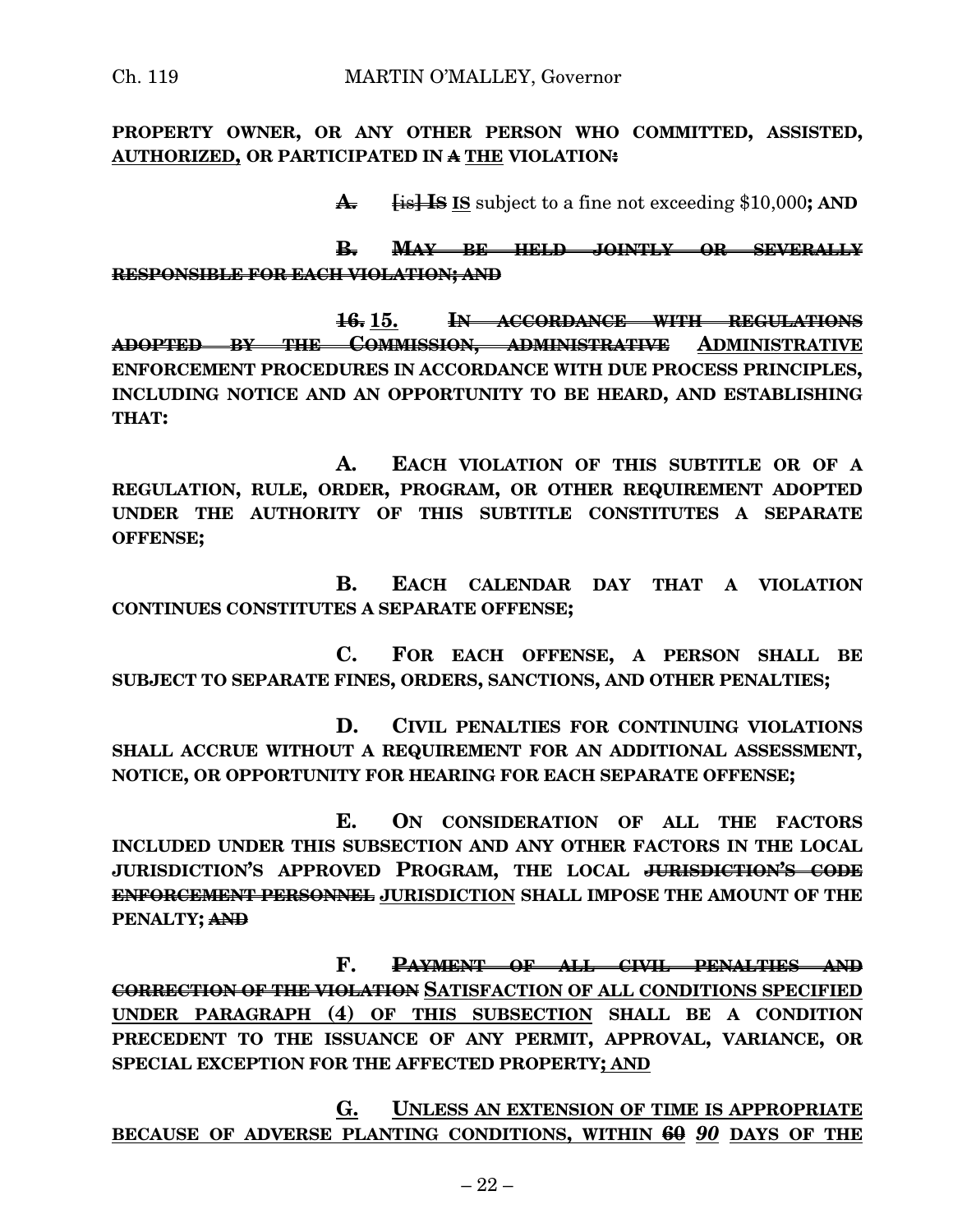## **ISSUANCE OF A PERMIT, APPROVAL, VARIANCE, OR SPECIAL EXCEPTION FOR THE AFFECTED PROPERTY, ANY ADDITIONAL MITIGATION REQUIRED AS A CONDITION OF APPROVAL FOR THE PERMIT, APPROVAL, VARIANCE, OR SPECIAL EXCEPTION SHALL BE COMPLETED**.

(2) **(I)** In determining the amount of the penalty to be assessed under paragraph  $[(1)(\dot{x}iv)]$   $(1)(H)15$   $(1)(H)14$   $(1)(III)14$  of this subsection, a local jurisdiction **[**may**] SHALL** consider:

 $\overrightarrow{H}$  **1.** The gravity of the violation;

(ii) **2.** Any willfulness or negligence involved in the violation; **[**and**]**

(iii) **3.** The environmental impact of the violation**; AND**

**(IV) 4. THE COST OF RESTORATION OF THE RESOURCE AFFECTED BY THE VIOLATION AND MITIGATION FOR DAMAGE TO THAT RESOURCE, INCLUDING THE COST TO THE STATE OR LOCAL AUTHORITIES FOR PERFORMING, SUPERVISING, OR RENDERING ASSISTANCE TO THE RESTORATION AND MITIGATION**.

**(II) IN PARAGRAPH (1)(II)15** *(1)(III)14* **OF THIS SUBSECTION, "PROPERTY OWNER" INCLUDES TWO OR MORE PERSONS HOLDING TITLE TO THE PROPERTY UNDER ANY FORM OF JOINT OWNERSHIP.**

**(3) REGULATIONS ADOPTED UNDER PARAGRAPH (1)(II)16 (1)(II)15** *(1)(III)15* **OF THIS SUBSECTION SHALL PROVIDE FOR THE COMMISSION'S CONSIDERATION OF ENFORCEMENT PROVISIONS SUBMITTED BY A LOCAL JURISDICTION THAT ARE AT LEAST AS EFFECTIVE AS ENFORCEMENT REQUIREMENTS UNDER THIS SUBTITLE AND REGULATIONS ADOPTED UNDER THE AUTHORITY OF THIS SUBTITLE.**

**(4) A LOCAL JURISDICTION MAY NOT ISSUE A PERMIT, APPROVAL, VARIANCE, OR SPECIAL EXCEPTION UNLESS THE PERSON SEEKING THE PERMIT, APPROVAL, VARIANCE, OR SPECIAL EXCEPTION HAS:**

**(I) FULLY PAID ALL ADMINISTRATIVE, CIVIL, AND CRIMINAL PENALTIES IMPOSED UNDER PARAGRAPH (1)(III)16** *(1)(III)15* **OF THIS SUBSECTION;**

**(II) PREPARED A RESTORATION OR MITIGATION PLAN, APPROVED BY THE LOCAL JURISDICTION, TO ABATE IMPACTS TO WATER QUALITY OR NATURAL RESOURCES AS A RESULT OF THE VIOLATION; AND**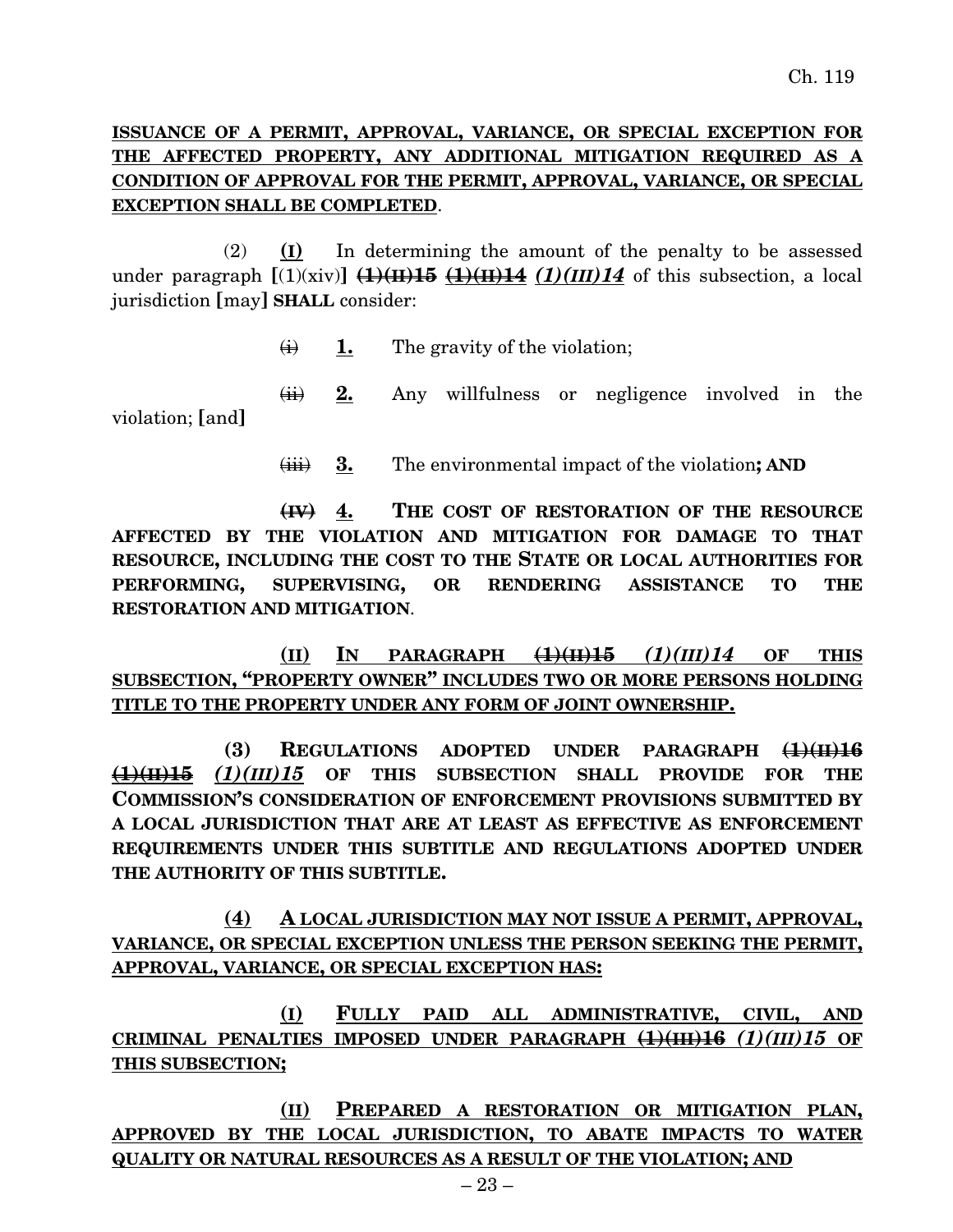#### **(III) PERFORMED THE ABATEMENT MEASURES IN THE APPROVED PLAN IN ACCORDANCE WITH THE LOCAL CRITICAL AREA PROGRAM.**

(d) (1) In this subsection, "unwarranted hardship" means that, without a variance, an applicant would be denied reasonable and significant use of the entire parcel or lot for which the variance is requested.

## (2) (i) **A LOCAL JURISDICTION SHALL PROCESS AN APPLICATION FOR A VARIANCE REGARDING A PARCEL OR LOT THAT IS SUBJECT TO A CURRENT VIOLATION OF THIS SUBTITLE, A REGULATION ADOPTED UNDER THE AUTHORITY OF THIS SUBTITLE, OR ANY PROVISION OF AN ORDER, PERMIT, PLAN, OR LOCAL PROGRAM IN ACCORDANCE WITH SUBSECTION (C)(1)(III)15 OF THIS SECTION.**

**(II)** In considering an application for a variance, a local jurisdiction shall presume that the specific development activity in the critical area that is subject to the application and for which a variance is required does not conform with the general purpose and intent of this subtitle, regulations adopted under this subtitle, and the requirements of the local jurisdiction's program.

 $\overrightarrow{ii}$  (III) If the variance request is based on conditions or circumstances that are the result of actions by the applicant**[**, including the commencement of development activity before an application for a variance has been filed], a local jurisdiction  $\overline{max}$  **SHALL** consider that fact.

(3) (i) An applicant has the burden of proof and the burden of persuasion to overcome the presumption established under paragraph  $(2)(1)$  of this subsection.

(ii) 1. Based on competent and substantial evidence, a local jurisdiction shall make written findings as to whether the applicant has overcome the presumption established under paragraph (2)(i) of this subsection.

2. With due regard for the person's experience, technical competence, and specialized knowledge, the written findings may be based on evidence introduced and testimony presented by:

A. The applicant;

B. The local jurisdiction or any other government

agency; or

C. Any other person deemed appropriate by the local

jurisdiction.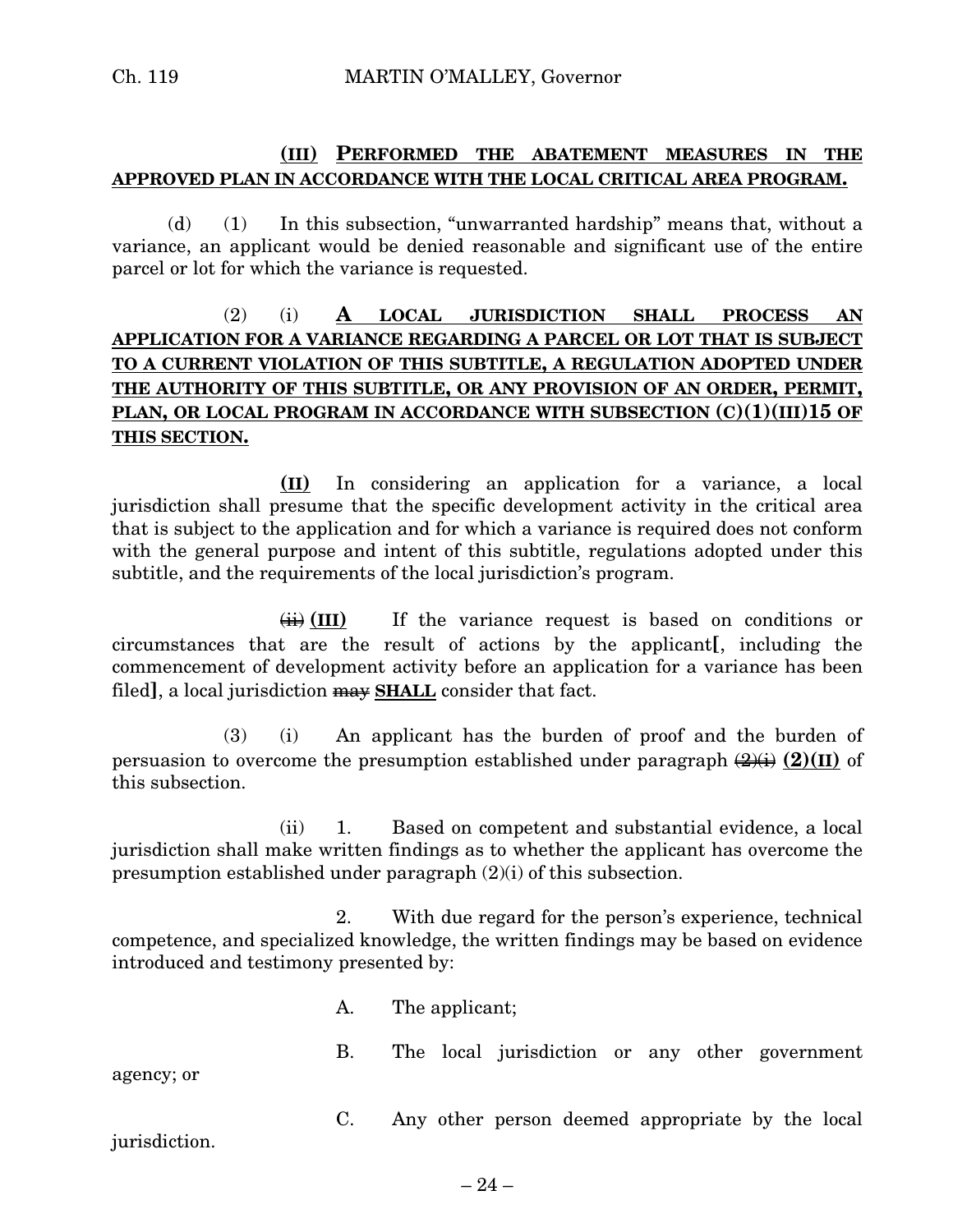(4) A variance to a local jurisdiction's critical area program may not be granted unless:

(i) Due to special features of a site, or special conditions or circumstances peculiar to the applicant's land or structure, a literal enforcement of the critical area program would result in unwarranted hardship to the applicant;

(ii) The local jurisdiction finds that the applicant has satisfied each one of the variance provisions; and

(iii) Without the variance, the applicant would be deprived of a use of land or a structure permitted to others in accordance with the provisions of the critical area program.

**(5) (I) WITHIN 10 WORKING DAYS AFTER ISSUANCE A WRITTEN DECISION REGARDING A VARIANCE APPLICATION IS ISSUED, THE COMMISSION SHALL RECEIVE WRITTEN NOTICE A COPY OF THE DECISION FROM A LOCAL JURISDICTION REGARDING ITS DECISION ON EACH VARIANCE APPLICATION.**

**(II) A LOCAL JURISDICTION MAY NOT ISSUE A PERMIT FOR THE ACTIVITY THAT WAS THE SUBJECT OF THE VARIANCE APPLICATION UNTIL THE APPLICABLE 30–DAY APPEAL PERIOD HAS ELAPSED.**

**(6) (I) A DEVELOPMENT ACTIVITY COMMENCED WITHOUT A REQUIRED PERMIT, APPROVAL, VARIANCE, OR SPECIAL EXCEPTION IS A VIOLATION OF THIS SUBTITLE.**

**(II) A LOCAL JURISDICTION MAY NOT ACCEPT AN APPLICATION FOR A VARIANCE TO LEGALIZE A VIOLATION OF THIS SUBTITLE, INCLUDING AN UNPERMITTED STRUCTURE OR DEVELOPMENT ACTIVITY, UNLESS THE LOCAL JURISDICTION FIRST:**

**1. ISSUES FIRST ISSUES A NOTICE OF VIOLATION, INCLUDING ASSESSMENT OF AN ADMINISTRATIVE OR CIVIL PENALTY, FOR THE VIOLATION; AND**

**2. VERIFIES, THROUGH ON–SITE INSPECTION OR OTHER RELIABLE MEANS, THAT:**

**A. FULL COMPLIANCE WITH THE TERMS OF THE NOTICE OF VIOLATION HAS BEEN ACHIEVED, INCLUDING PAYMENT OF ALL ASSESSED FINES AND COMPLETION OF ANY REQUIRED MITIGATION; OR**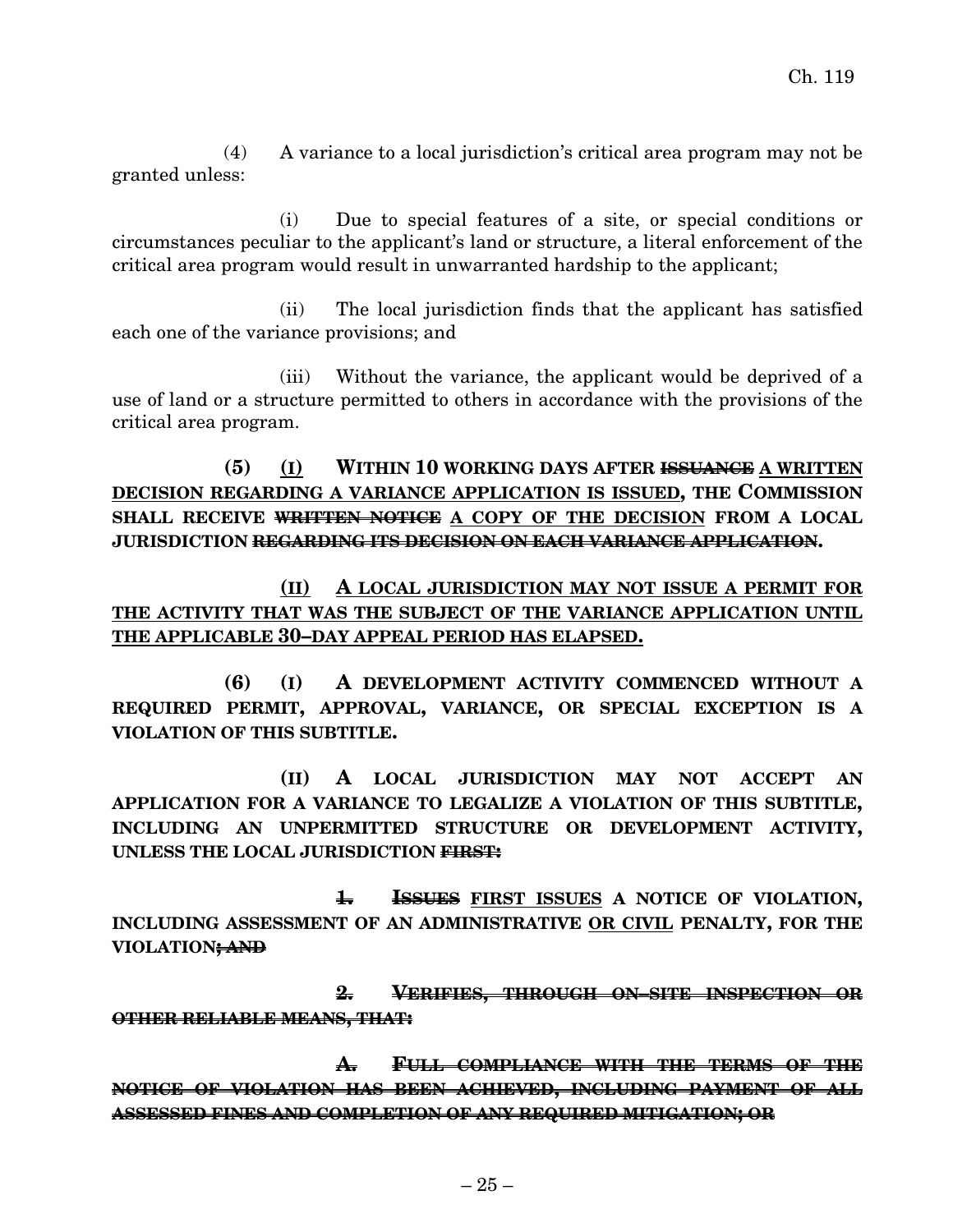**B. A FINAL ADJUDICATION ON THE MERITS OF THE NOTICE OF VIOLATION HAS DETERMINED THAT A VIOLATION HAS NOT OCCURRED OR THAT THE FINAL ADJUDICATION HAS DETERMINED THAT A VIOLATION DID OCCUR AND THE PERSON HAS FULLY COMPLIED WITH THE TERMS OF THAT ADJUDICATION, INCLUDING FULL PAYMENT OF ANY PENALTIES AND COSTS THAT MAY BE ASSESSED.**

**(III) IF THE A FINAL ADJUDICATION OF A NOTICE OF VIOLATION RESULTS IN A DETERMINATION THAT A VIOLATION HAS OCCURRED, THE PERSON SHALL BE LIABLE FOR A PENALTY THAT IS TWICE THE AMOUNT OF THE ASSESSMENT IN THE NOTICE OF VIOLATION, IN ADDITION TO THE COST OF THE HEARING AND ANY APPLICABLE MITIGATION COSTS.**

**(IV) APPLICATION FOR A VARIANCE UNDER THIS PARAGRAPH CONSTITUTES A WAIVER OF THE RIGHT TO APPEAL THE TERMS OF A NOTICE OF VIOLATION AND ITS FINAL ADJUDICATION, INCLUDING THE PAYMENT OF ANY PENALTIES AND COSTS ASSESSED.**

**(V) IF THE LOCAL JURISDICTION FINDS THAT THE ACTIVITY OR STRUCTURE FOR WHICH A VARIANCE IS REQUESTED COMMENCED WITHOUT PERMITS OR APPROVALS AND:**

**1. DOES NOT MEET EACH OF THE VARIANCE CRITERIA UNDER THIS SUBSECTION, THE LOCAL JURISDICTION SHALL DENY THE REQUESTED VARIANCE AND ORDER REMOVAL OR RELOCATION OF ANY STRUCTURE AND RESTORATION OF THE AFFECTED RESOURCES; OR**

**2. DOES MEET EACH OF THE VARIANCE CRITERIA UNDER THIS SUBSECTION, THE LOCAL JURISDICTION MAY GRANT PROPOSED APPROVAL TO THE REQUESTED VARIANCE.**

**(VI) 1. WITHIN 10 WORKING DAYS AFTER ISSUANCE OF A PROPOSED APPROVAL OF A VARIANCE UNDER SUBPARAGRAPH (V)2 OF THIS PARAGRAPH, THE LOCAL JURISDICTION SHALL SUBMIT THE PROPOSED APPROVAL TO THE COMMISSION FOR THE COMMISSION'S REVIEW AND FINAL APPROVAL.**

**2. THE COMMISSION SHALL REVIEW AND ISSUE A FINAL DECISION ON A PROPOSED LOCAL APPROVAL IN ACCORDANCE WITH PROCEDURES ESTABLISHED IN REGULATIONS ADOPTED BY THE COMMISSION.**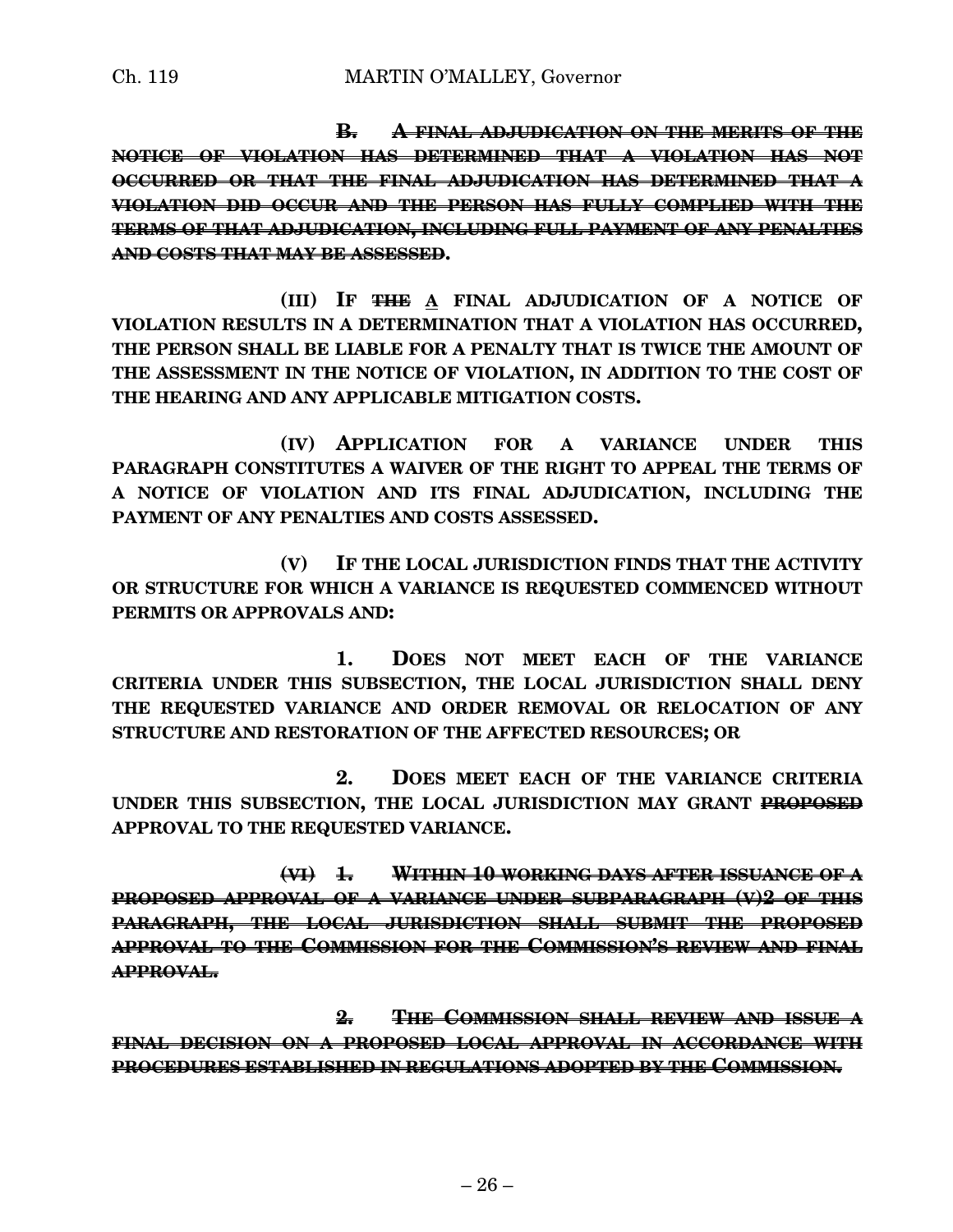**[**(5)**] (7)** This subsection does not apply to building permits or activities that comply with a buffer exemption plan or buffer management plan of a local jurisdiction which has been approved by the Commission.

**[**(6)**] (8)** Notwithstanding any provision of a local law or ordinance, or the lack of a provision in a local law or ordinance, all of the provisions of this subsection shall apply to, and shall be applied by, a local jurisdiction in the consideration, processing, and decision on an application for a variance.

(e) (1) The Commission shall adopt by regulation on or before December 1, 1985 criteria for program development and approval, which are necessary or appropriate to achieve the standards stated in subsection (b) of this section. Prior to developing its criteria and also prior to adopting its criteria, the Commission shall hold at least 6 regional public hearings, 1 in each of the following areas:

- (i) Harford, Cecil, and Kent counties;
- (ii) Queen Anne's, Talbot, and Caroline counties;
- (iii) Dorchester, Somerset, and Wicomico counties;
- (iv) Baltimore City and Baltimore County;
- (v) Charles, Calvert, and St. Mary's counties; and
- (vi) Anne Arundel and Prince George's counties.

(2) During the hearing process, the Commission shall consult with each affected local jurisdiction.

## **(3) IN ACCORDANCE WITH ITS POWERS UNDER § 8–1806(A) OF THIS SUBTITLE, THE COMMISSION MAY AMEND THE CRITERIA FOR PROGRAM DEVELOPMENT AND APPROVAL ADOPTED UNDER PARAGRAPH (1) OF THIS SUBSECTION.**

8–1808.1.

(c) (1) When locating new intensely developed or limited development areas, local jurisdictions shall use the following **[**guidelines**] STANDARDS**:

(i) Locate a new intensely developed area in a limited development area or adjacent to an existing intensely developed area;

(ii) Locate a new limited development area adjacent to an existing limited development area or an intensely developed area;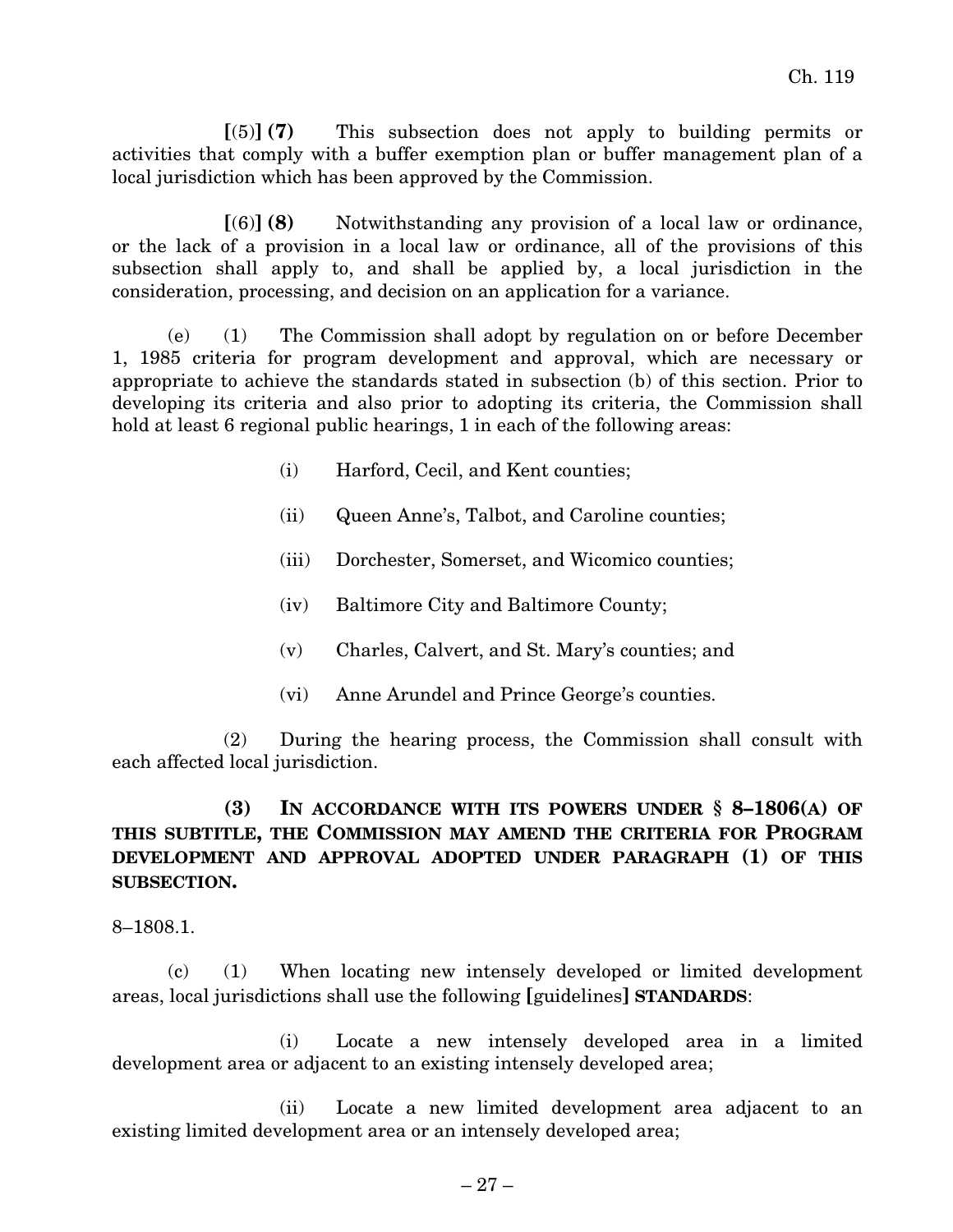(iii) Locate a new limited development area or an intensely developed area in a manner that minimizes impacts to a habitat protection area as defined in COMAR 27.01.09, and in an area and manner that optimizes benefits to water quality;

(iv) Locate a new intensely developed area or a limited development area in a resource conservation area at least 300 feet beyond the landward edge of tidal wetlands or tidal waters**, UNLESS THE LOCAL JURISDICTION PROPOSES, AND THE COMMISSION APPROVES, ALTERNATIVE MEASURES FOR ENHANCEMENT OF WATER QUALITY AND HABITAT THAT PROVIDE GREATER BENEFITS TO THE RESOURCES;**

## **(V) LOCATE NEW INTENSELY DEVELOPED AREAS AND LIMITED DEVELOPMENT AREAS IN A MANNER THAT MINIMIZES THEIR IMPACTS TO THE DEFINED LAND USES OF THE RESOURCE CONSERVATION AREA**;

**[**(v)**] (VI)** Except as provided in item **[**(vii)**] (VIII)** of this paragraph, no more than one–half of the expansion allocated in the criteria of the Commission may be located in resource conservation areas;

**[**(vi)**] (VII)** New intensely developed or limited development areas **[**to be located in the resource conservation area**] INVOLVING THE USE OF GROWTH ALLOCATION** shall conform to all criteria of the Commission and shall be designated on the comprehensive zoning map submitted by the local jurisdiction as part of its application to the Commission for program approval or at a later date in compliance with  $\S 8-1809(g)$  of this subtitle; and

**[**(vii)**] (VIII)** In Calvert, Caroline, Cecil, Charles, Dorchester, Kent, Queen Anne's, St. Mary's, Somerset, Talbot, Wicomico, and Worcester counties, if the county is unable to utilize a portion of the growth allocated to the county in items (i) and (ii) of this paragraph within or adjacent to existing intensely developed or limited development areas as demonstrated in the local plan approved by the Commission, then that portion of the allocated expansion which cannot be so located may be located in the resource conservation area in addition to the expansion allocated in item **[**(v)**] (VI)** of this paragraph. A developer shall be required to cluster any development in an area of expansion authorized under this paragraph.

## **(2) A LOCAL JURISDICTION MAY USE A STANDARD THAT VARIES FROM THE STANDARDS REQUIRED UNDER PARAGRAPH (1)(I) AND (II) OF THIS SUBSECTION IF:**

#### **(I) THE ALTERNATIVE STANDARD IS CONSISTENT WITH THE JURISDICTION'S ADOPTED COMPREHENSIVE PLAN; AND**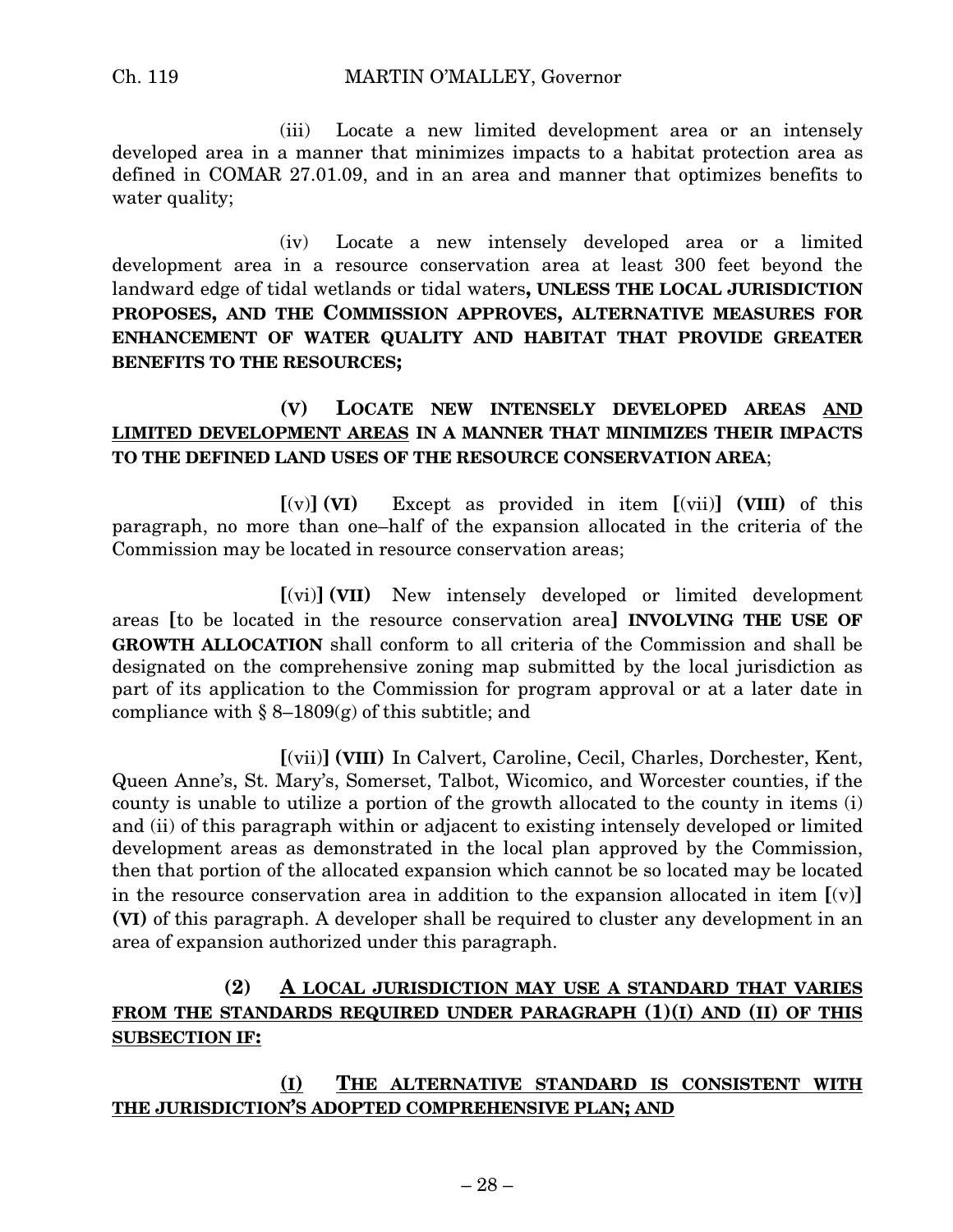**(II) THE COMMISSION HAS APPROVED THE ALTERNATIVE STANDARD AS PART OF THE LOCAL PROGRAM.**

**(3) IN REVIEWING MAP AMENDMENTS OR REFINEMENTS INVOLVING THE USE OF GROWTH ALLOCATION, THE COMMISSION SHALL CONSIDER THE FOLLOWING FACTORS:**

**(I) CONSISTENCY WITH THE JURISDICTION'S ADOPTED COMPREHENSIVE PLAN AND WHETHER THE GROWTH ALLOCATION WOULD IMPLEMENT THE GOALS AND OBJECTIVES OF THE ADOPTED PLAN;**

**(II) CONSISTENCY WITH SMART GROWTH PRINCIPLES UNDER TITLE 5, SUBTITLES 7A AND 7B OF THE STATE FINANCE AND PROCUREMENT ARTICLE AND OTHER STATE GROWTH POLICIES, INCLUDING:**

**1. CERTIFIED PRIORITY FUNDING AREAS UNDER § 5–7B–08 OF THE STATE FINANCE AND PROCUREMENT ARTICLE; AND**

**2. MAXIMIZATION OF STATE INVESTMENT IN EXISTING PUBLIC INFRASTRUCTURE**

**1. FOR A MAP AMENDMENT OR REFINEMENT INVOLVING A NEW INTENSELY DEVELOPED AREA, WHETHER THE DEVELOPMENT IS:**

**A. TO BE SERVED BY A PUBLIC WASTEWATER**

**SYSTEM;**

**B. TO HAVE AN ALLOWED AVERAGE DENSITY OF AT LEAST 3.5 UNITS PER ACRE, AS CALCULATED UNDER § 5–7B–03(H) OF THE STATE FINANCE AND PROCUREMENT ARTICLE; AND**

**C. FOR A NEW INTENSELY DEVELOPED AREA THAT IS GREATER THAN 20 ACRES, TO BE LOCATED IN A PRIORITY FUNDING AREA, AS DESCRIBED UNDER §§ 5–7B–02(1) AND 5–7B–03 OF THE STATE FINANCE AND PROCUREMENT ARTICLE; AND**

*D. TO HAVE A DEMONSTRABLE ECONOMIC BENEFIT TO THE AREA; AND*

**2. FOR A MAP AMENDMENT OR REFINEMENT INVOLVING A NEW LIMITED DEVELOPMENT AREA, WHETHER THE DEVELOPMENT IS:**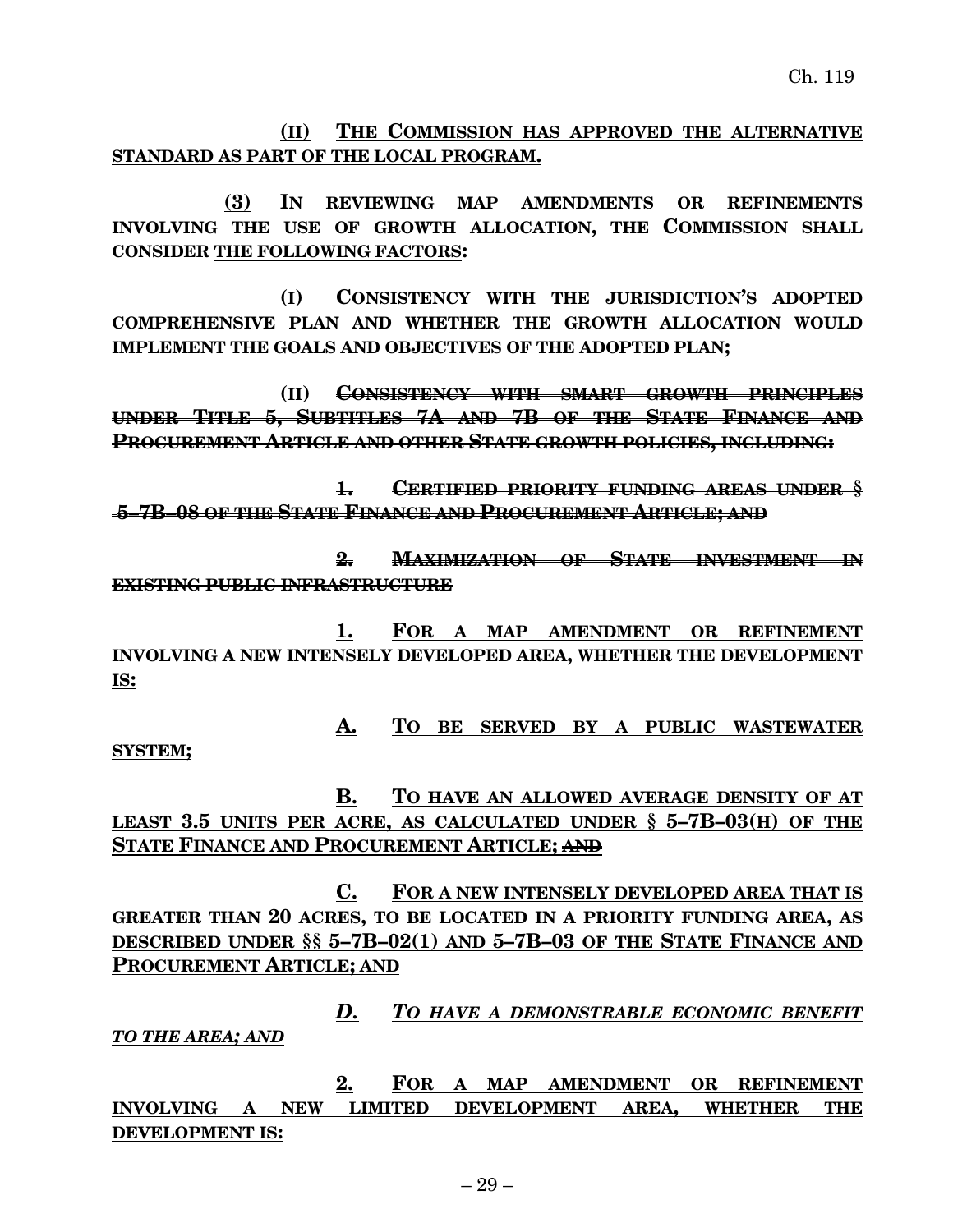**A. TO BE SERVED BY A PUBLIC WASTEWATER SYSTEM OR SEPTIC SYSTEM THAT USES THE BEST AVAILABLE NITROGEN REMOVAL TECHNOLOGY;**

#### **B. A COMPLETION OF AN EXISTING SUBDIVISION;**

#### **C. AN EXPANSION OF AN EXISTING BUSINESS; OR**

**D. TO BE CLUSTERED;**

**(III) THE USE OF EXISTING PUBLIC INFRASTRUCTURE, WHERE PRACTICAL;**

**(IV) CONSISTENCY WITH STATE AND REGIONAL ENVIRONMENTAL PROTECTION POLICIES AND MEASURES, INCLUDING THOSE THAT PROTECT CONCERNING THE PROTECTION OF THREATENED AND ENDANGERED SPECIES AND SPECIES IN NEED OF CONSERVATION THAT MAY BE LOCATED ON– OR OFF–SITE;**

**(IV) LOCATION IN OR NEAR**

**(V) IMPACTS ON A PRIORITY PRESERVATION AREA, AS DEFINED UNDER § 2–518 OF THE AGRICULTURE ARTICLE;**

**(V) ENVIRONMENTAL IMPACTS ASSOCIATED WITH TREATMENT OF WASTE;**

**(VI) ENVIRONMENTAL IMPACTS ASSOCIATED WITH WASTEWATER AND STORMWATER MANAGEMENT PRACTICES AND WASTEWATER AND STORMWATER DISCHARGES TO TIDAL WATERS, TIDAL WETLANDS, AND TRIBUTARY STREAMS; AND**

**(VII) ENVIRONMENTAL IMPACTS ASSOCIATED WITH LOCATION IN A COASTAL HAZARD AREA OR AN INCREASED RISK OF SEVERE FLOODING ATTRIBUTABLE TO THE PROPOSED DEVELOPMENT; AND**

#### **(VIII) THE OVERALL SUITABILITY OF THE PROJECT SITE FOR MORE INTENSE DEVELOPMENT IN A REGIONAL CONTEXT DEVELOPMENT.**

 $\left[\frac{2}{3}, \frac{4}{3}, 4\right)$  The Commission shall ensure that the **[guidelines] STANDARDS AND FACTORS** in **[**paragraph (1)**] PARAGRAPHS (1) AND (2), (2), AND (3)** of this subsection have been applied in a manner that is consistent with the purposes, policies, goals, and provisions of this subtitle, and all criteria of the Commission.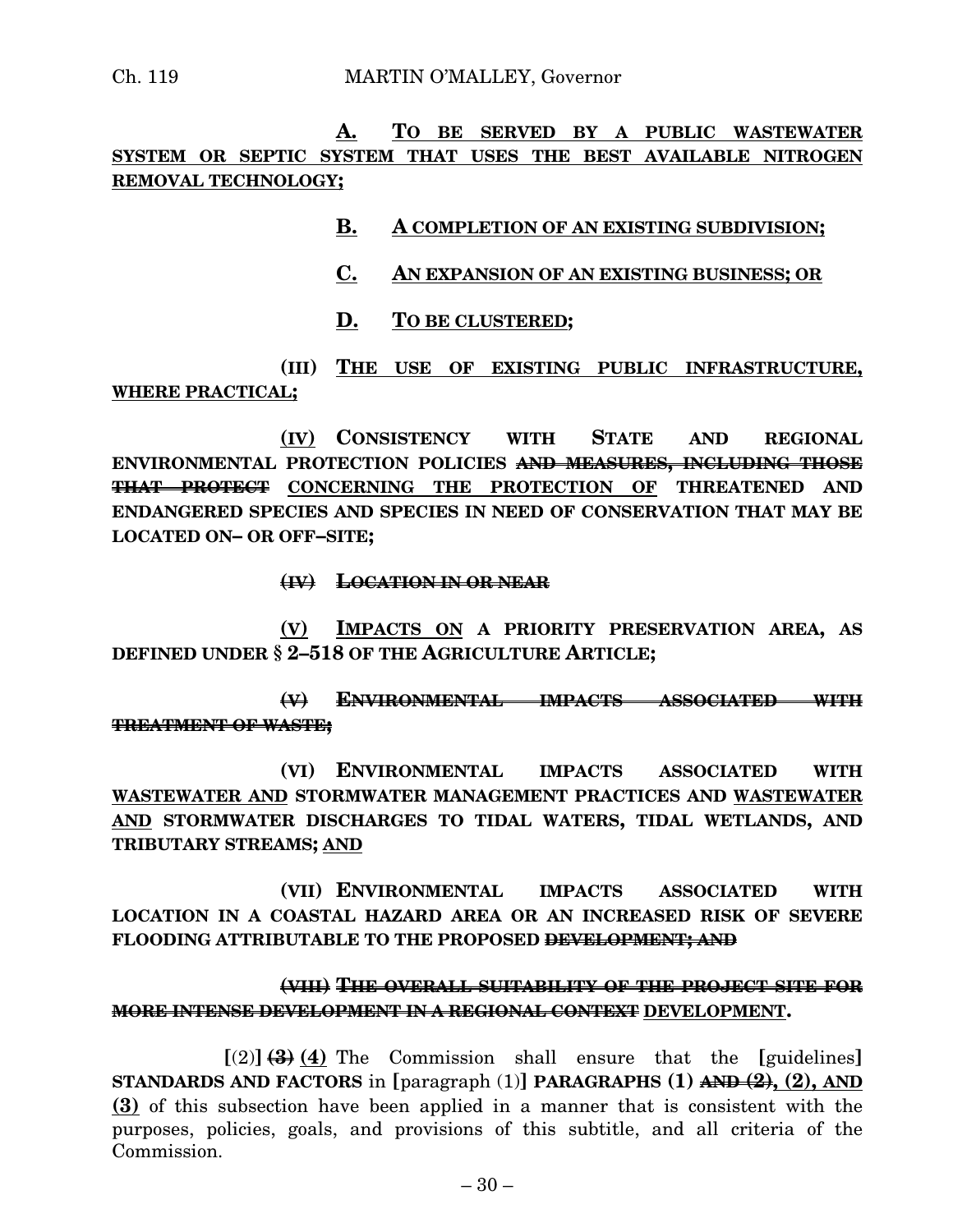(e) (2) (i) Within a resource conservation area, a local jurisdiction may consider one additional dwelling unit per lot or parcel as part of a primary dwelling unit for the purpose of the density calculation under this subsection if the additional dwelling unit:

1. A. Is located within the primary dwelling unit or its entire perimeter is within 100 feet of the primary dwelling unit;

and

B. Does not exceed 900 square feet in total enclosed area;

C. Is served by the same sewage disposal system as the primary dwelling unit; or

2. A. Is located within the primary dwelling unit;

B. By its construction, does not increase the amount of **[**impervious surface**] LOT COVERAGE** already attributed to the primary dwelling unit; and

C. Is served by the same sewage disposal system as the primary dwelling unit.

8–1808.3.

(a) **(1)** This section applies notwithstanding:

(1) **(I)** Any other provision of this subtitle; or

(2) **(II)** Any criteria or guideline of the Commission adopted under this subtitle.

#### **(2) THIS SECTION MAY NOT BE CONSTRUED TO AFFECT A CREDIT APPLICABLE TO A STORMWATER MANAGEMENT PRACTICE THAT IS APPROVED BY THE DEPARTMENT OF THE ENVIRONMENT.**

(b) **(1) LOT COVERAGE IN THE BUFFER MAY NOT EXCEED THE MINIMUM AMOUNT NECESSARY FOR WATER–DEPENDENT FACILITIES, REGARDLESS OF THE CRITICAL AREA CLASSIFICATION OR THE SIZE OF THE PARCEL OR LOT, EXCEPT:**

**(1) FOR A BUFFER EXEMPTION AREA, AS MAPPED OR ESTABLISHED UNDER AN APPROVED LOCAL PROGRAM;**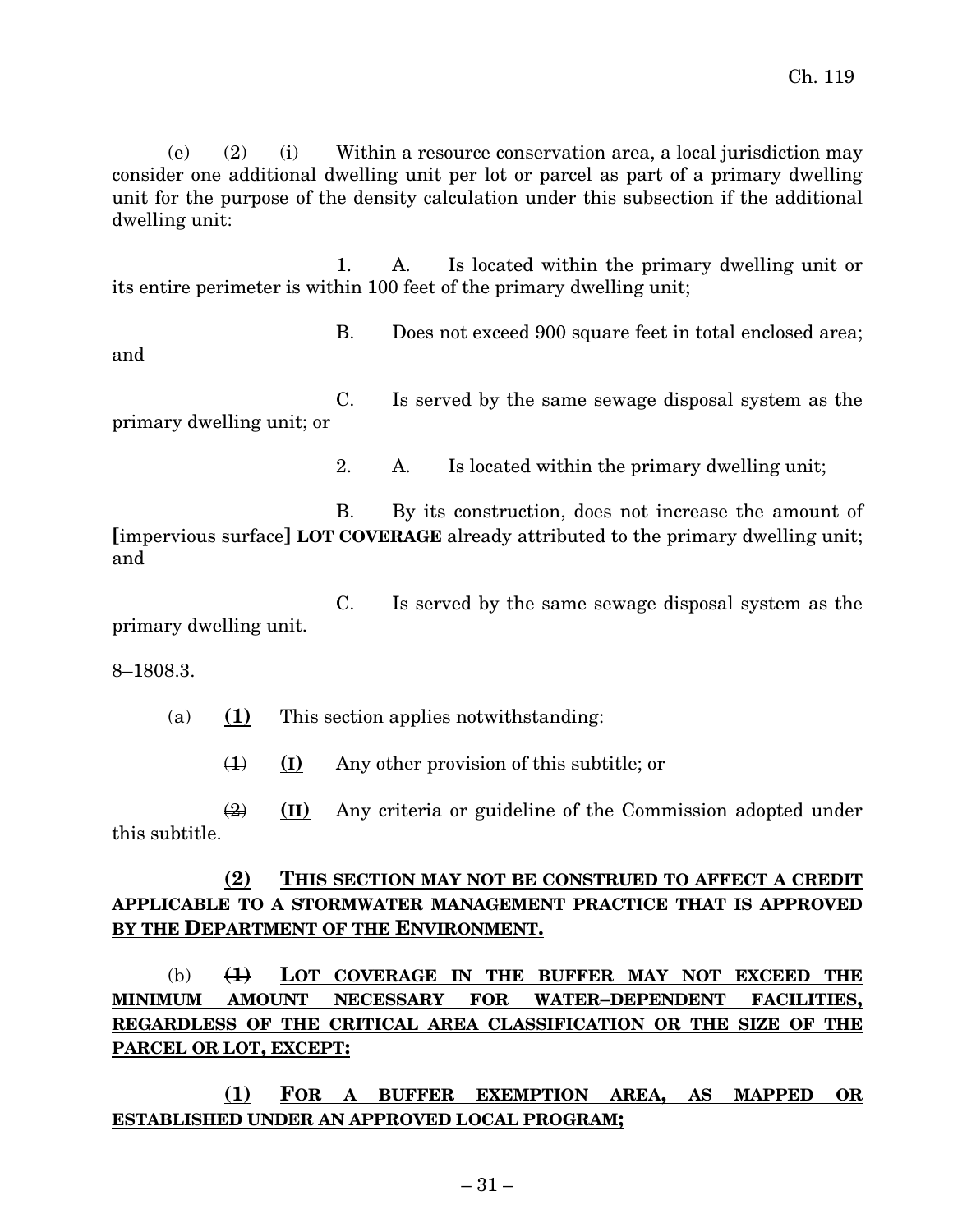## **(2) FOR A VARIANCE GRANTED IN ACCORDANCE WITH THIS SUBTITLE; OR**

#### **(3) AS PROVIDED IN A WATERFRONT REVITALIZATION AREA OR A WATERFRONT INDUSTRIAL AREA UNDER A LOCAL PROGRAM.**

**(C)** This section controls over any other requirement concerning **[**impervious surfaces**] LOT COVERAGE** limitations in limited development areas and resource conservation areas in the critical area.

#### **(2) (I) IN THE BUFFER, LOT COVERAGE MAY NOT EXCEED THE MINIMUM AMOUNT NECESSARY FOR WATER–DEPENDENT FACILITIES.**

**(II) 1. THE PROVISIONS OF THIS SUBPARAGRAPH DO NOT APPLY TO BUFFER EXEMPTION AREAS, AS ESTABLISHED UNDER AN APPROVED LOCAL PROGRAM.**

**2. EXCEPT BY VARIANCE GRANTED IN ACCORDANCE WITH THE PROVISIONS OF THIS SUBTITLE, NEW NONWATER–DEPENDENT LOT COVERAGE MAY NOT OCCUR IN THE BUFFER, REGARDLESS OF THE CRITICAL AREA CLASSIFICATION OR THE SIZE OF THE PARCEL OR LOT.**

(c) On or before December 31, 1996, a local jurisdiction shall amend its local critical area protection program to meet the provisions of this section.

(d) (1) Except as otherwise provided in this subsection for stormwater runoff, **[**man–made impervious surfaces are**] LOT COVERAGE IS** limited to 15% of a parcel or lot.

(2) If a parcel or lot one–half acre or less in size existed on or before December 1, 1985 in the Chesapeake Bay Critical Area or on or before June 1, 2002 in the Atlantic Coastal Bays Critical Area, then **[**man–made impervious surfaces are**] LOT COVERAGE IS** limited to 25% of the parcel or lot.

(3) If a parcel or lot greater than one–half acre and less than one acre in size existed on or before December 1, 1985 in the Chesapeake Bay Critical Area or on or before June 1, 2002 in the Atlantic Coastal Bays Critical Area, then **[**man–made impervious surfaces are**] LOT COVERAGE IS** limited to 15% of the parcel or lot.

 $(4)$  If an individual lot one acre or less in size is part of a subdivision approved after December 1, 1985 in the Chesapeake Bay Critical Area or after June 1, 2002 in the Atlantic Coastal Bays Critical Area, then **[**man–made impervious surfaces of the lot**] LOT COVERAGE** may not exceed 25% of the lot. However, the total **[**of the impervious surfaces**] LOT COVERAGE** over the entire subdivision may not exceed 15%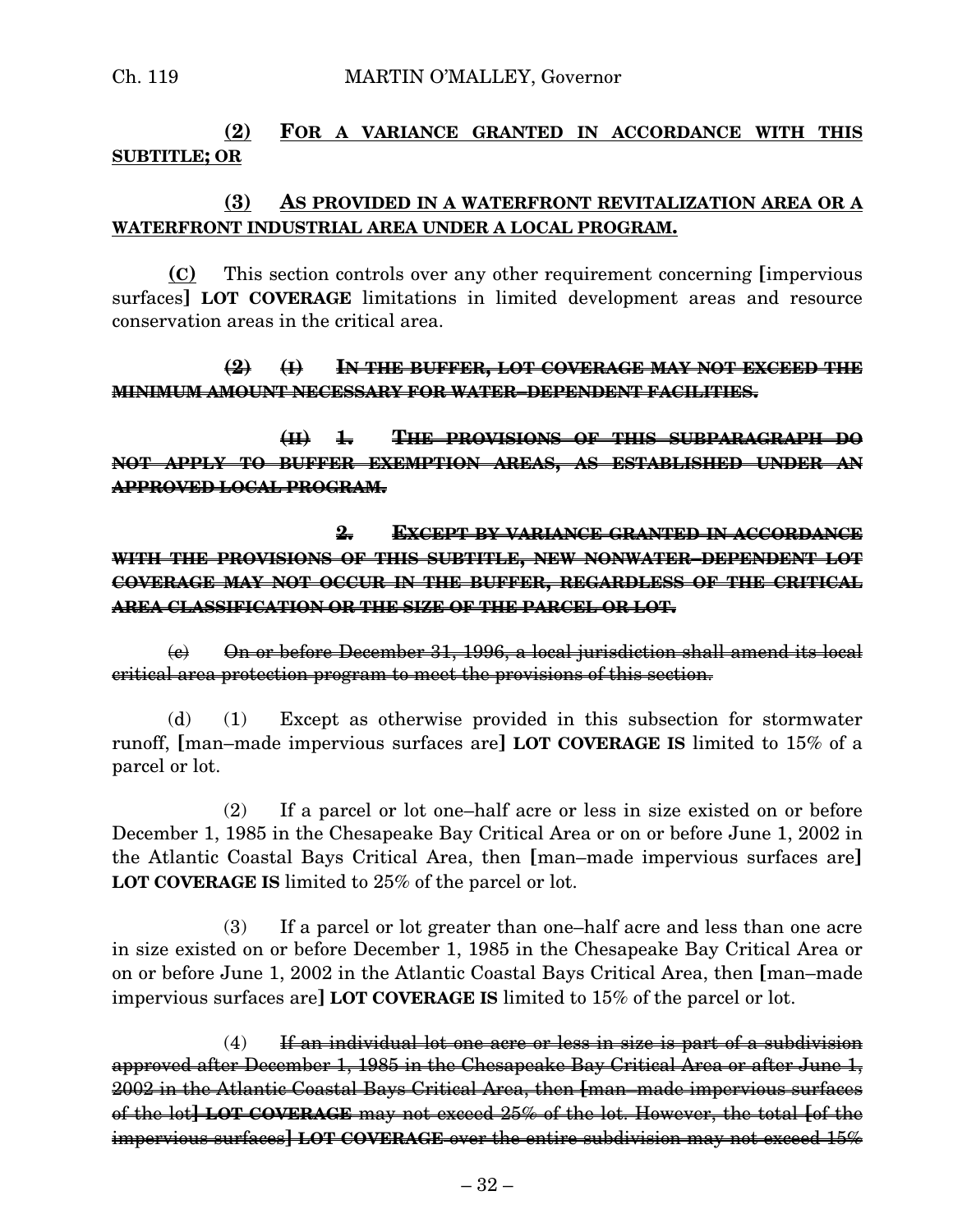## **UNLESS OTHERWISE RESTRICTED BY A LOCAL JURISDICTION, LOT COVERAGE IN A SUBDIVISION APPROVED AFTER DECEMBER 1, 1985 IN THE CHESAPEAKE BAY CRITICAL AREA OR AFTER JUNE 1, 2002 IN THE ATLANTIC COASTAL BAYS CRITICAL AREA MAY NOT EXCEED 15%. HOWEVER, THE TOTAL LOT COVERAGE ON AN INDIVIDUAL LOT ONE ACRE OR LESS IN SIZE MAY EXCEED 15%**.

(e) This section does not apply to a trailer park that was in residential use on or before December 1, 1985 in the Chesapeake Bay Critical Area or on or before June 1, 2002 in the Atlantic Coastal Bays Critical Area.

(f) A local jurisdiction may allow a property owner to exceed the **[**impervious surface**] LOT COVERAGE** limits provided in subsection (d)(2) and (3) of this section if the following conditions exist:

(1) **[**New impervious surfaces**] LOT COVERAGE ASSOCIATED WITH NEW DEVELOPMENT ACTIVITIES** on the property **[**have**] HAS** been minimized;

(2) For a lot or parcel one–half acre or less in size, total **[**impervious surfaces do**] LOT COVERAGE DOES** not exceed **[**impervious surface**] LOT COVERAGE** limits in subsection  $(d)(2)$  of this section by more than 25% or 500 square feet, whichever is greater;

(3) For a lot or parcel greater than one–half acre and less than one acre in size, total **[**impervious surfaces do**] LOT COVERAGE DOES** not exceed **[**impervious surface**] LOT COVERAGE** limits in subsection (d)(3) of this section or 5,445 square feet, whichever is greater;

(4) Water quality impacts associated with runoff from **[**the**]** new **[**impervious surfaces**] DEVELOPMENT ACTIVITIES, INCLUDING CLEARING AND GRADING ACTIVITIES, THAT CONTRIBUTE TO LOT COVERAGE** can be and have been minimized through site design considerations or use of best management practices approved by the local jurisdiction to improve water quality; and

(5) The property owner performs on–site mitigation as required by the local jurisdiction to offset potential adverse water quality impacts from the new **[**impervious surfaces**] DEVELOPMENT ACTIVITIES THAT CONTRIBUTE TO LOT COVERAGE**, or the property owner pays a fee to the local jurisdiction in lieu of performing the on–site mitigation.

 $(g)$  All fees collected by a local jurisdiction under subsection (f)(5) of this section must be used to fund projects that improve water quality within the critical area consistent with the jurisdiction's local critical area protection program.

## (h) **(1) IN THIS SUBSECTION, "LEGALLY DEVELOPED" MEANS THAT ALL PHYSICAL IMPROVEMENTS TO A PROPERTY:**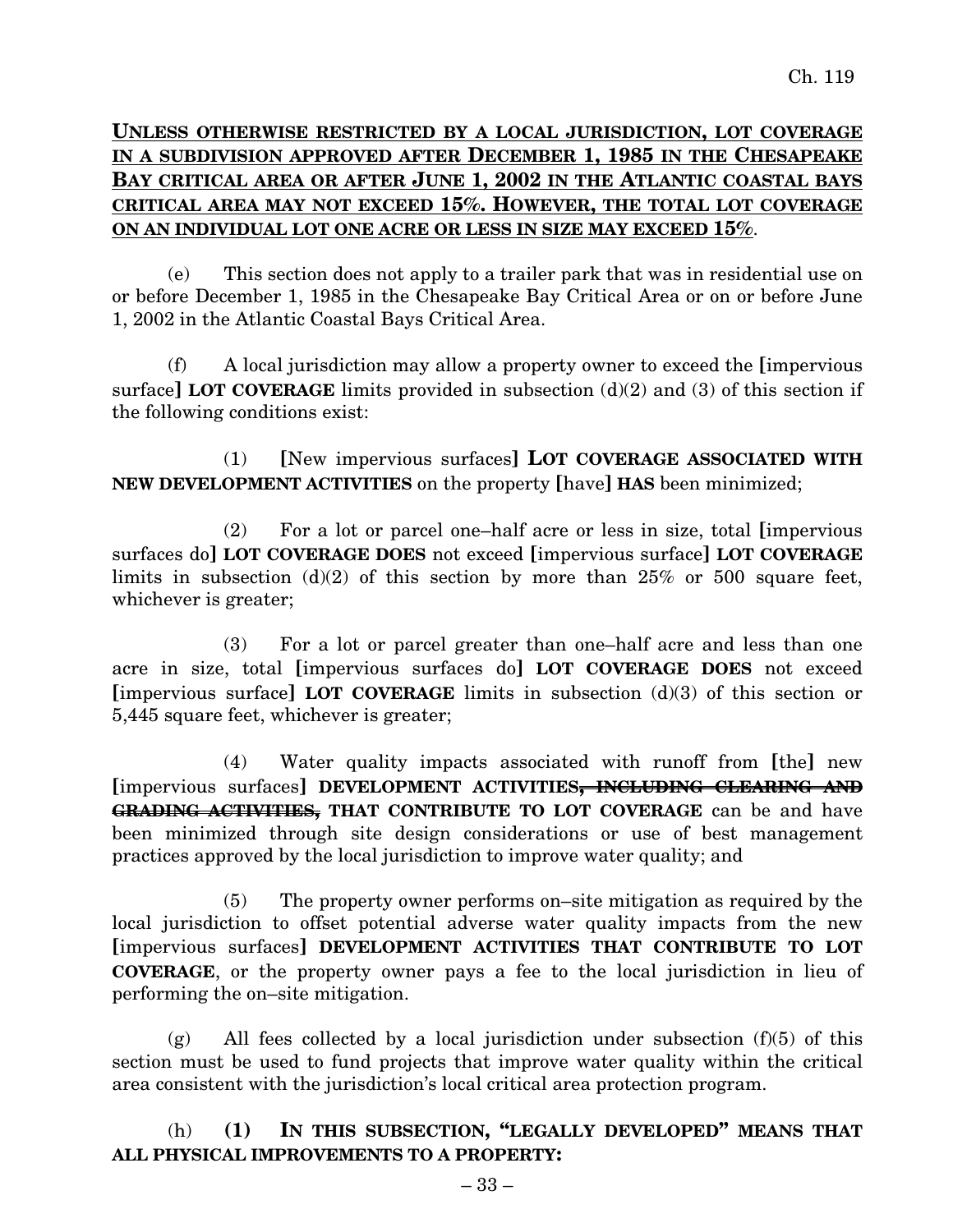**(I) EXISTED BEFORE COMMISSION APPROVAL OF A LOCAL PROGRAM; OR**

**(II) WERE PROPERLY PERMITTED IN ACCORDANCE WITH THE LOCAL PROGRAM AND IMPERVIOUS SURFACE POLICIES IN EFFECT AT THE TIME OF CONSTRUCTION.**

**(2) (I) A LOT OR PARCEL LEGALLY DEVELOPED IN ACCORDANCE WITH A LOCAL PROGRAM'S APPLICABLE IMPERVIOUS SURFACE LIMITATIONS AS OF JUNE 30 JULY 1, 2008 MAY BE CONSIDERED LEGALLY NONCONFORMING FOR PURPOSES OF LOT COVERAGE REQUIREMENTS.**

**(II) FOR THE PURPOSE OF INCREASING LOT COVERAGE ON A LOT OR PARCEL UNDER SUBPARAGRAPH (I) OF THIS PARAGRAPH, THE LOT COVERAGE LIMITATIONS UNDER THIS SECTION MAY NOT BE CONSTRUED TO APPLY TO A DEVELOPMENT ACTIVITY FOR WHICH:**

**1. PROJECT APPROVAL OR A A BUILDING PERMIT WAS ISSUED BEFORE JUNE 30 JULY 1, 2008; AND**

**2. CONSTRUCTION WAS INITIATED AND AN INSPECTION WAS PERFORMED BY JUNE 30 BEFORE JULY 1, 2009.**

**(I)** A local jurisdiction may grant a variance from the provisions of this section in accordance with **THE PROVISIONS OF THIS SUBTITLE,** regulations adopted by the Commission concerning variances as part of local program development set forth in **[**COMAR 27.01.11**] COMAR 27.01.11,** and notification of project applications set forth in COMAR 27.03.01.

**8–1808.10.**

#### **(A) EXCEPT AS PROVIDED UNDER SUBSECTION (C) OF THIS SECTION, THE PROVISIONS OF THIS SECTION APPLY TO:**

**(1) AN APPLICATION FOR SUBDIVISION WITHIN THE RESOURCE CONSERVATION AREA THAT RECEIVES FINAL LOCAL APPROVAL AFTER JUNE 30, 2008; AND**

**(2) DEVELOPMENT WITHIN A NEWLY DESIGNATED INTENSELY DEVELOPED AREA OR LIMITED DEVELOPMENT AREA THAT IS AWARDED GROWTH ALLOCATION BY A LOCAL GOVERNMENT AFTER JUNE 30, 2008.**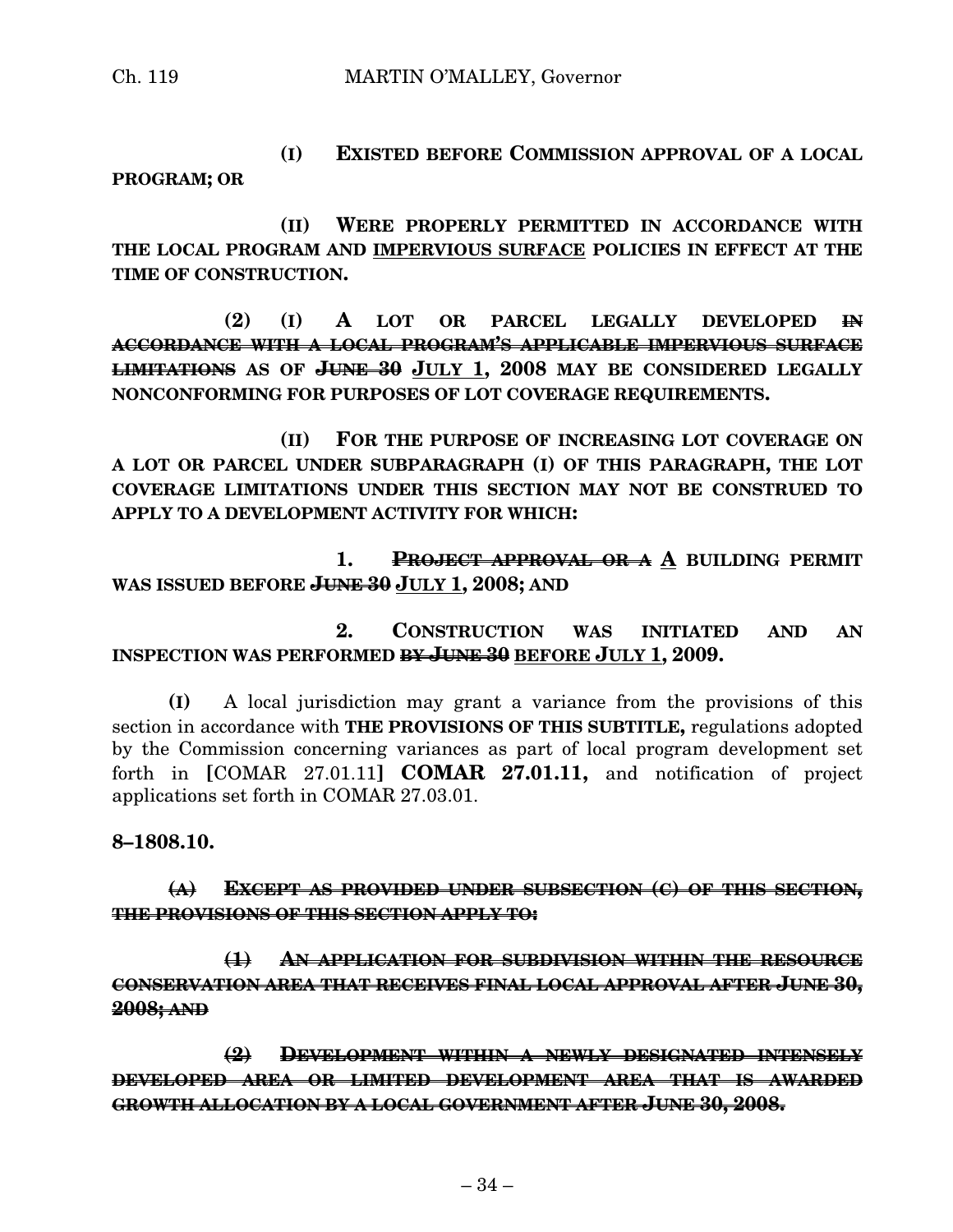**(B) (1) THE MINIMUM BUFFER AS DEFINED AND ESTABLISHED UNDER COMAR 27.01.09.01 SHALL BE 300 FEET IN A RESOURCE CONSERVATION AREA.**

**(2) ALL PROVISIONS APPLICABLE TO DEVELOPMENT ACTIVITIES WITHIN THE 100–FOOT BUFFER, INCLUDING THE ESTABLISHMENT OF VEGETATION AND EXPANSION REQUIREMENTS, SHALL APPLY TO THE 300–FOOT BUFFER.**

**(C) (1) THE 300–FOOT BUFFER MAY BE REDUCED IF:**

**(I) THE STRICT APPLICATION OF THE MINIMUM 300–FOOT BUFFER WOULD PRECLUDE THE SUBDIVISION OF THE PROPERTY AT A DENSITY OF ONE DWELLING UNIT PER 20 ACRES; AND**

**(II) ALL OTHER LOCAL ZONING AND SUBDIVISION REQUIREMENTS WILL BE SATISFIED.**

**(2) A REDUCTION IN THE BUFFER AUTHORIZED UNDER PARAGRAPH (1) OF THIS SUBSECTION MAY NOT RESULT IN A BUFFER THAT IS LESS THAN THE MINIMUM BUFFER REQUIRED BY THE LOCAL PROGRAM.**

**(A) THIS SECTION APPLIES TO AN APPLICATION FOR SUBDIVISION OR SITE PLAN APPROVAL WITHIN THE RESOURCE CONSERVATION AREA THAT:**

**(1) RECEIVES FINAL LOCAL APPROVAL ON OR AFTER JULY 1, 2008, UNLESS AN APPLICATION FOR SUBDIVISION OR SITE PLAN APPROVAL IS SUBMITTED BEFORE JULY 1, 2008 AND LEGALLY RECORDED BY DECEMBER 31, 2009** *JULY 1, 2010***; AND**

**(2) DOES NOT INVOLVE THE USE OF GROWTH ALLOCATION.**

**(B) (1) EXCEPT AS PROVIDED UNDER SUBSECTION (C) OF THIS SECTION, THE MINIMUM BUFFER SHALL BE:**

**(I) 300** *200* **FEET FROM TIDAL WATERS OR A TIDAL WETLAND; AND**

#### **(II) 100 FEET FROM A TRIBUTARY STREAM.**

**(2) ALL PROVISIONS UNDER COMAR 27.01.09.01 THAT ARE APPLICABLE TO DEVELOPMENT ACTIVITIES WITHIN THE 100–FOOT BUFFER, INCLUDING THE ESTABLISHMENT OF VEGETATION AND EXPANSION REQUIREMENTS, SHALL APPLY TO THE 300–FOOT** *200–FOOT* **BUFFER.**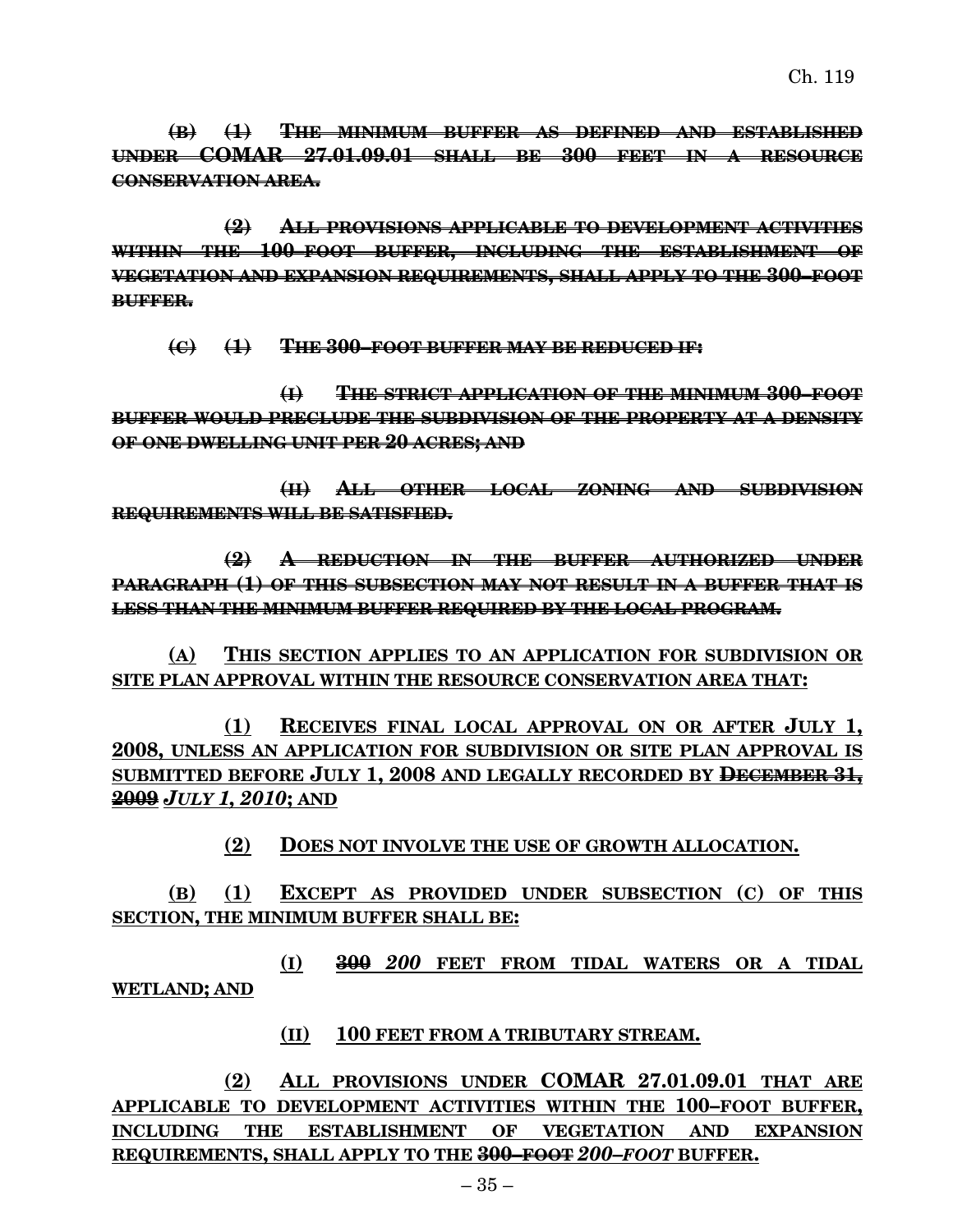#### **(C) THE 300–FOOT** *200–FOOT* **BUFFER MAY BE REDUCED IF:**

## **(1) THE STRICT APPLICATION OF THE MINIMUM 300–FOOT** *200–FOOT* **BUFFER WOULD PRECLUDE:**

**(I) SUBDIVISION OF THE PROPERTY AT A DENSITY OF ONE DWELLING UNIT PER 20 ACRES, AND ALL OTHER STATE AND LOCAL REQUIREMENTS WILL BE SATISFIED; OR**

**(II) AN INTRA–FAMILY TRANSFER AUTHORIZED UNDER § 8–1808.2 OF THIS SUBTITLE; AND**

**(2) THE REDUCTION WILL OCCUR IN ACCORDANCE WITH LOCAL PROGRAM PROCEDURES APPROVED BY THE COMMISSION.**

**8–1808.11.**

**(A) IMPROVEMENTS** *OTHER THAN IN AREAS DESIGNATED BY THE DEPARTMENT OF THE ENVIRONMENT MAPPING AS APPROPRIATE FOR STRUCTURAL SHORELINE STABILIZATION MEASURES, IMPROVEMENTS* **TO PROTECT A PERSON'S PROPERTY AGAINST EROSION SHALL CONSIST OF NONSTRUCTURAL SHORELINE STABILIZATION MEASURES THAT PRESERVE THE NATURAL ENVIRONMENT, SUCH AS MARSH CREATION, EXCEPT IN AREAS WHERE THE PERSON CAN DEMONSTRATE TO THE SATISFACTION OF THE DEPARTMENT OF** *THE* **ENVIRONMENT THAT THESE MEASURES ARE NOT FEASIBLE, INCLUDING AREAS OF EXCESSIVE EROSION, AREAS SUBJECT TO HEAVY TIDES, AND AREAS TOO NARROW FOR EFFECTIVE USE OF NONSTRUCTURAL SHORELINE STABILIZATION MEASURES.**

**(B) (1) IN CONSULTATION WITH THE DEPARTMENT, THE DEPARTMENT OF THE ENVIRONMENT SHALL ADOPT REGULATIONS TO IMPLEMENT THE PROVISIONS OF THIS SUBSECTION.**

**(2) THE REGULATIONS SHALL INCLUDE A WAIVER PROCESS THAT EXEMPTS A PERSON FROM THE REQUIREMENTS OF SUBSECTION (A) OF THIS SECTION ON A DEMONSTRATION TO THE SATISFACTION OF THE DEPARTMENT OF THE ENVIRONMENT THAT NONSTRUCTURAL SHORELINE STABILIZATION MEASURES ARE NOT FEASIBLE FOR THE PERSON'S PROPERTY.**

8–1809.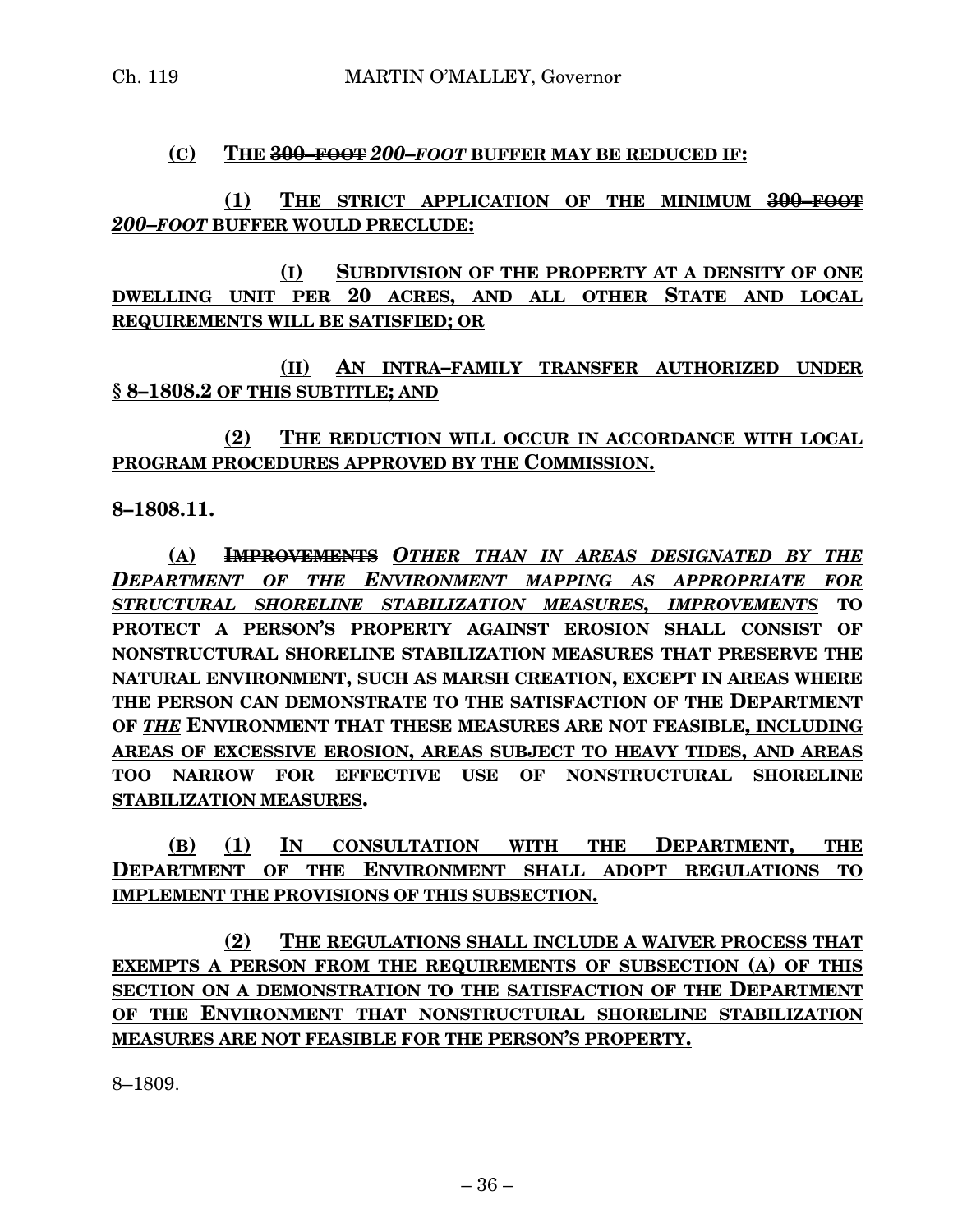$(h)$   $(1)$  As often as necessary but not more than 4 times per calendar year, each local jurisdiction may propose program amendments and program refinements to its adopted program.

(2) (i) **1.** Except for program amendments or program refinements developed during program review under subsection  $(g)$  of this section, a **[**zoning**] CRITICAL AREA** map amendment may be **[**granted**] PROPOSED TO THE CRITICAL AREA COMMISSION** by a local **[**approving authority**] JURISDICTION** only on proof of a mistake in the existing **[**zoning**] CRITICAL AREA CLASSIFICATION.**

**2. THE COMMISSION SHALL:**

**A. CONSIDER THE LOCAL JURISDICTION'S DETERMINATION OF MISTAKE IN THE EXISTING CRITICAL AREA CLASSIFICATION; AND**

**B. DETERMINE WHETHER THAT PROPOSED CORRECTION OF MISTAKE IS CONSISTENT WITH THE PURPOSES, POLICIES, GOALS, AND PROVISIONS OF THIS SUBTITLE AND ALL CRITERIA OF THE COMMISSION**.

(ii) The requirement in **[**paragraph (2)(i) of this subsection**] SUBPARAGRAPH (I) OF THIS PARAGRAPH** that a **[**zoning**] CRITICAL AREA** map amendment may be granted only on proof of a mistake does not apply to proposed changes to a **[**zoning**] CRITICAL AREA** map that:

1. Are wholly consistent with the land classifications in the adopted program; or

2. Propose the use of a part of the remaining growth allocation in accordance with the adopted program.

(o) (1) For proposed program amendments, a Commission panel shall hold a public hearing in the local jurisdiction, and the Commission shall act on the proposed program amendment within **[**90**] 130** days of the Commission's acceptance of the proposal. If action by the Commission is not taken within **[**90**] 130** days, the proposed program amendment is deemed approved.

8–1811.

(b) (2) From the date designated by the Commission in approving or adopting a program, an applicant for project approval or the local agency authorized to grant project approval on an application in any of the identified classes shall send to the Commission in accordance with the regulations and any other instructions of the Commission, a copy of every pending or new application for approval that is in any of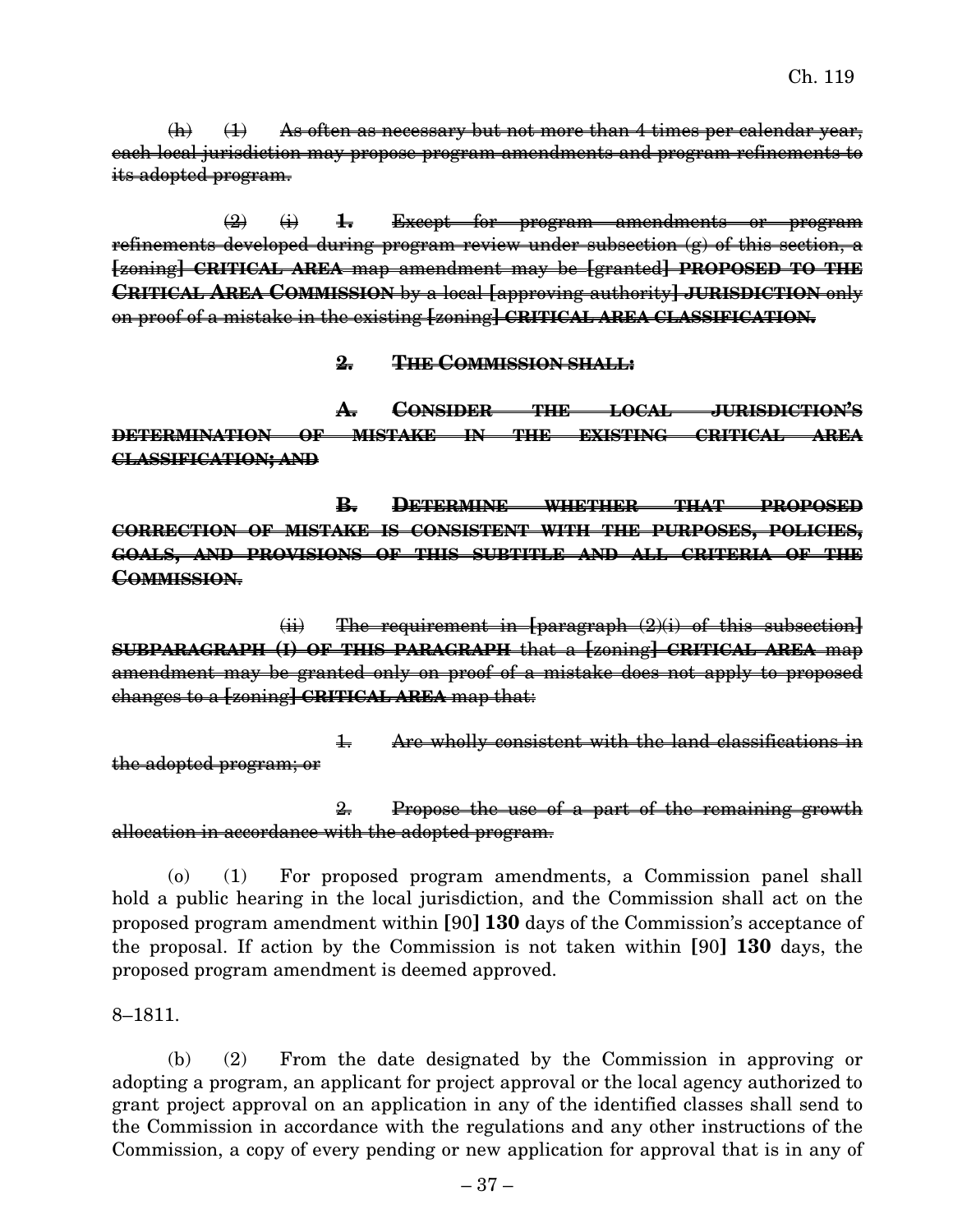the identified classes. Before the close of the **[**next**] FIFTH** business day after receipt of a copy of an application from the applicant or the local approving authority, the Commission shall send written notice of receipt to the applicant and to the local approving authority. A failure of the Commission to send a timely notice shall render paragraph (3) of this subsection inapplicable as to that application.

8–1815.

(a) (1) **(I) A EXCEPT AS OTHERWISE AUTHORIZED IN A LOCAL JURISDICTION, IN ACCORDANCE WITH THE PROCEDURES SET FORTH IN SUBPARAGRAPH (II) OF THIS PARAGRAPH, A LOCAL AUTHORITY MAY OBTAIN ACCESS TO AND ENTER A PROPERTY IN ORDER TO IDENTIFY OR VERIFY A SUSPECTED VIOLATION, RESTRAIN A DEVELOPMENT ACTIVITY, OR ISSUE A CITATION IF THE LOCAL AUTHORITY HAS REASONABLE** *PROBABLE* **CAUSE TO BELIEVE THAT A VIOLATION OF THIS SUBTITLE OR THE LOCAL PROGRAM HAS OCCURRED, IS OCCURRING, OR WILL OCCUR.**

**(II) 1. A LOCAL AUTHORITY SHALL MAKE A REASONABLE EFFORT TO CONTACT A PROPERTY OWNER BEFORE OBTAINING ACCESS TO OR ENTERING THE PROPERTY, BUT FAILURE TO CONTACT THE OWNER MAY NOT PREVENT THE LOCAL AUTHORITY FROM OBTAINING ACCESS TO OR ENTERING THE PROPERTY TO PURSUE ENFORCEMENT ACTION.**

**2. IF ENTRY IS DENIED, THE LOCAL AUTHORITY MAY SEEK AN INJUNCTION TO ENTER THE PROPERTY TO PURSUE AN ENFORCEMENT ACTION.**

**(III) 1. A LOCAL AUTHORITY THAT IDENTIFIES A VIOLATION OF THIS SUBTITLE OR OF THE LOCAL PROGRAM SHALL TAKE ENFORCEMENT ACTION.**

**2. THE LOCAL AUTHORITY SHALL REQUIRE APPROPRIATE RESTORATION AND MITIGATION AS NECESSARY TO OFFSET ADVERSE IMPACTS TO THE CRITICAL AREA RESULTING FROM THE VIOLATION.**

**3. A. FOR RESTORATION OR MITIGATION THAT EXCEEDS 1,000 SQUARE FEET OR INVOLVES EXPENSES EXCEEDING \$1,000, THE LOCAL AUTHORITY SHALL COLLECT A BOND OR OTHER FINANCIAL SECURITY OR ADOPT APPROPRIATE PROCEDURES TO ENSURE THAT THE RESTORATION OR MITIGATION IS PROPERLY COMPLETED.**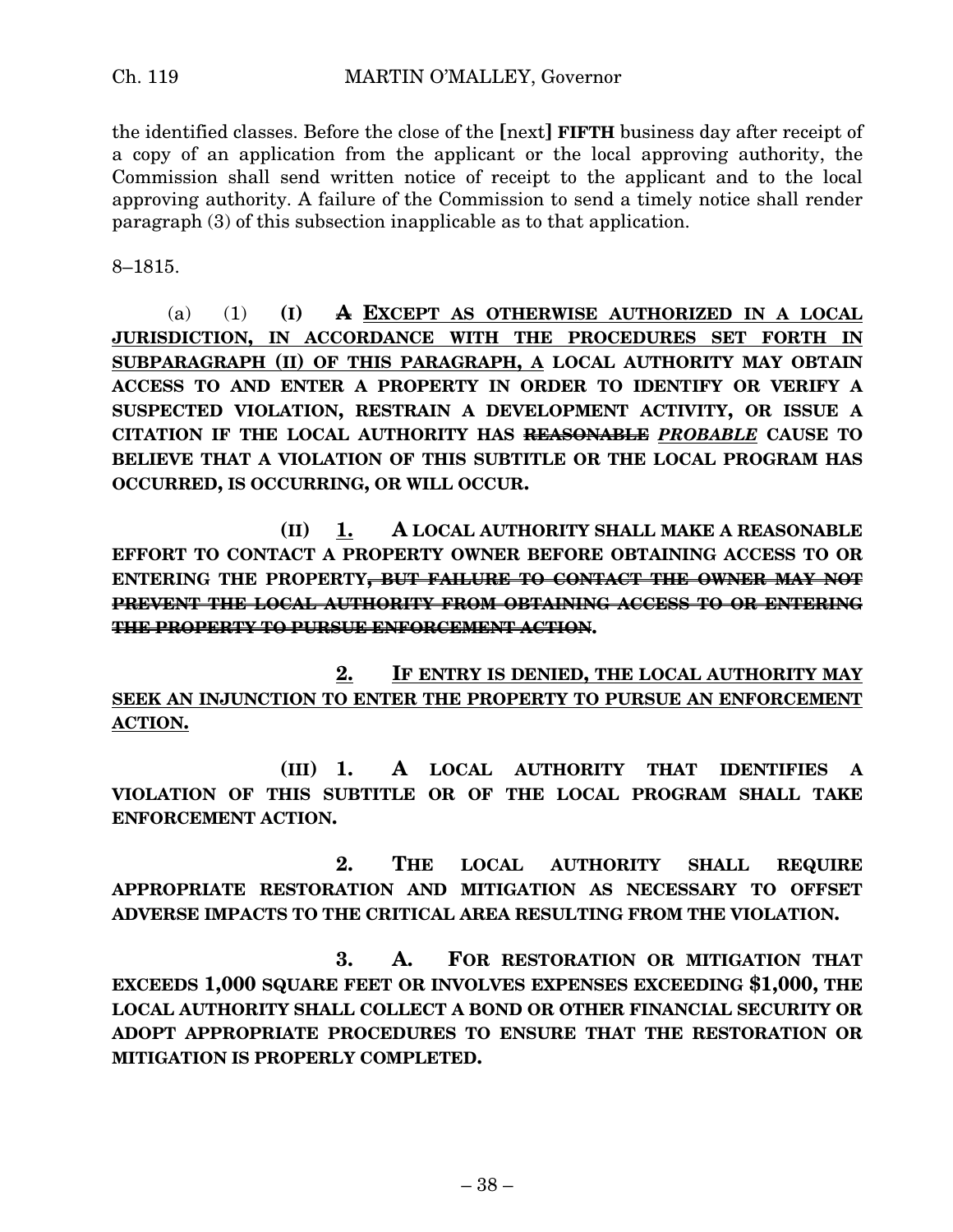**B. IF THE RESTORATION OR MITIGATION INVOLVES PLANTING, THE BOND SHALL BE HELD FOR AT LEAST 2 YEARS AFTER THE DATE THE PLANTINGS WERE INSTALLED TO ENSURE PLANT SURVIVAL.**

**C. ON REQUEST OF THE PROPERTY OWNER, THE LOCAL AUTHORITY SHALL SCHEDULE INSPECTIONS AS NECESSARY TO ENSURE COMPLIANCE AND THE RETURN OF THE BOND OR OTHER FINANCIAL SECURITY.**

**(2) (I) [**Violators of the provisions of programs approved or adopted by the Commission**] A PERSON WHO VIOLATES A PROVISION OF AN ORDER, PERMIT, PLAN, LOCAL PROGRAM, THIS SUBTITLE, OR REGULATIONS ADOPTED, APPROVED, OR ISSUED UNDER THE AUTHORITY OF THIS SUBTITLE** shall be subject**:**

**1. SUBJECT** to prosecution or suit **IN CIRCUIT COURT OR DISTRICT COURT** by **THE CHAIRMAN OR** local authorities, who may invoke the sanctions and remedies afforded by State or local law**;**

## **2. GUILTY OF A MISDEMEANOR; AND**

**3. ON CONVICTION IN A COURT OF COMPETENT JURISDICTION, SUBJECT TO A FINE NOT EXCEEDING \$10,000 OR IMPRISONMENT NOT EXCEEDING 90 DAYS OR BOTH, WITH COSTS IMPOSED IN THE DISCRETION OF THE COURT**.

**(II) A CRIMINAL PROSECUTION OR A SUIT FOR A CIVIL PENALTY FOR VIOLATION OF A PROVISION OF AN ORDER, PERMIT, PLAN, LOCAL PROGRAM, THIS SUBTITLE, OR REGULATIONS ADOPTED, APPROVED, OR ISSUED UNDER THE AUTHORITY OF THIS SUBTITLE SHALL BE INSTITUTED WITHIN 3 YEARS AFTER THE COMMISSION OR THE LOCAL AUTHORITIES IN FACT KNEW OR REASONABLY SHOULD HAVE KNOWN OF THE VIOLATION.**

- **[**(2)**] (3)** A local authority may request:
	- (i) Assistance from the Commission in an enforcement action;

or

(ii) That the chairman refer an enforcement action to the Attorney General.

8–1815.1.

(b) If a person cuts or clears or plans to cut or clear trees within the Chesapeake Bay Critical Area or Atlantic Coastal Bays Critical Area in violation of an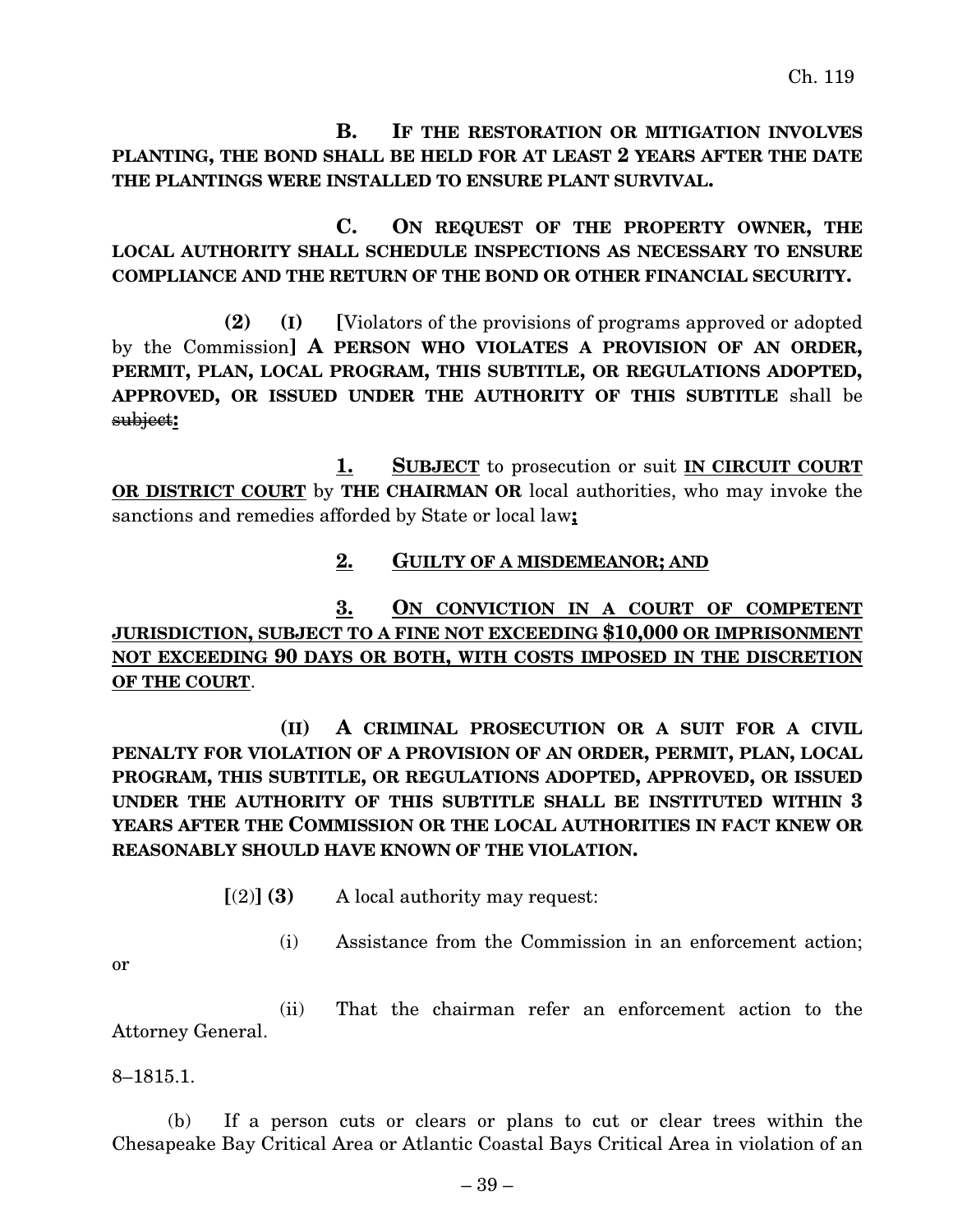approved local critical area program or of regulations adopted by the Commission, **THE CHAIRMAN MAY BRING AN ACTION, OR** the local jurisdiction may bring an action or request that the chairman of the Commission refer the matter to the Attorney General to bring an action:

(1) To require the person to replant trees where the cutting or clearing occurred in accordance with a plan prepared by the State Forester, a registered professional forester, or a registered landscape architect;

- (2) To restrain the planned violation; or
- (3) For damages:

(i) To be assessed by a circuit court in an amount equal to the estimated cost of replanting trees; and

(ii) To be paid to the Department by the person found to have violated the provisions of this subsection.

SECTION 2. AND BE IT FURTHER ENACTED, That the Laws of Maryland read as follows:

#### **Article – Natural Resources**

8–1807.

(a) The initial planning area for determination of the Chesapeake Bay Critical Area consists of **THE FOLLOWING AREAS, AS INDICATED ON THE STATEWIDE BASE MAP**:

(1) All waters of and lands under the Chesapeake Bay and its tributaries to the head of tide as indicated on the **"MD IMAP"** State **[**wetlands maps**] BASE MAP**, and all**;**

**(2) ALL** State and private wetlands designated under Title 16 of the Environment Article; and

(2) **(3)**All land and water areas within 1,000 feet beyond the landward boundaries of State or private wetlands and the heads of tides designated under Title 16 of the Environment Article **THE RESOURCES IDENTIFIED UNDER PARAGRAPHS (1) AND (2) OF THIS SUBSECTION**.

(b) The initial planning area for determination of the Atlantic Coastal Bays Critical Area consists of **THE FOLLOWING AREAS, AS INDICATED ON THE STATEWIDE BASE MAP**: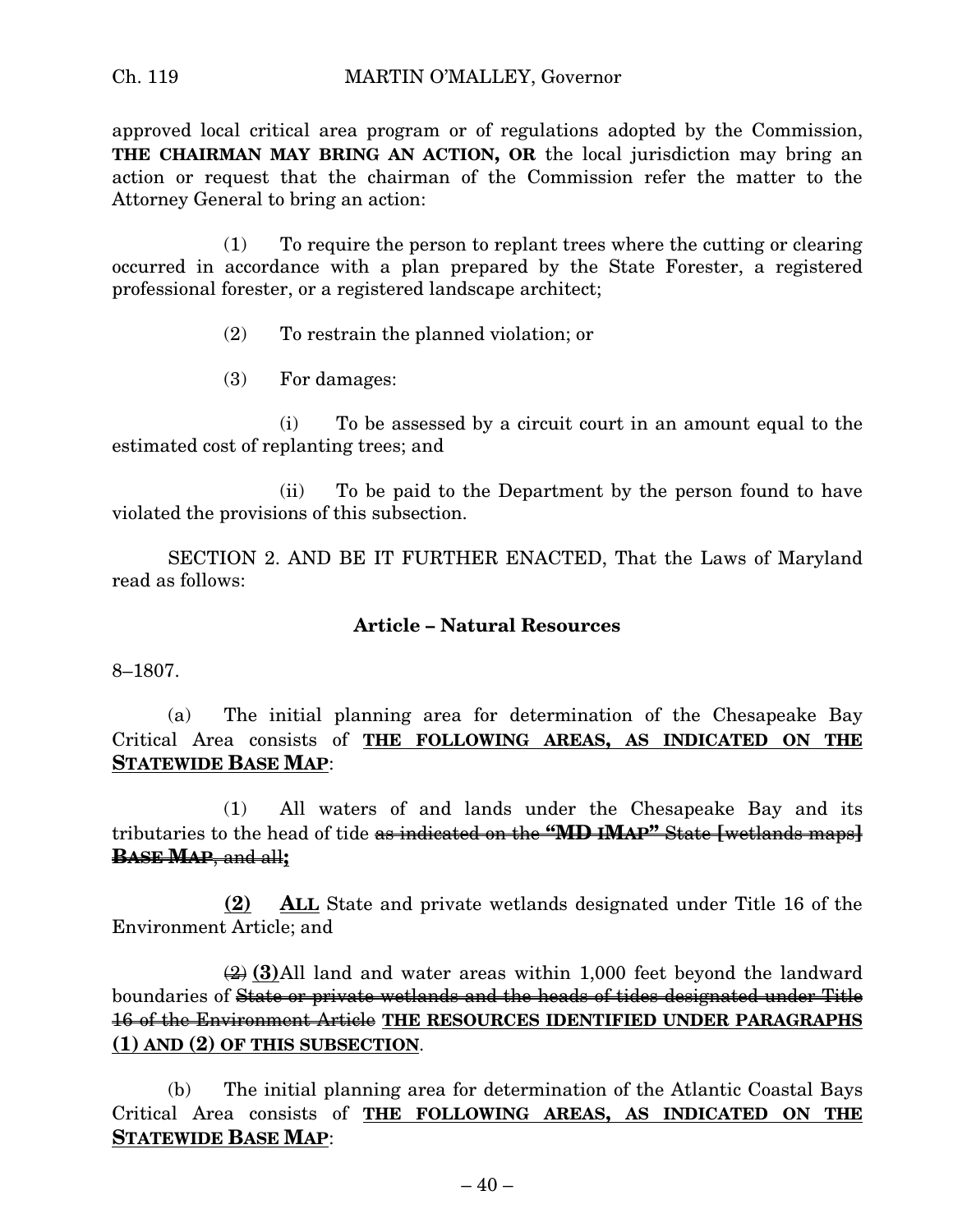(1) All waters of and lands under the coastal bays and their tributaries to the head of tide as indicated on the **"MD IMAP"** State **[**wetlands maps**] BASE MAP**, and all**;**

**(2) ALL** State and private wetlands designated under Title 16 of the Environment Article; and

### (2) **(3)**All land and water areas within 1,000 feet beyond the landward boundaries of State or private wetlands and the heads of tides designated under Title 16 of the Environment Article **THE RESOURCES IDENTIFIED UNDER PARAGRAPHS (1) AND (2) OF THIS SUBSECTION**.

SECTION 3. AND BE IT FURTHER ENACTED, That the process of transition from reliance on the State wetlands maps to the Statewide Base Map for determination of the Chesapeake and Atlantic Coastal Bays Critical Area, as enacted under Section 2 of this Act, shall proceed as follows:

(1) The Department of Natural Resources shall prepare a State Base Map that includes a State determined shoreline and edge of tidal wetlands and a digitally generated 1,000–foot Critical Area Boundary overlaid on aerial imagery obtained in 2007 and 2008 as part of the "MD iMap" State Base Map project. Within 30 days of the date of official completion of the "MD iMap" State Base Map project, which shall include distribution of the Base Map by the Department of Natural Resources to each local jurisdiction with an approved Critical Area program, the Department shall notify the Critical Area Commission for the Chesapeake and Atlantic Coastal Bays in writing regarding the applicable date of project completion.

(2) Following receipt of notice from the Department, and where practical as part of the required 6–year comprehensive review process, the Commission shall notify each local jurisdiction with an approved Critical Area program in writing regarding the effective date of project completion and the requirement to adopt an amended Critical Area Map based on the "MD iMap" State Base Map project within 24 months.

(3) In accordance with notification from the Commission, each local jurisdiction, with assistance from the Critical Area Commission and the Department of Natural Resources as appropriate, shall review and refine the "MD iMap" State Base Maps prepared by the Department of Natural Resources. This process will be used to:

(i) verify the boundaries of the existing Critical Area

designations;

(ii) appropriately designate unclassified areas that were not within the original Critical Area boundary in accordance with the mapping standards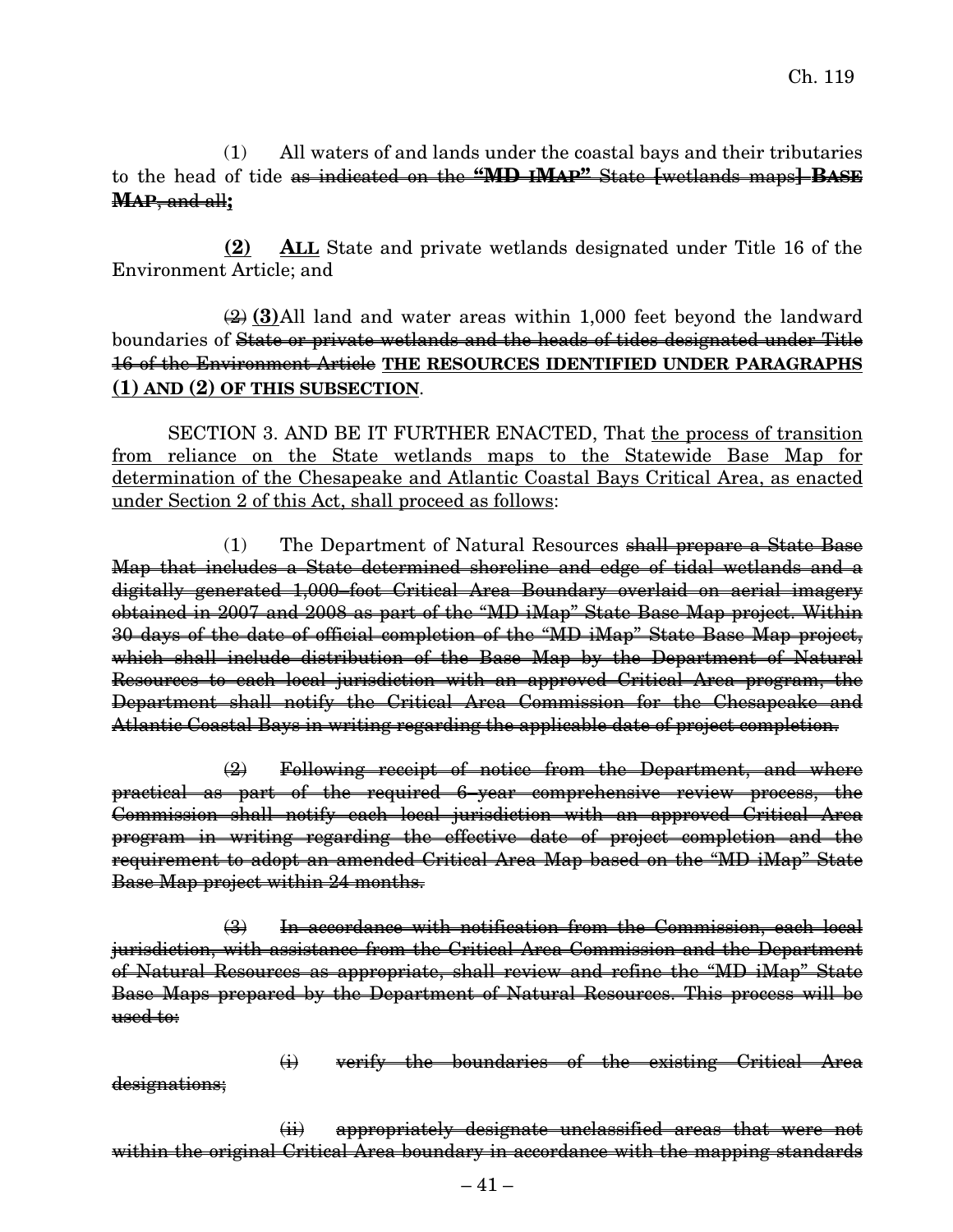set forth in COMAR 27.01.02.03 through 27.01.02.05 and as further determined through regulations developed by the Commission; and

(iii) identify areas where there appear to be inconsistencies between the "MD iMap" State Base Maps and local Critical Area Maps.

(4) Following resolution of any inconsistencies and as appropriate to its form of government and in conformance with all applicable requirements, each jurisdiction with an approved Critical Area program shall formally amend its program by adopting the "MD iMap" State Base Map for that jurisdiction, including shoreline and edge of tidal wetlands, the 1,000–foot Critical Area Boundary, and all applicable Critical Area designations.

(5) In accordance with regulations adopted by the Critical Area Commission in coordination with the Department of Natural Resources:

(i) the State Base Map, including the State–determined shoreline and edge of tidal wetlands and a digitally generated 1,000–foot Critical Area boundary, shall be periodically updated, at least once every 12 years, starting with the date specified under paragraph (1) of this section; and

(ii) as part of the required 6–year comprehensive review of the local Critical Area program, each local government shall formally amend its Critical Area Maps to reflect the State–determined shoreline and edge of tidal wetlands and a digitally generated 1,000–foot Critical Area boundary as shown on the current "MD iMap" State Base Map in effect at that time, the Department of the Environment, and the Critical Area Commission for the Chesapeake and Atlantic Coastal Bays shall:

(i) By October 1, 2008, complete a pilot project to develop and implement an appropriate mapping methodology for at least two counties with approved local Critical Area programs; and

(ii) Based on this pilot project, develop procedures, source documents, and joint regulations as necessary and appropriate to most accurately and effectively create new maps of the Critical Area, based on the Statewide Base Map, for the State and each affected local jurisdiction;

(2) In accordance with the following requirements and conditions, the Department of Natural Resources shall prepare a Statewide Base Map that includes a State–determined shoreline and landward boundary of tidal wetlands and a digitally generated, georeferenced 1,000–foot Critical Area boundary, as appropriate for integration into a Geographic Information System:

(i) Aerial imagery obtained in 2007 and 2008 or the best available imagery of comparable scale shall be used to identify the shoreline and landward boundary of tidal wetlands as part of the Statewide Base Map project;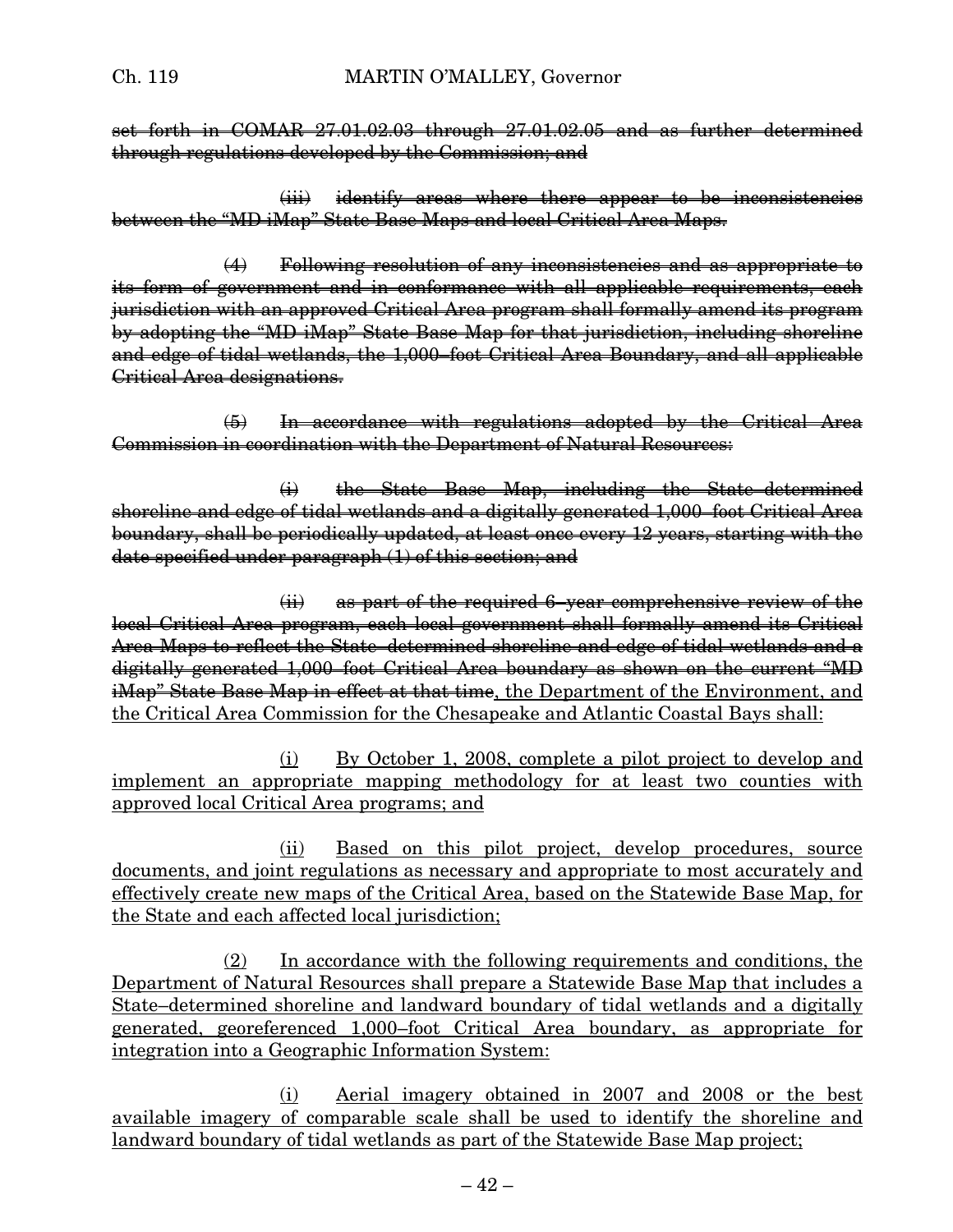## (ii) The boundary shall be accurate to a scale of 1:1200; and

(iii) The mapped shoreline and landward boundary of tidal wetlands may not be construed to represent an official wetland delineation or to change in any way any statutory provision under Title 16 of the Environment Article, any regulatory provision under Title 26, Subtitle 24 of the Code of Maryland Regulations, or any other provision related to a project–specific wetland delineation that may be necessary and appropriate;

(3) Within 4 months of the date of official completion of the Statewide Base Map project, the Department of Natural Resources shall:

(i) Distribute the appropriate portion of the Statewide Base Map to each local jurisdiction with an approved Critical Area Program; and

(ii) Notify the Critical Area Commission in writing regarding the distribution date applicable to each local jurisdiction;

(4) Following receipt of notice from the Department of Natural Resources and in accordance with the following conditions, the Commission shall notify each local jurisdiction in writing regarding the effective date of project completion applicable to that jurisdiction:

(i) A local jurisdiction shall formally adopt its amended Critical Area Map based on the Statewide Base Map within 24 months of its receipt from the Department of Natural Resources; and

(ii) However, where practicable, and after submission by the local jurisdiction of evidence satisfactory to the Commission that reasonable progress has been made toward formal adoption of its amended map, the Commission may authorize the local jurisdiction to proceed toward formal adoption of its amended map in coordination with its required 6–year comprehensive review process;

(5) In accordance with notification from the Commission, each local jurisdiction, with assistance from the Department of Natural Resources, the Department of the Environment, and the Critical Area Commission, as appropriate, shall review and refine its portion of the Statewide Base Map prepared by the Department of Natural Resources and proceed to:

(i) Verify the boundaries of the existing Critical Area designations;

(ii) Appropriately designate unclassified areas that were not within the original Critical Area boundary in accordance with the mapping standards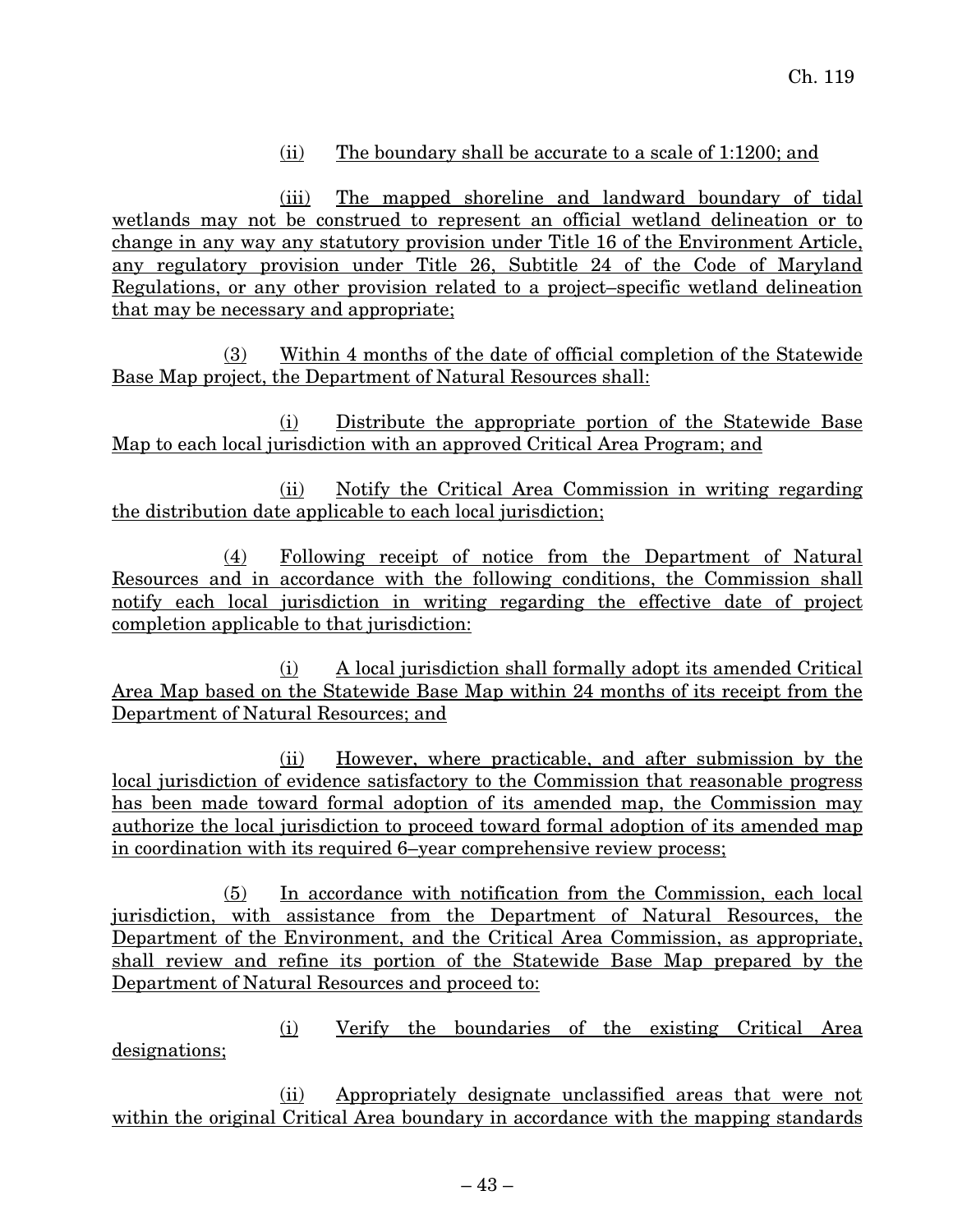set forth under COMAR 27.01.02.03 through 27.01.02.05 and as further determined through regulations adopted by the Commission; and

(iii) Identify areas where there appear to be inconsistencies between the Statewide Base Map and the local jurisdiction's Critical Area map;

(6) In accordance with regulations adopted by the Critical Area Commission, each local jurisdiction shall provide public notice of changes anticipated in that jurisdiction as a result of the transition from the State wetlands maps to the Statewide Base Map and provide for a public hearing and public comment regarding those changes;

(7) Following resolution of any inconsistencies and as appropriate to its form of local government and in conformance with all applicable requirements, each jurisdiction with an approved Critical Area Program shall:

(i) Formally amend its program by adopting the Statewide Base Map for that jurisdiction, including the shoreline and landward boundary of tidal wetlands, the digitally generated and georeferenced 1,000–foot Critical Area boundary, and all applicable Critical Area designations as its official Critical Area Map; and

(ii) Within 90 days of formally amending its program under item (i) of this paragraph, provide the Critical Area Commission with a list of the development projects or activities within that jurisdiction that were newly mapped under this Act as within the critical area and that received growth allocation, final subdivision approval, final site plan approval, any other final approval, or were vested by December 31, 2008;

(8) Upon official adoption of its new Critical Area Map, each local jurisdiction shall ensure that, where applicable, each project submittal utilizes the digitally generated, georeferenced Critical Area boundary; and

(9) (i) The Department of Natural Resources shall adopt regulations providing for the periodic review and updating, at least once every 12 years, of the Statewide Base Map, including the State–determined shoreline and landward boundary of tidal wetlands and a digitally generated, georeferenced 1,000–foot Critical Area boundary, beginning with the date of initial preparation and official completion under paragraph (2) of this section; and

(ii) In coordination with the regulations adopted under subparagraph (i) of this paragraph, the Critical Area Commission shall adopt regulations providing for the periodic review and formal update of a local jurisdiction's Critical Area Map, in accordance with each jurisdiction's required 6–year comprehensive review, in order to reflect the State–determined shoreline and landward boundary of tidal wetlands and the digitally generated, georeferenced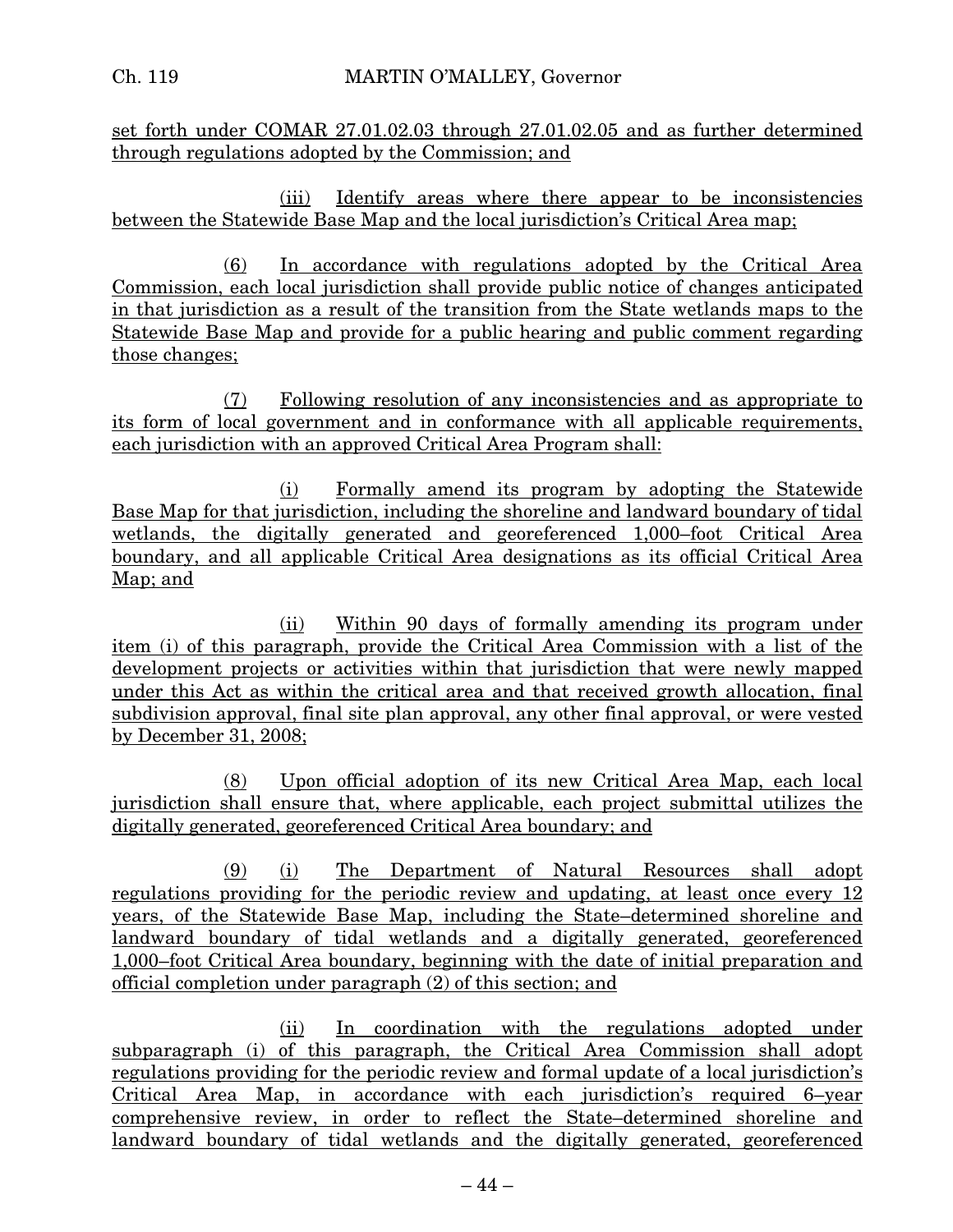1,000–foot Critical Area boundary shown on the Statewide Base Map in effect at the time of the comprehensive review.

SECTION 4. AND BE IT FURTHER ENACTED, That  $\frac{1}{2}$ 

(1) The Department of Natural Resources shall notify the Department of Legislative Services in writing on the date of official completion of the Statewide Base Map project, as specified under Section 3(2) of this Act;

(2) The provisions of Section 2 of this Act shall take effect 24 28 months after the date of official completion of the "MD iMap" State Base Map project, as specified under Section 3(1) of this Act completion of the Statewide Base Map project; and

(3) The Critical Area Commission shall adopt regulations regarding the administration of local critical area programs related to mapping issues during the process of transition from reliance on the State wetlands maps to the Statewide Base Map for determination of the Chesapeake and Atlantic Coastal Bays Critical Area.

SECTION 5. AND BE IT FURTHER ENACTED, That for the purpose of a new subdivision, this Act may not be construed to apply to a property for which:

(1) an initial application for subdivision was submitted before January 1, 2008; and

 $\left( \frac{1}{2} \right)$  a final plat is recorded by December 31, 2008 criminal prosecution under § 8–1815(a)(2)(ii) of the Natural Resources Article, as enacted under Section 1 of this Act, this Act shall be construed prospectively to apply only to a Critical Area violation alleged to have arisen out of an act or omission that originated on or after July 1, 2008, and this Act may not be applied or interpreted to have any effect on or application to an alleged critical area violation that originated before the effective date of this Act.

SECTION 6. AND BE IT FURTHER ENACTED, That each local jurisdiction with an approved Critical Area program shall report to the Critical Area Commission by January 1, 2009 regarding its proposed procedures for notice of Critical Area project approval or denial and for bringing lots into Program conformance under § 8–1808(c)(1)(ii)4 and 12 of the Natural Resources Article, as enacted under Section 1 of this Act.

SECTION 7. AND BE IT FURTHER ENACTED, That the considerations required under  $\S$  8–1808.1(c)(3) of the Natural Resources Article, as enacted under Section 1 of this Act: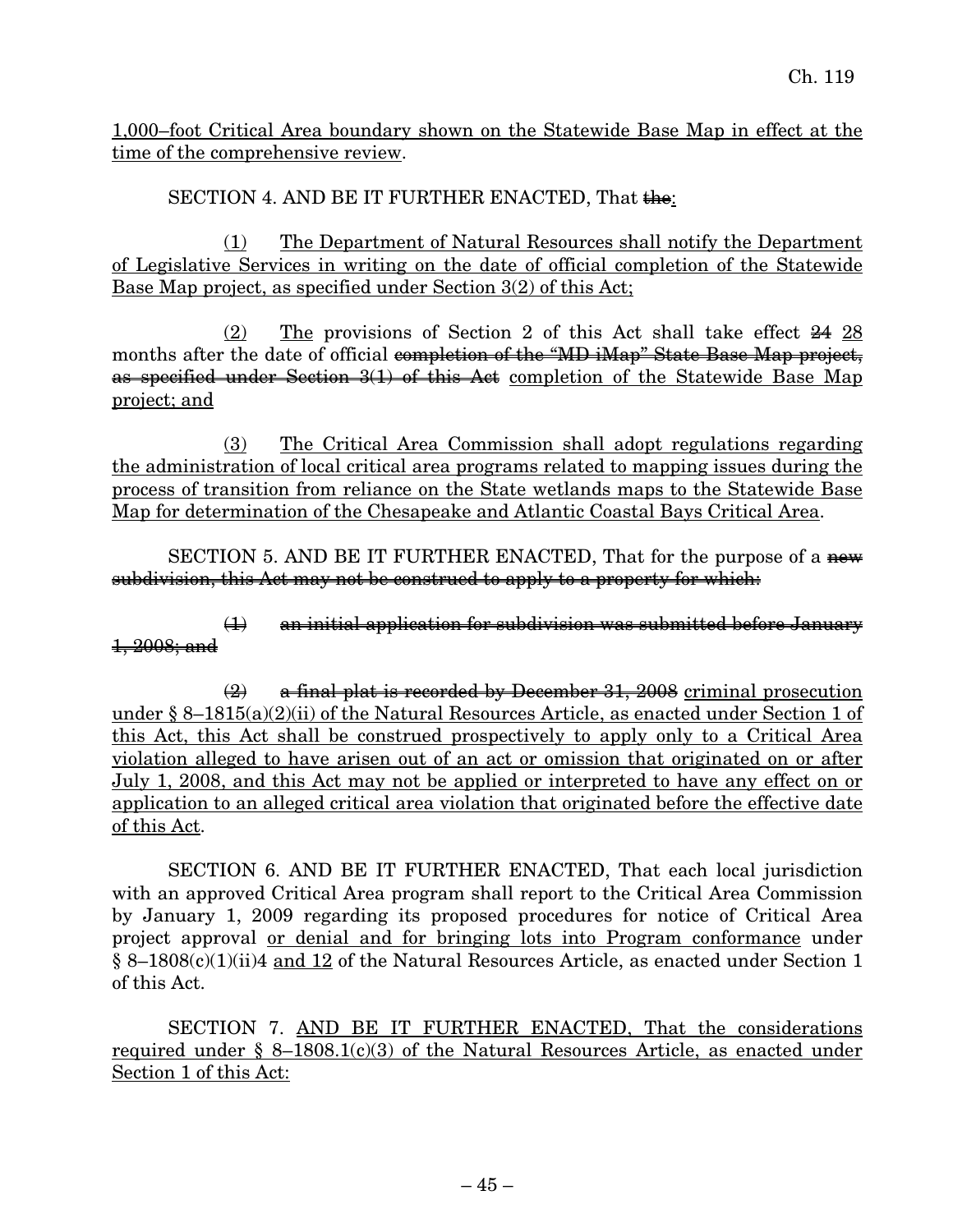(1) Shall be a part of each growth allocation determination made by the Critical Area Commission at a formal meeting of the Commission occurring on July 1, 2008 or thereafter; and

(2) May not be applied to:

(i) Property in the town of St. Michael's designated as an intensely developed area by an award of growth allocation approved by the Critical Area Commission before July 1, 2006; or

(ii) Any other award of growth allocation approved by the Critical Area Commission before July 1, 2008.

#### SECTION 8. AND BE IT FURTHER ENACTED, That:

(1) The provisions of this Act regarding lot coverage under § 8–1808.3 of the Natural Resources Article, as enacted under Section 1 of this Act, may not be construed to affect a development project, including the plans for the development project and any subsequent permits related to those plans, if the development project meets the following requirements:

(i) 1. An application for a building permit or a grading permit is filed by October 1, 2008, and the permit is issued by January 1, 2010; or

2. An initial application for development that satisfies all local requirements for submittal is filed by October 1, 2008, and the development plan is approved by July 1, 2010;

(ii) The approved permit or approved development plan remains valid in accordance with local procedures and requirements;

 $(iii)$  By July 1, 2010:

1. In accordance with the requirements of the local jurisdiction regarding impervious surface limitations applicable before the effective date of this Act, the applicant prepares a detailed lot coverage plan that is drawn to scale and shows the amounts of impervious surface area, partially pervious surface area, and developed pervious surface area in the development project; and

2. The lot coverage plan is approved by the local jurisdiction and maintained in the local jurisdiction's files; and

(iv) The development project is implemented in compliance with the approved lot coverage plan, except as authorized under paragraph (3)(ii) of this section;